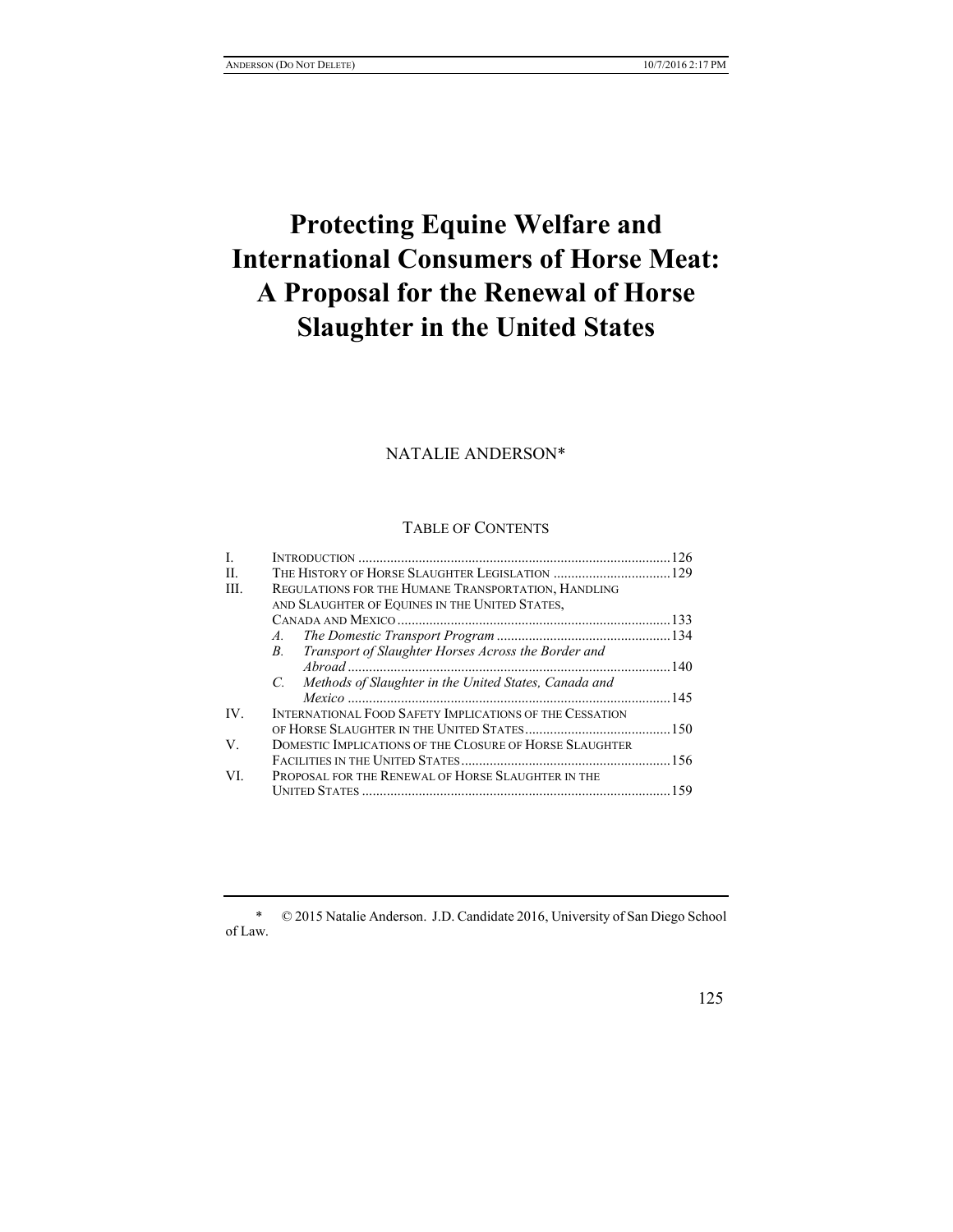#### I. INTRODUCTION

In July 2011, Silky Shark, and five other American standardbred racehorses, were slaughtered at Les Viandes de la Petite-Nation slaughterhouse in St-André-Avellin, Quebec.<sup>1</sup> Silky Shark was not the horse that many would picture when they imagine horse slaughter.<sup>2</sup> Silky Shark was a horse of distinguished bloodlines.<sup>3</sup> He earned \$122,646 through his racing career in 81 racing starts that spanned over five years.<sup>4</sup> The investigation report by the Canadian Horse Defence Coalition, which revealed that Silky Shark and other American racehorses had met their fate in a Canadian slaughterhouse, came as an astounding shock to many, including Silky Shark's original owner Ken Terpenning.<sup>5</sup> Terpenning had been forced to sell Silky Shark to a friend when the horse began losing races because of medical problems, and he could no longer afford to keep him.<sup>6</sup> The horse was passed through the hands of multiple owners and Terpenning did not hear of the horse again until he learned that Silky Shark had been slaughtered.<sup>7</sup>

The story of the "Slaughterhouse Six" caused a public outcry from animal welfare groups, raising awareness of the reality that once successful and beloved American racehorses, with no life-threatening injuries, could wind up facing slaughter in another country.<sup>8</sup> Although the story is shocking, it is not uncommon.<sup>9</sup> Ferdinand, the 1986 Kentucky Derby Winner, was slaughtered in Japan and his carcass was likely used to make pet food.<sup>10</sup> Each year, over 10,000 American thoroughbreds from the racing industry are shipped to Mexico and Canada for slaughter.<sup>11</sup> What is most alarming

<sup>1</sup>*. The Slaughterhouse Six,* CANADIAN HORSE DEFENCE COALITION 1 (May 1, 2012), http://defendhorsescanada.org/wordpress/wp-content/uploads/sh6.pdf.

<sup>2.</sup> *See* Julie Hauserman, *Stop Horse Slaughter: Our Country's Dark Secret,*  HUMANE SOC'Y OF THE U.S.,(Aug. 12, 2014), http://www.humanesociety.org/issues/horse slaughter/facts/horse\_slaughter.html.

<sup>3.</sup> CANADIAN HORSE DEFENCE COALITION, *supra* note 1, at 7.

<sup>4.</sup> *Id.*

<sup>5.</sup> Jack Rodolico, *The shady trade in American horsemeat*, LATITUDE NEWS, http://www.latitudenews.com/story/the-shady-trade-in-american-horsemeat (last visited Feb. 17, 2015).

<sup>6.</sup> *Id.*

<sup>7.</sup> *Id.*

<sup>8</sup>*. See id.*

<sup>9.</sup> *See* Vickery Eckhoff, *Racing Industry Silent on Slaughtered Thoroughbreds*, FORBES (Nov. 29, 2011, 12:52 PM), http://www.forbes.com/sites/vickeryeckhoff/2011/ 11/29/racing-industry-silent-about-slaughtered-thoroughbreds.

<sup>10.</sup> *See* Ray Paulick*, Death of a Derby Winner: Slaughterhouse Likely Fate for Ferdinand,* BLOOD HORSE (July 25, 2003 at 8:19 AM), http://www.bloodhorse.com/horseracing/articles/17051/death-of-a-derby-winner-slaughterhouse-likely-fate-for-ferdinand.

<sup>11.</sup> Eckhoff, *supra* note 9.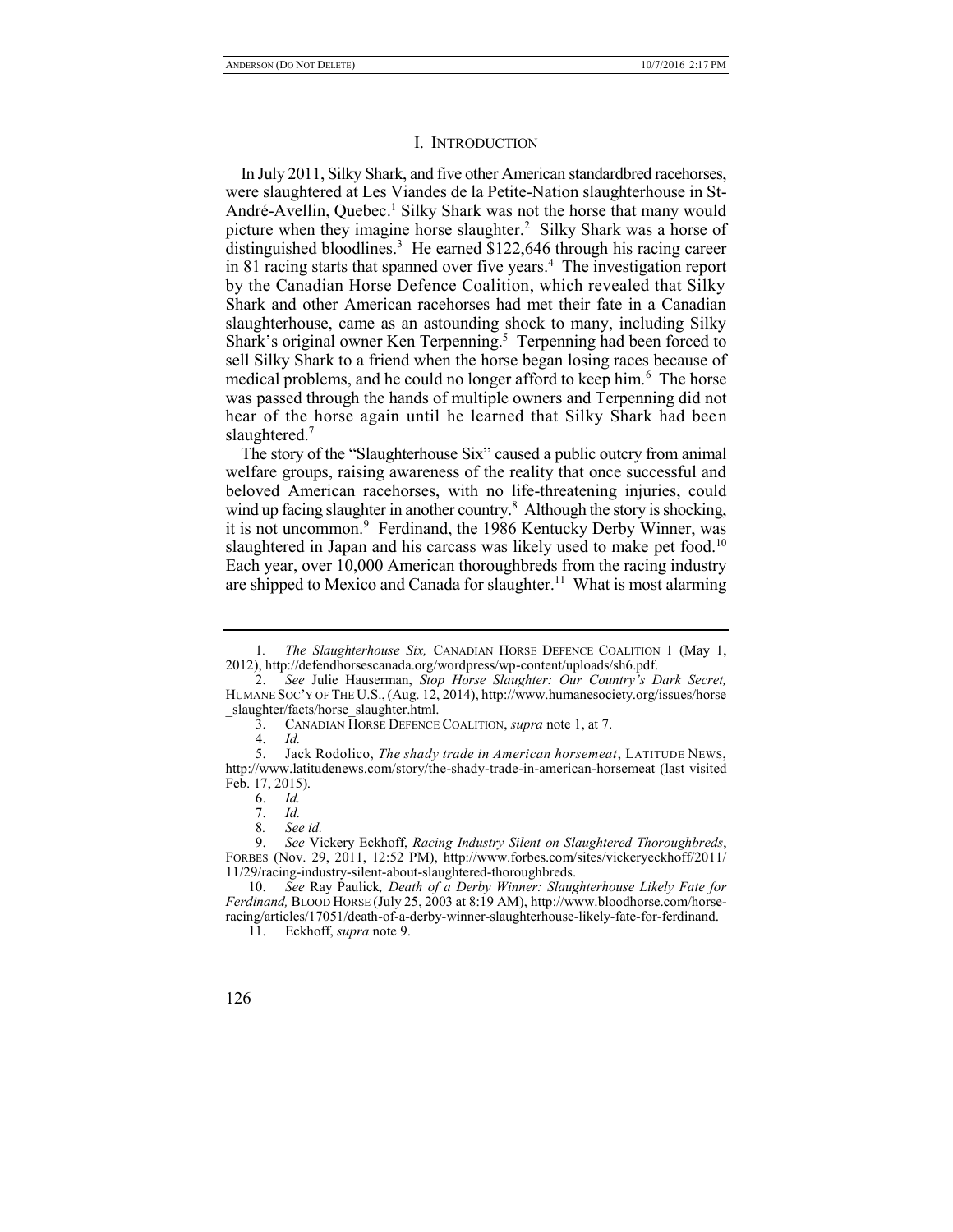about the story of Silky Shark, and many other racehorses that have met the same fate, is that he was slaughtered for human consumption.<sup>12</sup>

Silky Shark underwent two surgeries while owned by Terpenning, and each time he was administered phenylbutazone, or "bute."<sup>13</sup> Bute, often referred to as horse aspirin, is the most commonly administered antiinflammatory drug in horses.<sup>14</sup> Bute is also a human carcinogen that can cause potentially fatal disorders of the blood and immune system.<sup>15</sup> Because there is no safe threshold level or withdrawal period for the drug, Canadian and European Union regulations require that horses that have been administered bute be permanently excluded from the food chain.<sup>16</sup> The Canadian Food Inspection Agency (CIFA), the organization responsible for testing horse meat for drug residue, made no findings of bute in horsemeat during the month that Silky Shark was slaughtered, and no meat was recalled in the months following.<sup>17</sup> The drug-tainted meat from Silky Shark entered the food chain for human consumption.<sup>18</sup> The story of Silky Shark is an illustration of the failure of the United States, and countries that continue to slaughter and consume American horses, to create a coherent and effective policy on horse slaughter to safeguard the food chain.<sup>19</sup>

When the last horse slaughter facility in the United States closed in 2007, animal welfare advocates celebrated the decision as a step toward reaching their goal of a permanent ban on horse slaughter in North America to

<sup>12.</sup> Rodolico, *supra* note 5.

<sup>13.</sup> *Id.*

<sup>14.</sup> Nicholas Dodman et al., *Association of Phenylbutazone Usage with Horses Bought for Slaughter: A Public Health Risk*, 48 FOOD &CHEM. TOXICOLOGY, 1270 (2010), *available at* http://www.eenvandaag.nl/uploads/doc/Food-and-Chemical-Toxicology-butepaper1.pdf.

<sup>15.</sup> *Id.*

<sup>16.</sup> Canadian Food Inspection Agency, *Safety of Horsemeat*, http://www.inspection. gc.ca/food/information-for-consumers/fact-sheets/specific-products-and-risks/meat-andpoultry-products/horse-meat/eng/1331217628360/1331225704619; EUROPEAN FOOD SAFETY AUTHORITY, JOINT STATEMENT OF EFSA AND EMA ON THE PRESENCE OF PHENYLBUTAZONE IN HORSES, (2013), *available at* http://www.efsa.europa.eu/en/efsajournal/doc/3190.pdf.

<sup>17.</sup> *See* Canadian Food Inspection Agency, *Food Recall Warnings,* http://www. inspection.gc.ca/about-the-cfia/newsroom/food-recall-warnings/eng/1299076382077/12990 76493846.

<sup>18.</sup> Rodolico, *supra* note 5.

<sup>19.</sup> *See id.*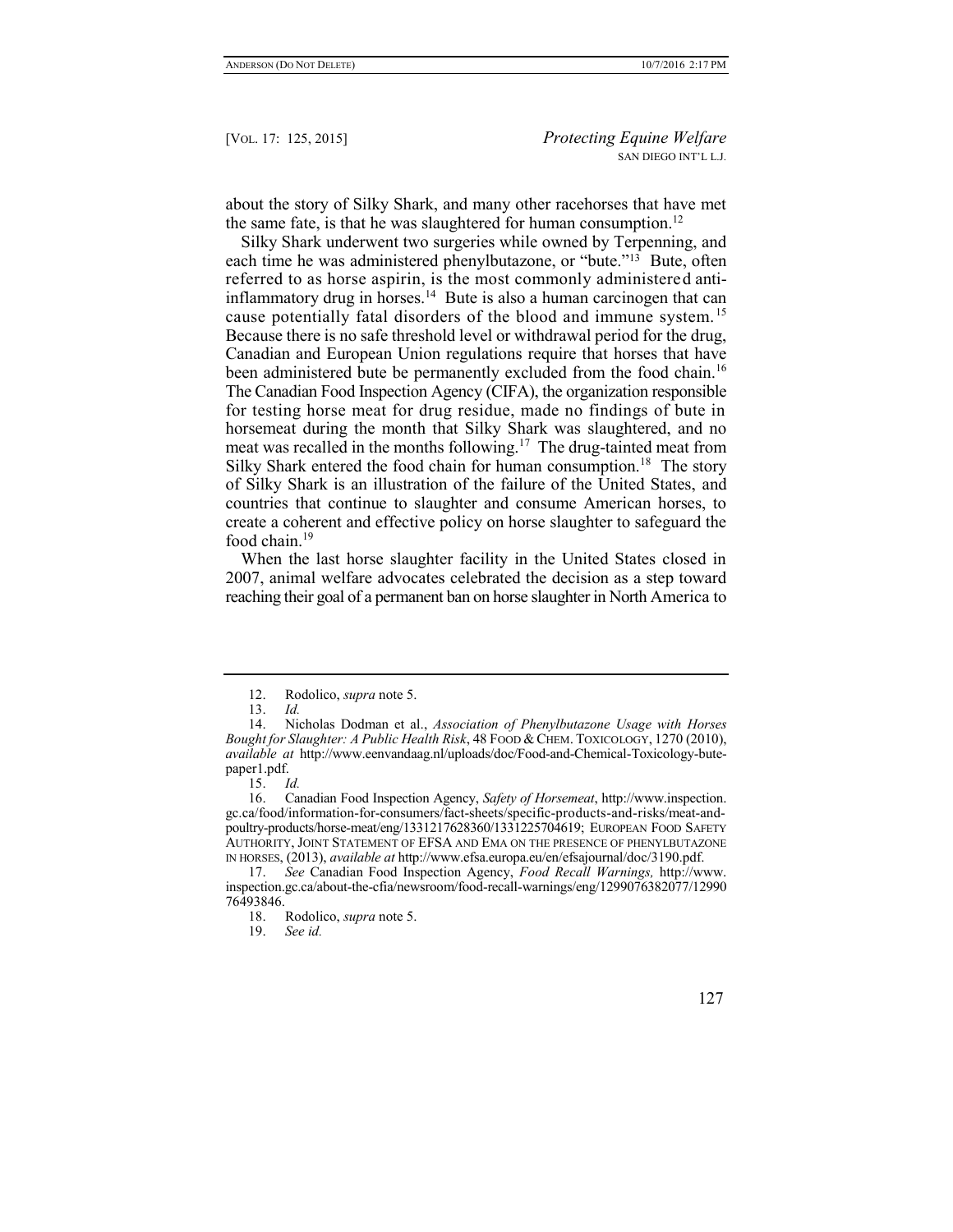protect horses from inhumane treatment.<sup>20</sup> Yet, today the slaughter of American horses continues in even higher numbers than before the domestic cessation of horse slaughter, across borders in Canada and Mexico because of a legislative loophole.<sup>21</sup> In 2005, Congress passed H.R. 2744-45, an Agricultural Appropriations Bill that removed funding for United States Department of Agriculture (USDA) inspections of horse slaughter facilities in the United States.<sup>22</sup> While this bill created a de facto ban on horse slaughter in the United States, it did not prevent the shipment of horses for slaughter abroad.<sup>23</sup> Within three years of the closing of slaughter facilities in the United States, exports of horses had increased by 660% to slaughter operations in Mexico and 148% to operations in Canada.<sup>24</sup> "This poorly framed legislation may in fact have created more suffering among animals than the alleged problems intended to be solved,"<sup>25</sup> and put international consumers of horse meat at risk.<sup>26</sup>

This comment will address how the de facto ban on horse slaughter and the shift in destination of American horses bound for harvesting has had unintended negative consequences for equine welfare<sup>27</sup> and for the safety of international consumers of horse meat.<sup>28</sup> Part II analyzes the role of the horse in American history, and how this has shaped horse slaughter legislation

<sup>20.</sup> *See* Jayson Lusk, *Oklahoma State Professor: Horsemeat Burgers Not Likely in America*, NEWSOK (Mar. 1, 2013), http://newsok.com/oklahoma-state-professor-horsemeatburgers-not-likely-in-america/article/3759939/?page=1.

<sup>21.</sup> Stephanie Strom, *Shipping U.S. Horses For Slaughter*, N.Y. TIMES (Feb. 25, 2013), http://www.nytimes.com/interactive/2013/02/26/business/shipping-us-horses-forslaughter.html.

<sup>22.</sup> *See* Agriculture, Rural Development, Food and Drug Administration, and Related Agencies Appropriations Act, 2006, Pub. L. No. 109-97, 119 Stat. 2120, *available at* http://www.gpo.gov/fdsys/pkg/PLAW-109pub197/html/PLAW-109publ97.htm.

<sup>23.</sup> *See id.*

<sup>24.</sup> U.S. GOV'T ACCOUNTABILITY OFFICE, GAO-11-228, ACTION NEEDED TO ADDRESS UNINTENDED CONSEQUENCES FROM CESSATION OF DOMESTIC SLAUGHTER, at 12 (June 2011) [hereinafter GAO Report]. USDA officials believe the actual number of horses exported for slaughter may be even higher than this. The total number of horses exported from the United States for purposes other than slaughter also increased from 21,111 horses in 2007 (the year the last horse slaughter plant closed in the United States), to 55,077 in 2008. United States Department of Agriculture officials suspect that some of these horses were exported to Canada and Mexico as "feeder" horses, first sent to feed lots, and then slaughtered at a later date.

<sup>25.</sup> Patricia A. Evans et al., *The State of the Horse Industry Since the Closing of the Horse Harvesting Facilities*, UTAH STATE UNIVERSITY EXTENSION, http://extension.usu.edu/ equine/files/uploads/horse%20harvesting%20paperno%20ext.pdf (last visited Feb. 18, 2015).

<sup>26.</sup> Ben Bouckley, *Tainted US Horse Meat Puts World consumers at risk*, FOOD PRODUCTION DAILY (Oct. 4, 2011, 3:59 PM), http://www.foodproductiondaily.com/Safety-Regulation/Tainted-US-horse-meat-puts-world-consumers-at-risk-welfare-body.

<sup>27.</sup> *See* GAO Report, *supra* note 24, at 21.

<sup>28.</sup> *See generally* Bouckley, *supra* note 26.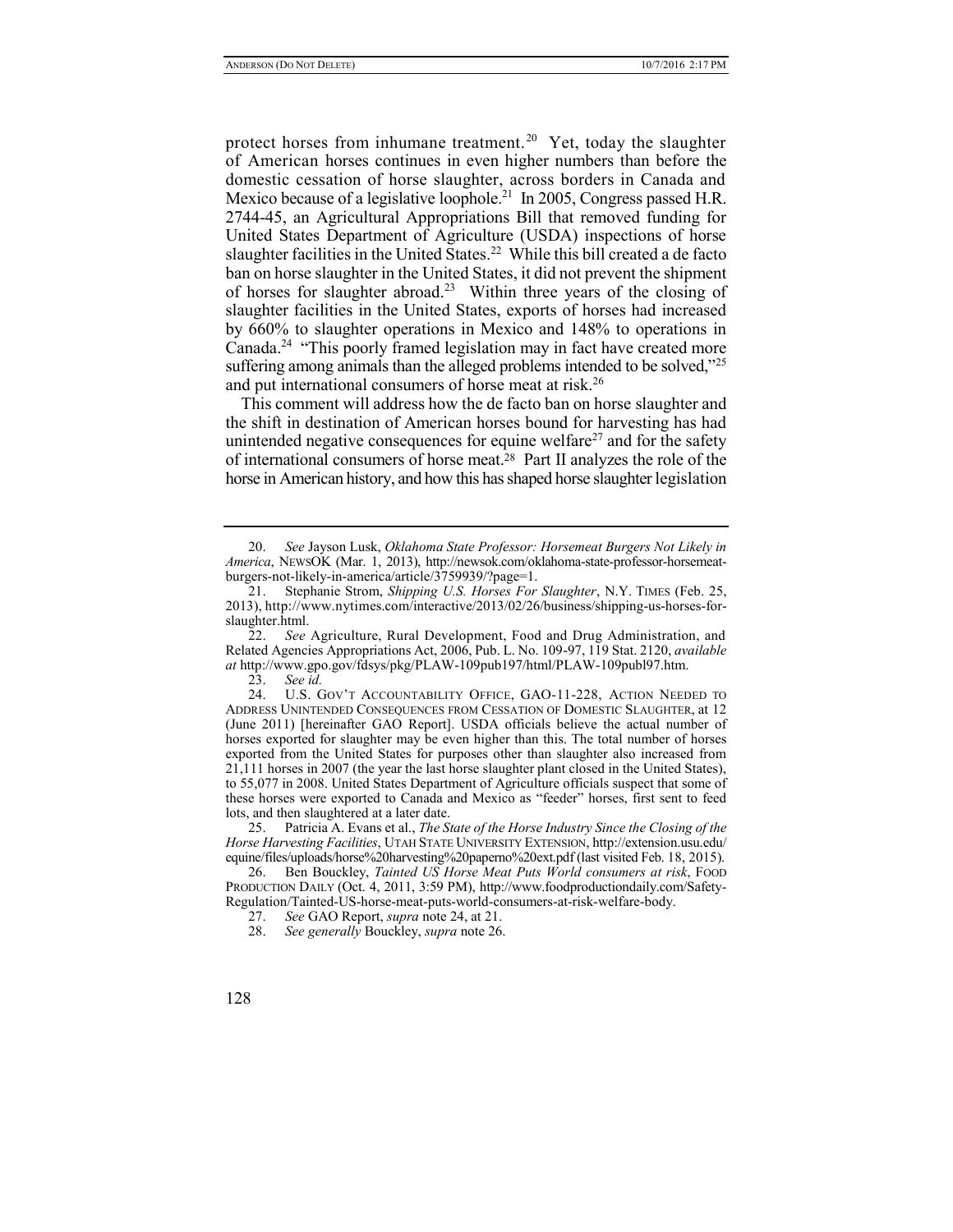and the international trade of American horse meat.<sup>29</sup> Part III examines regulations and guidelines for the humane transportation, handling, and slaughter of horses in the United States, Canada and Mexico, and demonstrates how poorly-framed legislation, a lack of formal agreements for procedure, and lack of unified standards have compromised equine welfare and traceability of exported horses.<sup>30</sup> Part IV addresses the potential health risks to international consumers of horse meat as a result of insufficient procedures for tracking medications and treatments administered to horses in the United States, and the failure of Canadian and Mexican agencies to properly test horse meat for contamination.<sup>31</sup>

Part V then explores the domestic implications of horse slaughter bans on the horse industry in the United States and presents evidence of increases in abuse, abandonment, and neglect of horses since the cessation.<sup>32</sup> Part VI proposes a statute that would renew horse slaughter operations in the United States with heightened regulatory standards for the transportation, handling, and slaughter of equines. In addition, this section illustrates why previously proposed legislation to ban the export of American horses for slaughter, such as the Safeguard American Food Exports Act (SAFE),  $33$  would fail to improve equine welfare and be economically and procedurally unfeasible.<sup>34</sup>

## II. THE HISTORY OF HORSE SLAUGHTER LEGISLATION

The history of slaughtering horses for human consumption is complex and legislation is ever-changing, due in part to strong cultural and emotional opinions regarding the morality of consuming horses, an animal that many

<sup>29.</sup> *See generally* Christen Wiser, *Detailed Discussion of Horse Slaughter for Human Consumption,* MICH. ST. U. C. L. ANIMAL LEGAL & HIST. CTR. (2013), https:// www.animallaw.info/article/detailed-discussion-horse-slaughter-human-consumption.

<sup>30.</sup> *See* GAO Report, *supra* note 24, at 27.

<sup>31.</sup> Joe Drape, *Racetrack Drugs Put Europe Off U.S. Horse Meat*, N.Y.TIMES (Dec. 8, 2012), *http://www.nytimes.com/2012/12/09/sports/drugs-injected-at-the-racetrack-puteurope-off-us-horse-meat.html.*

<sup>32.</sup> GAO Report, *supra* note 24 at 21; *see also* Katie Zezima, *Surge in Abandoned Horses Renews Debate Over Slaughterhouses*, N.Y. TIMES (Apr. 6, 2009), http://www. nytimes.com/2009/04/07/us/07horses.html? $r=1$ &.

<sup>33.</sup> Safeguard American Food Exports Act of 2013, H.R. 1094, 113th Cong. (2013).

<sup>34.</sup> *See generally* James J. Ahern et al., *The Unintended Consequences of a Ban on the Humane Slaughter (Processing) of Horses in The United States*, ANIMAL WELFARE COUNCIL, INC. 2 (May 15, 2006), http://www.naiaonline.org/uploads/WhitePapers/AWC \_UnintendedConsequences\_51.16.06.pdf.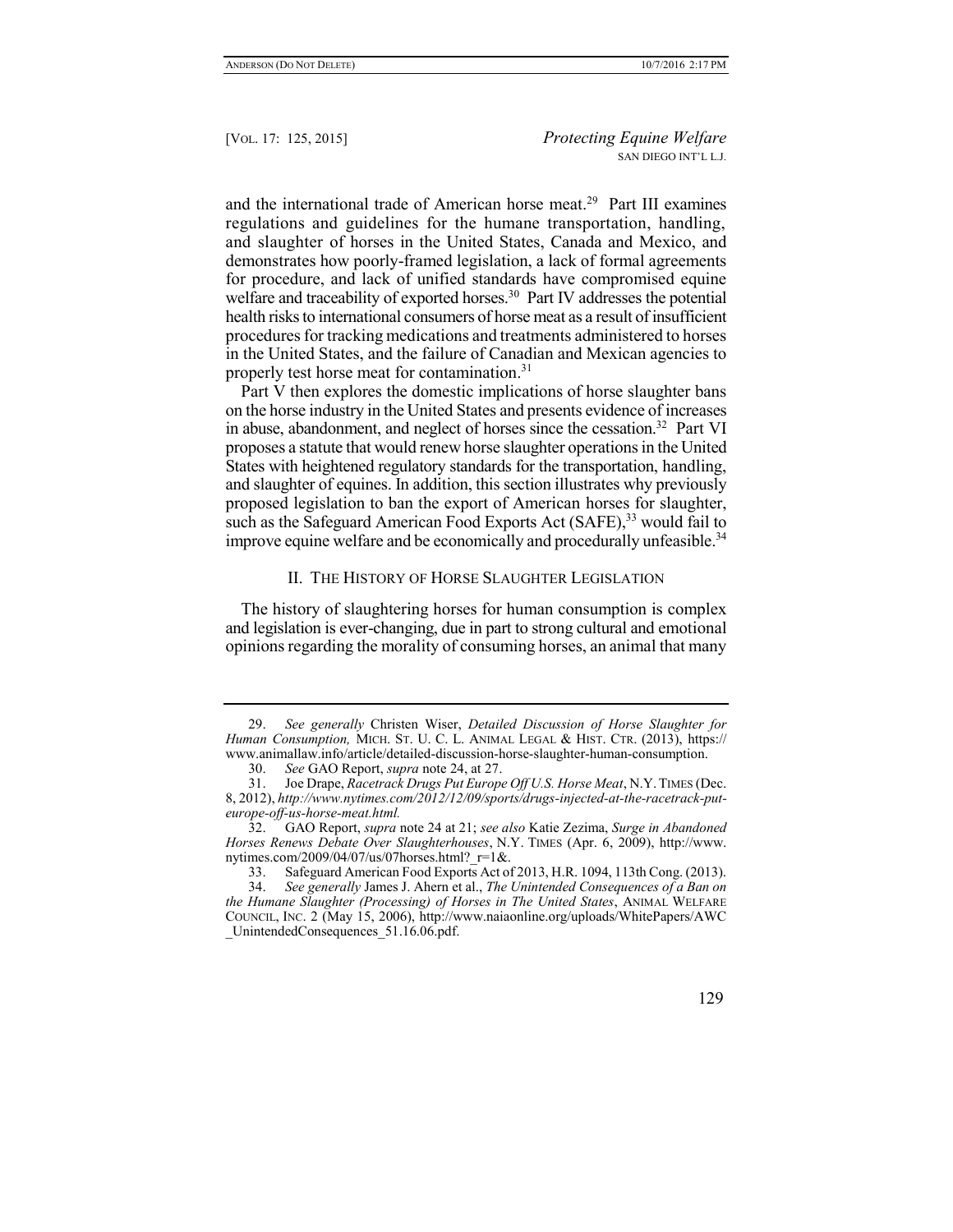consider a companion animal.<sup>35</sup> Horses are not typically bred or raised for the purpose of slaughter, but instead slaughtered when their monetary value is low.<sup>36</sup> The availability of a slaughter market provides a salvage value for horses that no longer have sufficient work or recreational value.<sup>37</sup> However, because horses are not considered a traditional food source, legislation regulating their slaughter has developed more slowly.<sup>38</sup>

Although Americans have never widely embraced eating horse meat,<sup>39</sup> because of its surplus of horses, the United States has historically been an exporter of horsemeat to a variety of different countries.<sup>40</sup> Until 1979, horses were shipped alive on boats to Europe, but due to concerns regarding high mortality during transportation, the United States passed legislation to prohibit the international shipment of horses to Europe for processing.<sup>41</sup> In response, foreign investors opened horse slaughter plants in the United States and Canada. Animals were processed in North America and then the meat was shipped overseas.<sup>42</sup> There were 16 facilities operating in the United States by the end of the 1980's, which slaughtered over 320,000 horses annually.<sup>43</sup> Over 90 percent of this meat was exported to markets for human consumption in European and Asian countries, and the remaining 10 percent went to zoos and other institutions housing large carnivores.<sup>44</sup>

40. Taylor & Sieverkropp, *supra* note 36, at 2.

41. Carolyn L. Stull, *The journey to slaughter for North American horses*, 2 ANIMAL FRONTIERS 68 (July 2012), *available at* https://www.animalsciencepublications.org/publications/ af/articles/2/3/68.pdf [hereinafter ANIMAL FRONTIERS].

- 42. *Id.*
- 43. *Id.*

44. *Id*.; *see also Fact Sheet*, TEXAS HUMANE LEGISLATION NETWORK, http://www. kaufmanzoning.net/thlnhorseslaughterfactsheet.pdf (last visited Feb. 21, 2015); Evans et. al., *supra* note 25, at 2. Horsemeat is a popular alternative to other meat sources among

<sup>35.</sup> *See* Frank Morris, *Pets or Livestock? A Moral Divide Over Horse Slaughter*, NPR (Sept. 11, 2013), http://www.npr.org/sections/thesalt/2013/09/11/221371617/petsor-livestock-a-moral-divide-over-horse-slaughter; *see also* Wiser, *supra* note 29 ("The debate over horse slaughter is a composite of agricultural industry, animal welfare, constitutional, environmental, health, and regulatory concerns.").

<sup>36.</sup> Mykel Taylor & Elizabeth Sieverkropp, *The Impacts of Policy and Macroeconomic Conditions on Horse Markets*, KAN. ST. U. DEP'T OF AGRIC. AND ECON. 1, 1 (Dec. 2011).

<sup>37.</sup> *Id.*

<sup>38.</sup> *See* Wiser, *supra* note 29.

<sup>39.</sup> *See* Christa Weil, *We Eat Horses, Don't We?*, N.Y. TIMES (Mar. 5, 2007), http://www.nytimes.com/2007/03/05/opinion/05weil.html. Small factions of Americans have eaten horse meat at different periods during history. During WWII and the years following, horse meat was sold in butcher shops because it was less expensive and more readily available than beef and pork. Into the late 1970's, the Harvard Faculty club served horse steaks as a regular menu item. They only abandoned the practice when delivery of the meat became difficult. *See also* Josh Sanburn, *Legal or Not, Will Americans Ever Buy Horse Meat?*, TIME (Mar. 1, 2013), http://business.time.com/2013/03/01/legal-or-not-willamericans-ever-buy-horse-meat.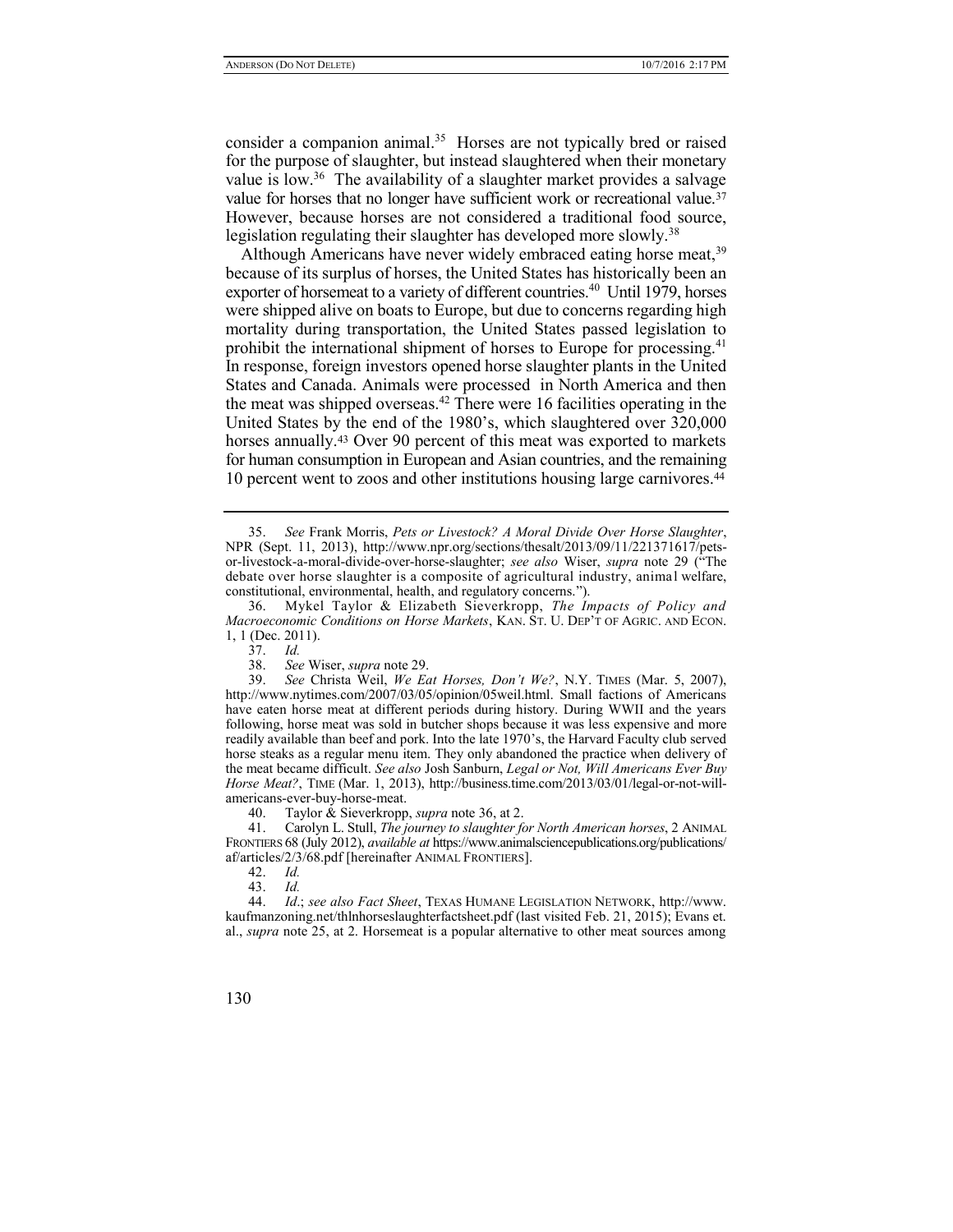During the 1990's, public concern grew in the United States regarding the alleged mistreatment of horses intended for slaughter during transport and processing.<sup>45</sup> Societal pressure influenced the promulgation of federal regulations on the safe and humane commercial transportation of equines to slaughter, and the creation of a variety of state statutes banning the slaughter of horses and sale of horsemeat.<sup>46</sup> In 2005, Congress approved the Fiscal Year 2006 Agricultural Appropriations Bill, which prohibited funding for USDA inspections at domestic horse slaughter facilities.<sup>47</sup> Without funding for these inspections, slaughter plants could not legally continue to operate in the United States.<sup>48</sup> By the end of 2006, only three horse slaughter facilities remained in the United States. These three remaining facilities petitioned the government to stay open by paying for USDA inspections under a voluntary fee-for-service program.<sup>49</sup> The USDA amended the federal meat inspection regulations, and these plants were permitted to continue to operate.50 However, in 2007, these slaughterhouses were forced to shut down operations when state legislation banning horse slaughter was passed in Texas and Illinois, and a federal district court held that the fee-for-service program was illegal. $51$ 

In June 2011, the United States Government Accountability Office (GAO) issued a report to Congressional Committees on Horse Welfare addressing the unintended consequences of the cessation of domestic slaughter.<sup>52</sup> In

developing countries because of its dietary value. When compared to ground beef it has 55% more protein, 25% less fat, 30% less cholesterol, and 27% less sodium. Horsemeat is also attractive to international consumers because, unlike beef, it does not carry bovine spongiform encephalopathy (BSE), commonly known as mad cow disease.

<sup>45.</sup> Stull, ANIMAL FRONTIERS, *supra* note 41, at 68.

<sup>46.</sup> *Id.* at 69; *see e.g.*, Commercial Transport of Equines to Slaughter, 9 C.F.R. § 88 (2001) (amending regulations for horses transported for slaughter to ensure humane handling and safe conditions); *see e.g.*, CAL. PEN. CODE § 598c (West 2011) (banning the import or export of horses for slaughter in California if any part of that horse will be used for human consumption).

<sup>47.</sup> Agriculture, Rural Development, Food and Drug Administration, and Related Agencies Appropriations Act, 2006, Pub. L. No. 109-97, 119 Stat. 2120 (2005).

<sup>48.</sup> *Id.*; GAO report, *supra* note 24, at 2.

<sup>49.</sup> *Id.* at 8–9. These slaughterhouses were Dallas Crown, Inc. in Kaufman, Texas, Beltex Corporation in Fort Worth, Texas, and Cavel International, Inc. in DeKalb, Illinois.

<sup>50.</sup> *Id.* at 8; *see also* Ante-mortem inspection and applicable requirements, 9 C.F.R. § 352.19 (2006).

<sup>51.</sup> TEX. AGRIC. CODE ANN. § 149.002 (West 2004); Illinois Horse Meat Act, 225 ILL. COMP. STAT. 635/1.5 (2007); Humane Soc'y of the U.S. v. Johanns, 520 F. Supp. 2d 8, 12 (D.D.C. 2007).

<sup>52.</sup> GAO Report, *supra* note 24.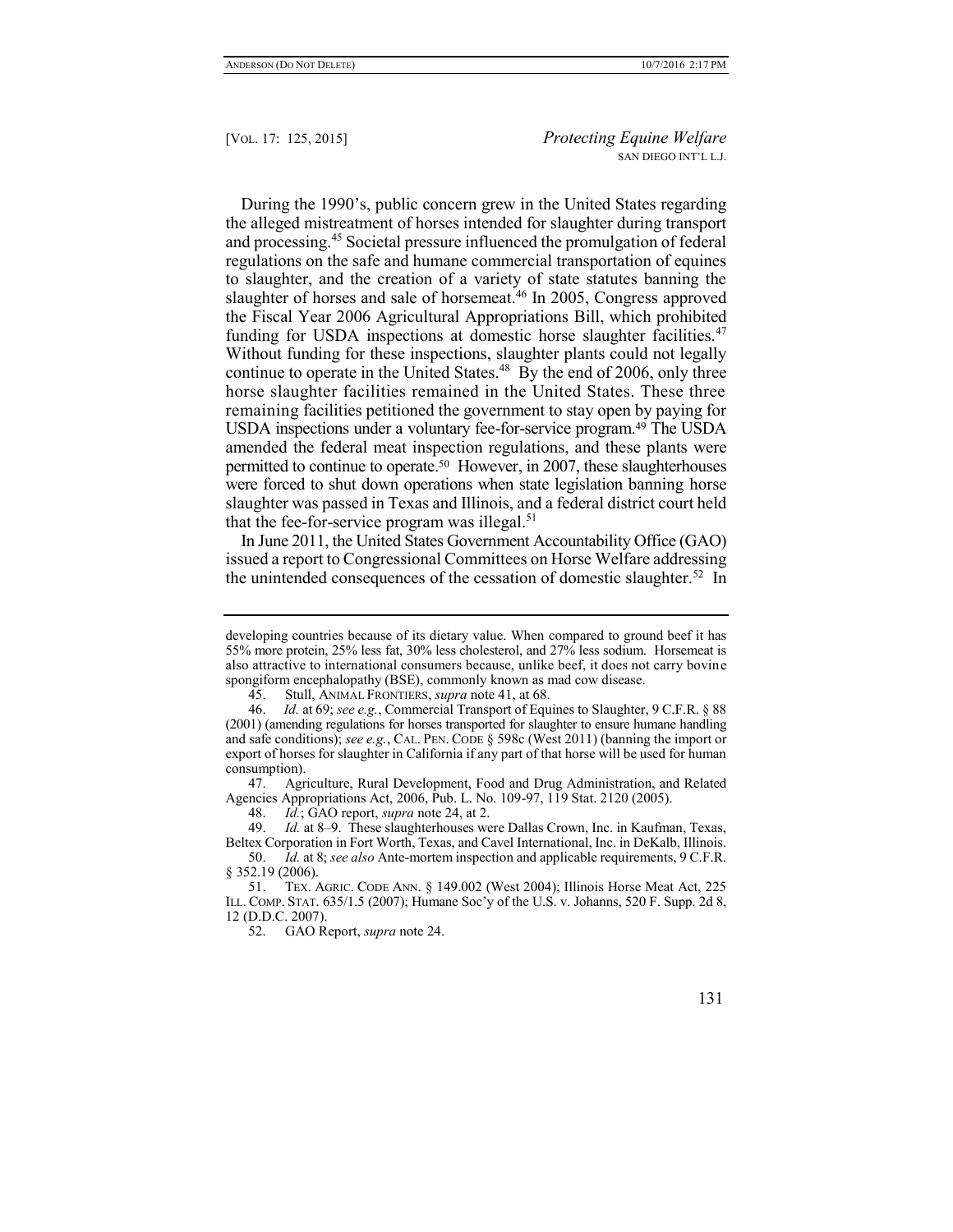the report, the GAO suggested that Congress "reconsider restrictions on the use of federal funds to inspect horses for slaughter, or instead, consider a permanent ban on horse slaughter."<sup>53</sup> The GAO recommended, "that the USDA issue a final rule to protect horses through more of the transportation chain to slaughter and consider ways to better leverage resources for compliance activities."<sup>54</sup> In 2012, Congress responded by removing the prohibition on the use of federal funds to inspect horse slaughter facilities for fiscal year 2012, opening the door for slaughter facilities to re-open in the United States.<sup>55</sup>

When the ban was lifted on domestic horse slaughter in 2012, companies in Iowa, New Mexico, Missouri, and Oregon, applied for federal inspection of horse slaughter facilities.<sup>56</sup> The USDA issued a grant of inspection to a slaughterhouse in New Mexico, and announced plans to approve grants for two other facilities.<sup>57</sup> In response, animal rights groups brought suits based on potential negative environmental externalities such as water contamination and inadequate disease control, which successfully delayed inspections.<sup>58</sup> Before the federal district courts made a decision, Congress approved the Fiscal Year 2014 Agricultural Appropriations Bill and again eliminated federal funding for horse slaughter inspections.<sup>59</sup> This prohibition was renewed for fiscal year 2015, continuing the de facto ban on domestic horse slaughter through September 30, 2015.<sup>60</sup>

Attempts have been made by animal welfare groups since 2005 to pass permanent legislation on horse slaughter, like the SAFE Act, which would prohibit the slaughter of horses in the United States for human consumption,

<sup>53.</sup> *Id.* at 1.

<sup>54.</sup> *Id.*

<sup>55.</sup> Consolidated and Further Continuing Appropriations Act, H.R. 2112, 112th Cong. § 4 (2012).

<sup>56.</sup> Charles Abbott, *Iowa Horse Slaughterhouse Approved by U.S. Government*, HUFFINGTON POST (Sept. 1, 2013), http://www.huffingtonpost.com/2013/07/02/iowa-horseslaughterhouse\_n\_3535096.html; Katherine Bindley, *New Mexico Horse Slaughterhouse May Be Approved by USDA*, HUFFINGTON POST (Mar. 1, 2013), http://www.huffington post.com/ 2013/03/01/new-mexico-horse-slaughterhouse-may-be-approved-usda\_n\_2788856.html; Deirdre Shesgreen, *Missouri horse slaughter plant close to getting permit*, KSDK (July 8, 2013), http://www.ksdk.com/news/article/387292/3/Permit-near-for-Missouri-horse-slaughterplant-; Richard Cockle, *Horse Slaughter Plant Planned for Eastern Oregon After Change in National Rules*, THE OREGONIAN (Mar. 9, 2012), http://www.oregonlive.com/pacific-north westnews/index.ssf/2012/03/horse\_slaughter\_plant\_planned.html.

<sup>57.</sup> *Equine Slaughter,* FOOD SAFETY AND INSPECTION SERVICE, U.S. DEP. OF AGRIC., 15 FSIS CONSTITUENT UPDATE 15, 25 (June 28, 2013), http://www.fsis.usda.gov/horses/ Const\_Update\_062813.pdf.

<sup>58.</sup> *Front Range Equine Rescue v. Vilsack*, 782 F.3d 565 (10th Cir. 2015).

<sup>59.</sup> H.R. 2410, 113th Cong. (2013); S. 1244, 113th Cong. (2013).

<sup>60.</sup> S. 2389, 114th Cong. (2014).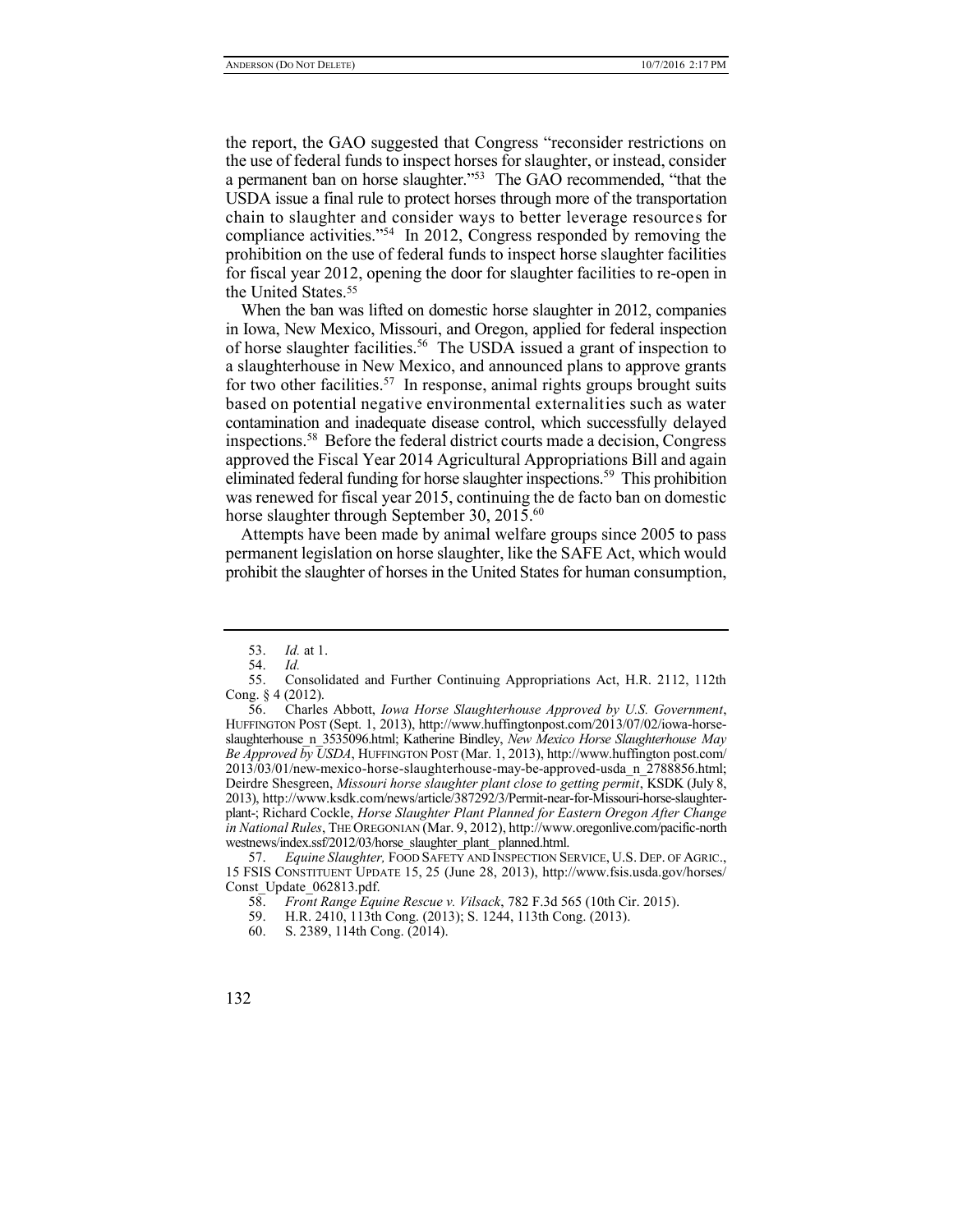as well as the export of live horses for the same purpose.<sup>61</sup> Alternately, members of the horse slaughter industry, the American Veterinary Medical Association (AVMA), and welfare groups have taken a public stance against the cessation of domestic horse slaughter.<sup>62</sup> These groups cite the unintended negative consequences of the domestic ban on horse slaughter.<sup>63</sup> They argue that humane horse slaughter in the United States is preferable to owners abandoning their horses when they can no longer afford to feed or care for them, or horses being shipped to Mexico for slaughter, where regulations are not as stringent.<sup>64</sup> No permanent federal legislation has been adopted regulating horse slaughter or the export of horses from the United States to be slaughtered abroad.<sup>65</sup> With the yearly renewal of provisions in the federal budget that do not allow for domestic horse slaughter, the issue has been pushed out of the minds and off the plates of Americans. The failure of the United States to create formal agreements with Canada and Mexico, or a coherent policy on horse slaughter, has resulted in the ban on horse slaughter causing more harm than protection for equine welfare and international consumers of horse meat.<sup>66</sup>

## III. REGULATIONS FOR THE HUMANE TRANSPORTATION, HANDLING AND SLAUGHTER OF EQUINES IN THE UNITED STATES, CANADA AND MEXICO

Because of the de facto ban on horse slaughter in the United States, horses that were once slaughtered domestically now travel, on average, over 200 miles farther to be slaughtered in facilities in Canada and Mexico, where regulations protecting horse welfare during transport and slaughtering are less stringent and poorly enforced.<sup>67</sup> Budget cuts, poorly-framed legislation,

<sup>61.</sup> Safeguard American Food Exports Act of 2013, H.R. 1094, 113th Cong. (2013).

<sup>62.</sup> *Unwanted Horses and Horse Slaughter FAQ*, AM. MED. VETERINARY ASS'N, https://www.avma.org/KB/Resources/FAQs/Pages/Frequently-asked-questions-aboutunwanted-horses-and-horse-slaughter.aspx (last visited Feb. 1, 2012).

<sup>63.</sup> *Id.*

<sup>64.</sup> TADLOCK COWAN, CONG. RESEARCH SERV., RS21482, HORSE SLAUGHTER PREVENTION BILLS AND ISSUES at 5 (June 28, 2013), http://nationalaglawcenter.org/wpcontent/uploads/assets/crs/RS21842.pdf.

<sup>65.</sup> *Id.* at 1.

<sup>66.</sup> *See* GAO Report, *supra* note 24; Dodman et. al., *supra* note 14, at 1270.

<sup>67.</sup> GAO Report, *supra* note 24, at 40. According to the report, the actual average distance that horses travel is probably even greater than this because of the tendency of shippers to designate the destination of these horses near the border, rather than designating their ultimate destinations.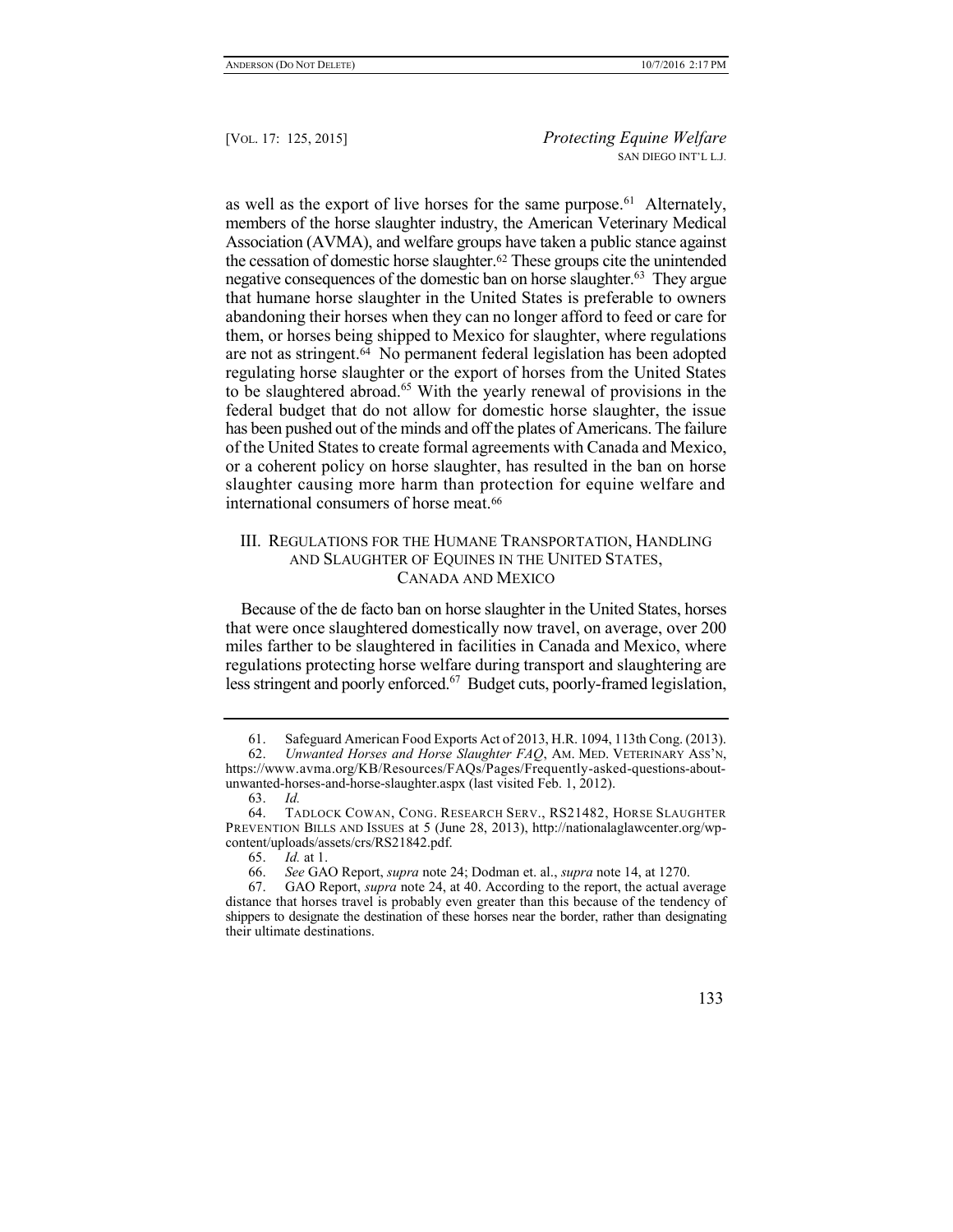the Animal and Plant Health Inspection Service's (APHIS) limited authority and the lack of formal agreements with foreign and domestic officials have inhibited the Slaughter Horse Transport Program from fulfilling its intended purpose of protecting horses destined for slaughter while they are being transported in the United States.<sup>68</sup> Once across borders, horses are no longer under United States jurisdiction and are not protected by the transport program.<sup>69</sup> Canadian and Mexican laws allow horses to be transported longer distances and under less humane conditions than are permitted in the United States.<sup>70</sup> Horses may be sent to feedlots in Canada and Mexico, or directly to slaughter facilities in these countries,<sup>71</sup> where slaughter methods often result in painful and traumatic deaths.<sup>72</sup>

#### *A. The Domestic Transport Program*

Although horses are no longer slaughtered in the United States, American horses intended for slaughter are still protected under United States regulations that provide for the safe and humane transport of horses being transported to slaughter facilities while they are within the United States.<sup>73</sup> The 1996 Farm Bill authorized the United States Department of Agriculture to regulate the commercial transportation of equines to slaughter, and directed the Secretary of Agriculture to develop specific regulations and guidelines for the safe and humane shipment of horses.<sup>74</sup>

The USDA funded research on the impact of trailer design, loading and handling management, and transportation duration, on equine welfare.<sup>75</sup> Researchers compared single-tier trailers with double-deck trailers, and found that horses were three and a half times more likely to be injured if transported in a double-deck trailer.<sup>76</sup> Double-deck trailers, which are designed to transport cattle and shorter species, have limited ceiling space and thereby prevent horses from holding their head in an upright position.<sup>77</sup> When

<sup>68.</sup> *Id.* at 27.

<sup>69.</sup> AM. MED. VETERINARY ASS'N., *supra* note 62.

<sup>70.</sup> *Id.*

<sup>71.</sup> GAO Report, *supra* note 24, at 12.

<sup>72.</sup> Catrin Einhorn, *Horses Spared in U.S. Face Death Across the Border*, N.Y. TIMES (Jan. 11, 2008), http://www.nytimes.com/2008/01/11/us/11horse.html.

<sup>73.</sup> *See generally* Commercial Transport of Equines to Slaughter, 9 C.F.R. § 88  $\frac{(2001)}{74}$ .

Federal Agriculture Improvement Reform Act of 1996, Pub. L. No. 104-127, § 903, 110 Stat. 888, 1185 (1996).

<sup>75.</sup> Carolyn L. Stull, *Engineering and Performance Standards Parameters for Long Distance Road Transport in the United States: The Special Case of Horses*, 44 VETERINARIA ITALIANA 223, 225 (2008) [hereinafter *Engineering and Performance Standards*].

<sup>76.</sup> *Id*. at 227.

<sup>77.</sup> *Id.*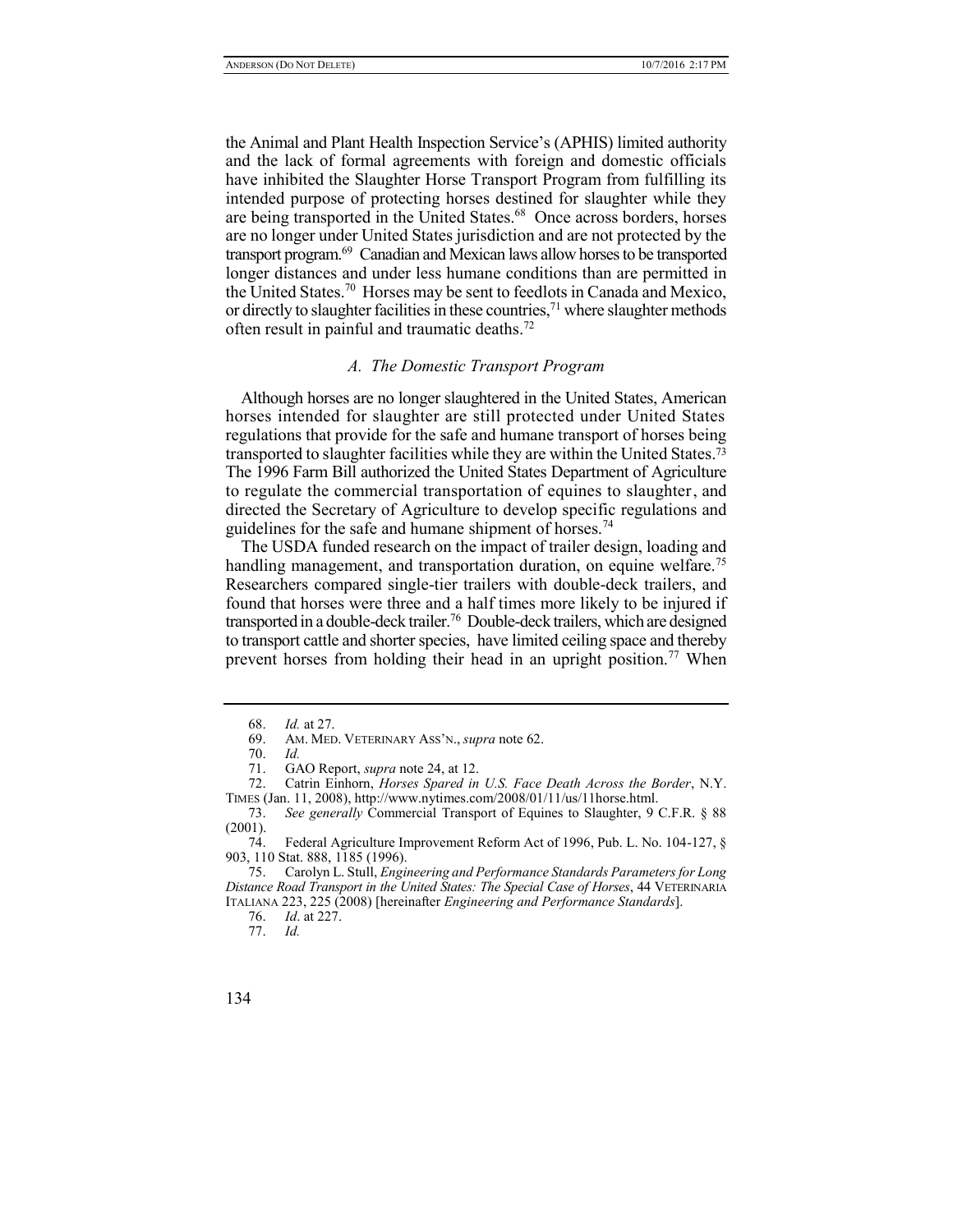transported in this manner, horses often sustain injuries to their faces and necks, and easily lose their balance and fall down, where they may remain trapped for the remainder of the trip.<sup>78</sup> The weight of horses also makes double-deck trailers top-heavy and prone to flipping over.<sup>79</sup> The incidence of falls and injuries are also greater where horses are provided less floor space and higher stocking density.<sup>80</sup> Finally, researchers studied the relationship between dehydration, the duration of transport, and weather conditions.<sup>81</sup> They found that in summer conditions, after 27 hours of transit, muscle fatigue and dehydration became major concerns.<sup>82</sup>

In 2001, in light of this carefully conducted research, the USDA issued the Slaughter Horse Transport Program ("Transport Program"), designed to protect equine safety and welfare from shipment to slaughter.<sup>83</sup> The transport regulation requires that animal cargo spaces are constructed and maintained to protect the health and wellbeing of horses in transport, provide adequate ventilation and contain no sharp protrusions.<sup>84</sup> Additionally, the Transport Program requires that stallions and aggressive equines be separated from contact with other horses and that horses have enough floor space so that they are not crowded in a way likely to cause injury or discomfort.<sup>85</sup> Doors and ramps must be of sufficient size and location to provide safe loading and unloading.<sup>86</sup> Double-deck trailers are prohibited, and conveyances must have "sufficient interior height" to allow each horse

<sup>78.</sup> *Id.*

Tara Malone, *Bill Would Outlaw Double-Deck Trailers for Transporting Horses*, CHI. TRIB. (Sept. 9, 2008), http://articles.chicagotribune.com/2008-09-09/news/ 0809080606 1 double-deck-horses-trailers. In 2006, a double-decker truck hauling 41 horses in Missouri crashed, killing 16 horses. In 2007, a trailer carrying more than 50 young Belgian draft horses overturned on an Illinois highway. The horses were tangled and trapped inside the trailer until a five-hour rescue could be conducted. Nineteen of the horses were killed and dozens more were severely injured. One farm owner called double deck trailers "an accident waiting to happen."

<sup>80.</sup> Stull, *Engineering and Performance Standards*, *supra* note 75, at 228. Injuries may also be attributed to road conditions and the skill of the driver.

<sup>81.</sup> Carolyn L. Stull, *Responses of Horses to Trailer Design, Duration, and Floor Area During Commercial Transportation to Slaughter*, 77 J. ANIM. SCI. 2925, 2926 (1999) [hereinafter *Responses of Horses to Trailer Design*].

<sup>82.</sup> *Id.* at 2932.

<sup>83.</sup> Commercial Transport of Equines to Slaughter, 9 C.F.R. § 88 (2001), *supra* note 73.

<sup>84.</sup> *Id*.

<sup>85.</sup> *Id.*

<sup>86</sup>*. Id.*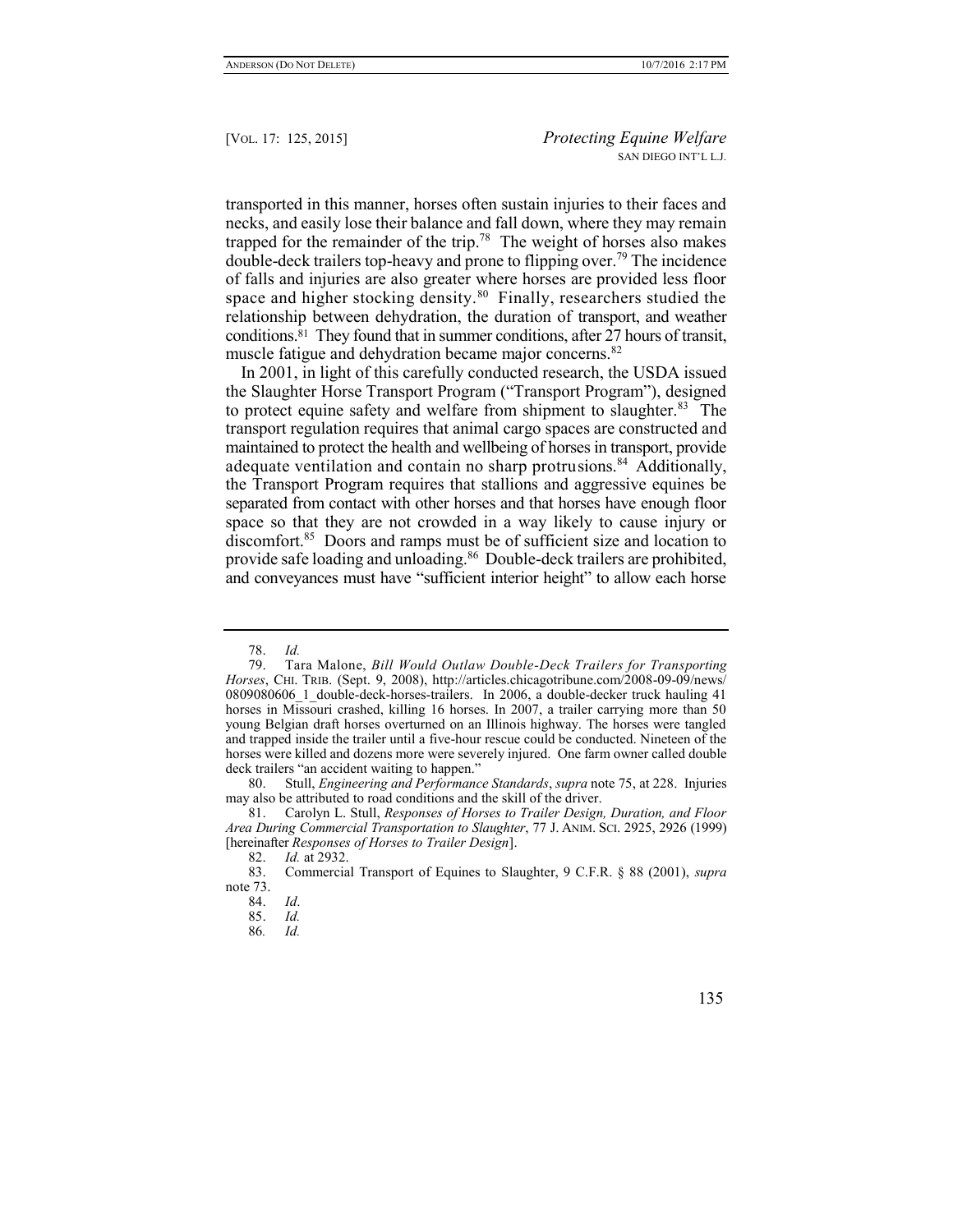to "stand with its head extended to the fullest normal postural height."<sup>87</sup> Horses must be given food, water, and the opportunity to rest for six hours immediately prior to transport.<sup>88</sup> Additionally, horses must be: (1) older than six months of age;  $(2)$  able to bear weight on all four limbs;  $(3)$  able to see out of at least one eye; (4) unlikely to give birth during the trip; and (5) capable of withstanding 28 hours in transit without food or water. $89$ Furthermore, owners and shippers must drive trailers in a manner that avoids causing injury to the horses and may not use electric prods for any purpose unless human safety is threatened.<sup>90</sup>

The transport program also includes requirements intended to ensure horses crossing the borders for slaughter are correctly recorded.<sup>91</sup> The owner/shipper must apply a USDA backtag to each horse, and complete and sign an owner/shipper certificate that includes, the destination, the shipper's information, a description of every equine's physical characteristics, the number of their USDA backtag, a statement of fitness to travel, and a description of any pre-existing injuries.<sup>92</sup> The certificates must contain a signed affidavit by the previous owner or shipper declaring that the horse has not been administered any prohibited substances, such as bute, within the last six months.<sup>93</sup> The certificates are collected at slaughter facilities in Canada or at the Mexican border to verify compliance with the federal transport program and act as a trace back tool for any possible welfare or food safety violations.<sup>94</sup>

Although domestic horse slaughter was effectively banned in 2007, the USDA's Transport Program continues to operate and regulate the transportation of horses destined for slaughter in Mexico and Canada while they are within the United States.<sup>95</sup> However, because of funding deficits, poorly framed legislation, and a lack of formal agreements with Mexico and Canada, the Transport Program, which is intended to assure that horses intended for slaughter are transported safely and humanely, is ineffective.<sup>96</sup>

APHIS's limited budget and lack of reliable means of collecting, tracking, and analyzing owner/shipper certificates has prohibited effective management

95. Animal and Plant Health Inspection Service Administration of the Horse Protection Program and the Slaughter Horse Transport Program, Audit Report 33601-2-KC 26 (U.S.D.A. 2010), *available at* http://www.usda.gov/oig/webdocs/33601-02-KC.pdf [hereinafter Audit Report].

96. *See generally* GAO Report, *supra* note 24, at 27.

<sup>87.</sup> *Id.*

<sup>88.</sup> *Id.*

<sup>89.</sup> *Id.*

<sup>90.</sup> *Id.*

<sup>91.</sup> *Id.*

<sup>92.</sup> *Id.*

<sup>93.</sup> *Id.*

<sup>94.</sup> *See id.*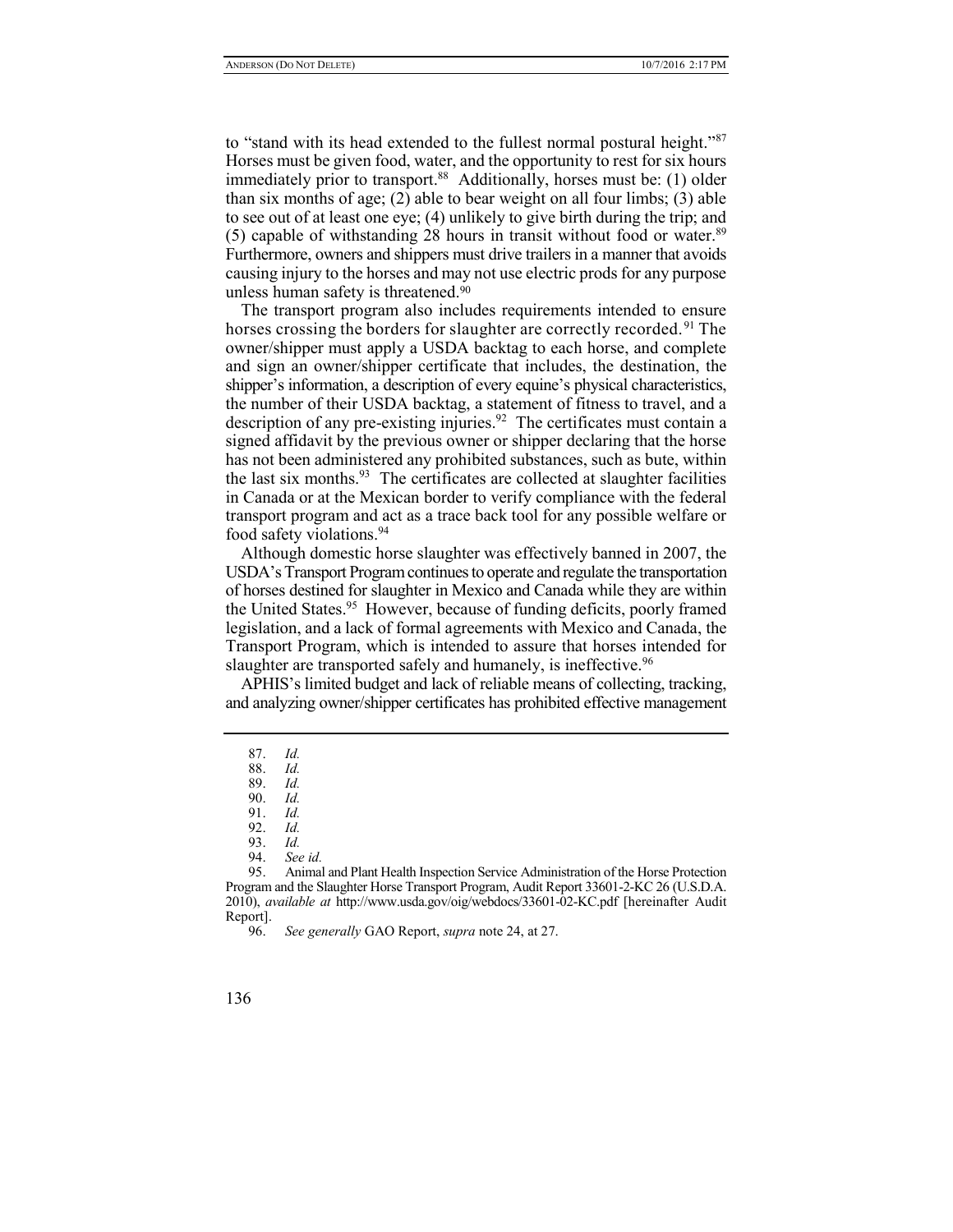and enforcement of the Transport Program.<sup>97</sup> In 2010, the budget for the Transport Program was \$204,000, enough to cover the salaries and expenses of two staff members, who were responsible for enforcing the humane transport of 138,000 horses and inspecting conveyances and owner/shipper agreements at all 12 northern and southern border crossings.<sup>98</sup> The staff members stated that the program's limited funding, particularly for travel, significantly reduced their ability to provide coverage at border crossings and ability to work with shippers and inspectors in foreign slaughtering facilities to ensure compliance with the transport regulation.<sup>99</sup> In 2014, the budget was decreased again to \$54,273.<sup>100</sup> APHIS was forced to stop entering information from owner/shipper certificates into an automated database in 2005 because of these budget constraints.<sup>101</sup> Today, no official trade data exists on horses exported from the United States for slaughter.<sup>102</sup> The USDA pieces together data from their Canadian and Mexican counterparts and extrapolates information to estimate how many horses from the United States are exported for slaughter.<sup>103</sup> The lack of traceability for horses exported outside the United States for slaughter greatly inhibits the USDA's ability to track potential violations of equine welfare regulations.<sup>104</sup>

The domestic ban on horse slaughter has also hindered the functionality of the Transport Program by limiting the authority of compliance officers to oversee horses being transported to slaughter.<sup>105</sup> The legislation that has effectively banned horse slaughter in the United States contains provisions that prohibit the USDA's use of federal funds to inspect horses being transported for slaughter and to inspect horses in slaughtering facilities intended for human consumption.<sup>106</sup> Because of this, although the Transport Program still exists, the compliance officer charged with ensuring the welfare of horses being transported to slaughter may only inspect the owner/shipper

105. GAO Report, *supra* note 24, at 37.

<sup>97.</sup> *Id.* at 32.

<sup>98.</sup> *Id*. at 29–30*.*

<sup>99.</sup> *Id.* at 30.

<sup>100.</sup> *USDA Slaughter Horse Transport Program 2014 Budget*, ANIMALS ANGELS http://www.animalsangels.org/files/images/stories/pdf/FOIA%2014-4417%20USDA%20 Slaughter%20Horse%20Transport%20Program%20Info.pdf (last visited Feb. 21, 2015).

<sup>101.</sup> GAO Report, *supra* note 24, at 31.

<sup>102.</sup> *Id*. at 32.

<sup>103.</sup> *Id.*

<sup>104.</sup> Audit Report, *supra* note 95, at 31.

<sup>106.</sup> Agriculture, Rural Development, Food and Drug Administration, and Related Agencies Appropriations Act, 2006, Pub. L. No. 109-97, 119 Stat. 2120 (2005).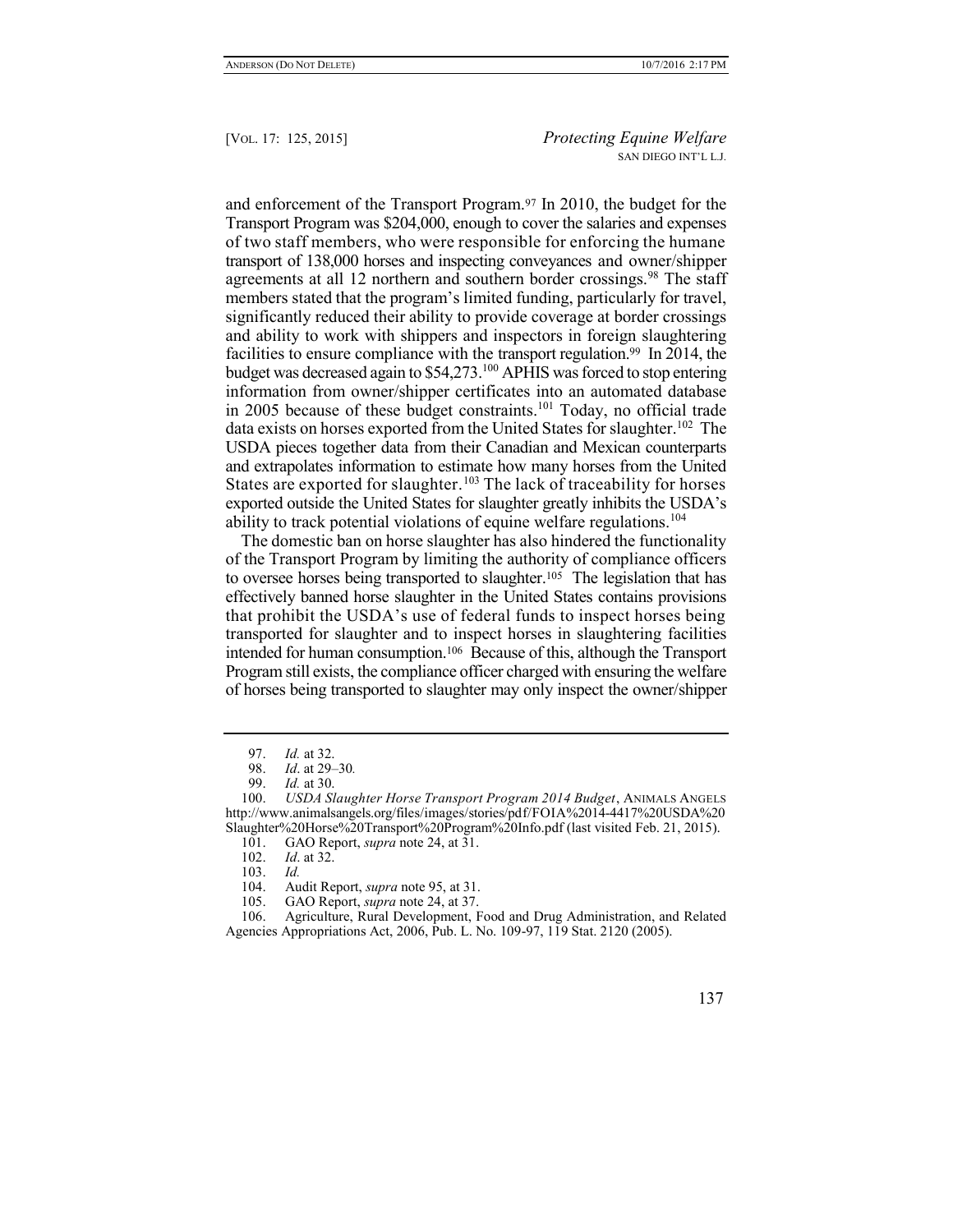certificates associated with the shipment of horses and the conveyance on which the horses are transported.<sup>107</sup> The compliance officer may not inspect the physical condition of horses themselves while they are in transit to slaughter, and may only cite welfare violations if he incidentally observes them while inspecting the shipping documents or the trailer.<sup>108</sup>

Since the cessation of domestic horse slaughter, compliance among shippers has also declined. Shippers are aware that the Transport Program can no longer leverage the assistance of USDA personnel in domestic slaughtering facilities to ensure the completion of shipping paperwork or to note the condition of individual horses for shipment.109 Even though the number of horses transported for slaughter has increased, the number of cases investigated for potential transport violations has decreased dramatically since 2006 because shippers have little incentive to comply with regulations protecting equine safety and welfare, and APHIS has limited authority and resources.<sup>110</sup> Transport officials feel that compliance with the program has suffered as a result of the domestic ban on horse slaughter, and animal welfare groups have documented numerous violations of the Transport Program.<sup>111</sup>

Although APHIS has the power to prosecute violations of the transport program and fine owner/shippers up to \$5,000 per horse for each violation, APHIS does not have the statutory authority to prohibit individuals with a record of inhumanely transporting horses to ship other loads of horses, even if unpaid fines are pending.<sup>112</sup> Owner/shippers have little incentive to comply with regulations, pay their penalties, and handle horses humanely.<sup>113</sup>

<sup>107.</sup> *See id.*

<sup>108.</sup> *See id*; GAO Report, *supra* note 24, at 37. This makes it almost impossible for the compliance officer to ensure that horses are transported humanely. For example, while inspecting a conveyance being used to transport horses intended for slaughter in 2010, the compliance officer discovered that a mare had given birth to a foal. The transport program requires that shippers verify that horses are not likely to give birth during shipment, and the birth of this foal was a potential violation and serious danger to the mare and foal. However, because of the prohibition on using funds to inspect horses, the officer was unable to inspect the horses to determine which mare had given birth, and therefore could not document a violation. The USDA also does not have subpoena authority to access the records of alleged violators or to compel persons to testify in administrative hearings and to produce documentary evidence for such hearings, even though USDA has this authority under several other APHIS-administered statutes.

<sup>109.</sup> GAO Report, *supra* note 24, at 37–38.

<sup>110.</sup> *Id.* at 38–39.

<sup>111.</sup> *Id.* at *39*. *See*, *e.g.*, *Brutality of Horse Slaughter Exposed*, HUMANE SOC'Y OF THE U.S. (Feb. 6, 2009), http://www.humanesociety.org/news/news/2009/02/brutality \_horse\_slaughter\_exposed\_020609.html?credit=web\_id84833907.

<sup>112.</sup> Audit Report, *supra* note 95, at 26–27; 9 C.F.R. § 88 (2001).

<sup>113.</sup> *See generally* Audit Report, *supra* note 95, at 27 (describing reasons why owners/ shippers have little incentive to comply with regulations, pay their penalties, and handle horses humanely).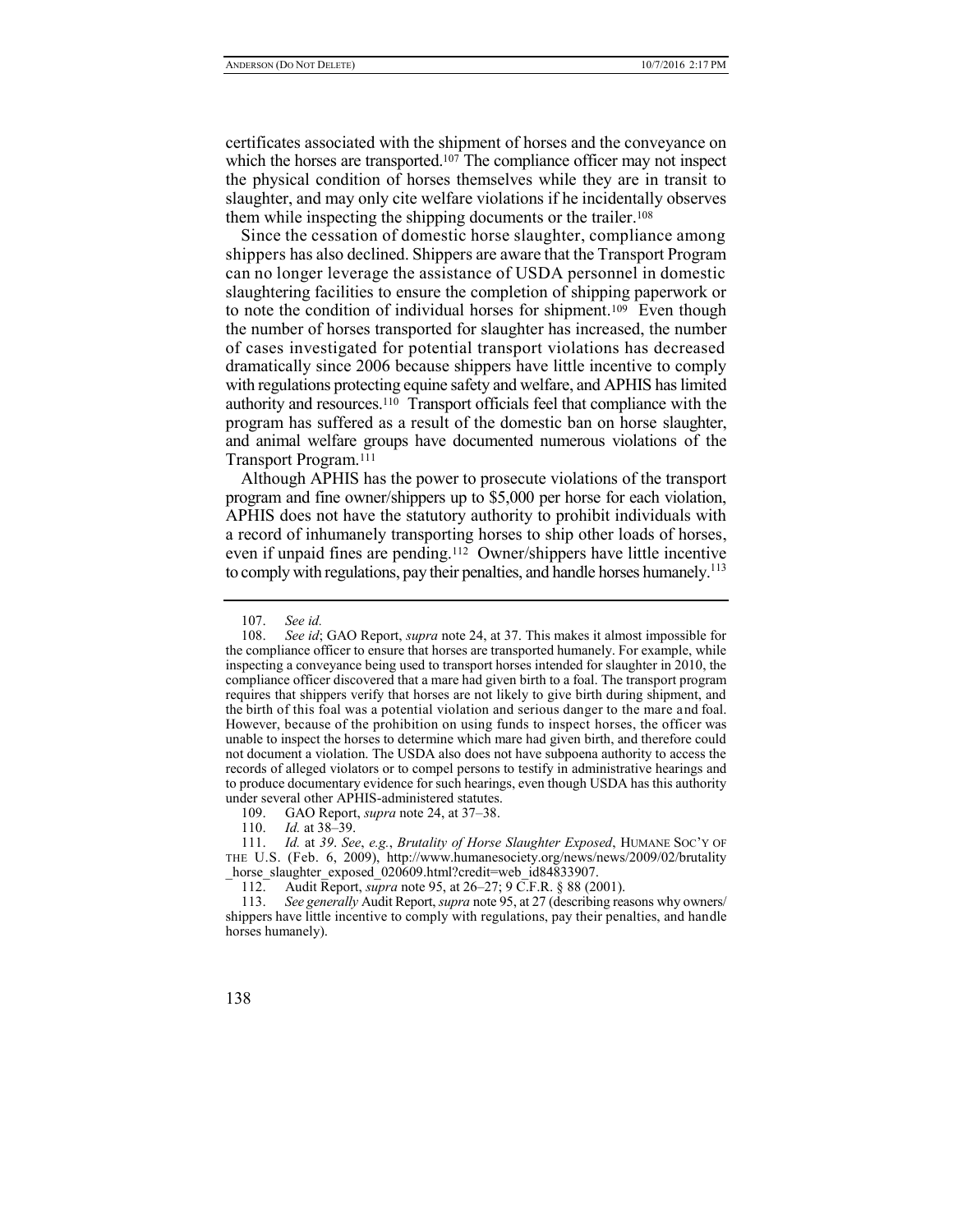From 2005 to 2009, 43 owner/shippers violated the transport regulation and were cited for failure to safely transport horses, incurring almost \$174,000 in unpaid fines, yet they were permitted to continue shipping horses. $114$ 

Budget cuts and the inability of officials to inspect horses intended for slaughter or prevent owner/shippers with previous violations from continuing to ship horses have caused APHIS to rely on the cooperation of officials from Canada, Mexico, and states where horses cross the border, such as Texas.<sup>115</sup> APHIS has no formal written agreements with foreign or state officials to define this cooperation or ensure continuity over time.<sup>116</sup> CIFA signed a letter of intent in 2002, pledging to help APHIS enforce regulations by ensuring that copies of all relevant documents, such as owner/shipper certificates, were properly completed and returned to APHIS each month.<sup>117</sup> However, the GAO reviewed a sample of certificates returned by CIFA from 2005 through 2006 and found that 48 percent of the certificates were missing key information that should have been filled out by the shipper or CIFA officials.<sup>118</sup> In the two years after the cessation of domestic slaughter (2007 and 2008), 60 percent of certificates were missing key information, suggesting that the ban on domestic slaughter and increase of horse exports from the United States created problems with owner/shipper certificates needed by APHIS to ensure that horses are transported safely and humanely.<sup>119</sup>

In 2002, APHIS officials also attempted to form an agreement with Mexico's Secretaria de Agricultura, Ganaderia, Desarrollo Rural, Pesca y Alimentacion (SAGARPA), but the Mexican agency did not respond.<sup>120</sup> APHIS also does not have official cooperation from Texas officials.<sup>121</sup> APHIS transport program officials have not received any owner/shipper certificates from Texas border crossings since before March of 2010.<sup>122</sup> The lack of agreements and cooperation from foreign and state officials has been compounded by the increase of American horse exports since the

<sup>114.</sup> *Id.*

<sup>115.</sup> *See* GAO Report, *supra* note 24, at 32.

<sup>116.</sup> *See id.*

See *id.* at 33 (outlining what the CIFA agreed to ensure regarding shipments of U.S. horses to Canada for slaughter).

<sup>118.</sup> *Id.* at 35*.*

<sup>119.</sup> *Id.*

<sup>120.</sup> *Id.* at 35–36.

<sup>121.</sup> *Id.*

<sup>122.</sup> *See id.*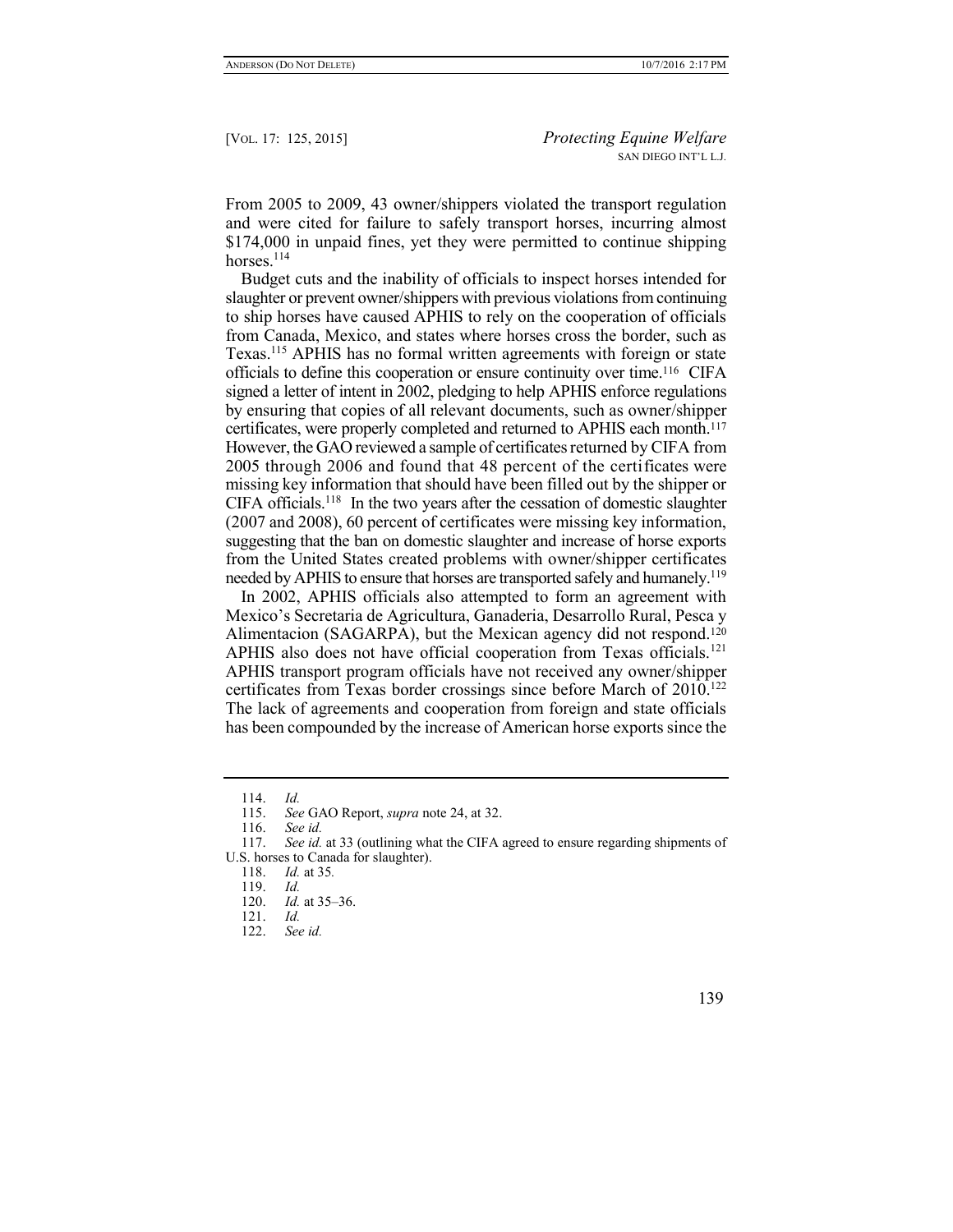domestic ban on horse slaughter and has hindered APHIS' ability to collect, track or analyze data with owner/shipper certificates.<sup>123</sup>

#### *B. Transport of Slaughter Horses Across the Border and Abroad*

The increased duration of travel for horses from the United States to slaughter facilities in other countries is one of the unintended consequences of the cessation of domestic slaughter that has negatively affected equine welfare.<sup>124</sup> Horses have an increased potential to incur injuries as a result of becoming stressed, dehydrated, and fatigued.<sup>125</sup> Horses travel, on average, 200 miles more to slaughter facilities abroad, and various inspections and administrative procedures that occur at each border further increase the duration of the journey to slaughter facilities.<sup>126</sup>

While shippers on the northern border can drive their conveyances directly into Canada, United States shippers generally are not insured to travel into Mexico.<sup>127</sup> Horses from the United States destined for slaughter in Canada are inspected at the border crossing without any unloading procedures and continue to slaughterhouses.128 At either the points of entry into the country, or at the slaughterhouse, CIFA officials inspect the animals for fitness to travel and any observable signs of diseases.<sup>129</sup> After the inspection, the truck is sealed, and a permit for entry and a certificate of inspection is issued.<sup>130</sup> The slaughter of the horses is then reported back to the Canadian border veterinarian.<sup>131</sup>

Shippers at the Mexican border must unload their horses into pens at the border on American soil, where SAGARPA officials inspect the horses.<sup>132</sup> Horses destined for Mexico are required to have six hours of rest, food, and water before being re-loaded onto a Mexican conveyance, but investigations by animal welfare groups have documented horses at these export pens in Texas and New Mexico without shelter from the

<sup>123.</sup> *See id.* at 36*.*

<sup>124.</sup> *See* AM. VETERINARY MED. ASS'N, *supra* note 62.

<sup>125.</sup> Stull, *Responses of Horses to Trailer Design*, *supra* note 81, at 2931–32.

<sup>126.</sup> *See* GAO Report, *supra* note 24, at 40 (explaining that USDA officials believe horses may travel even farther than this on average because of the tendency of shippers to designate the destination of horses intended for slaughter close to the border, when they actually may travel much farther into Canada or Mexico).

<sup>127.</sup> *Id.* at 36.

<sup>128.</sup> *Id.*

*Id.* at 33, 36*.* 

<sup>130.</sup> GAO Report, *supra* note 24, at 36.

<sup>131.</sup> Audit Report*, supra* note 95, at 30.

<sup>132.</sup> European Commission: Health and Consumers Directorate-General, *Final Report of a Mission Carried out in Mexico from 22 November to 03 December 2010*, 6, 2010- 8524, DG SANCO (Apr. 20, 2011). There are eight Mexican border inspections offices authorized to import horses to Mexico, but only six are in operation as of 2010.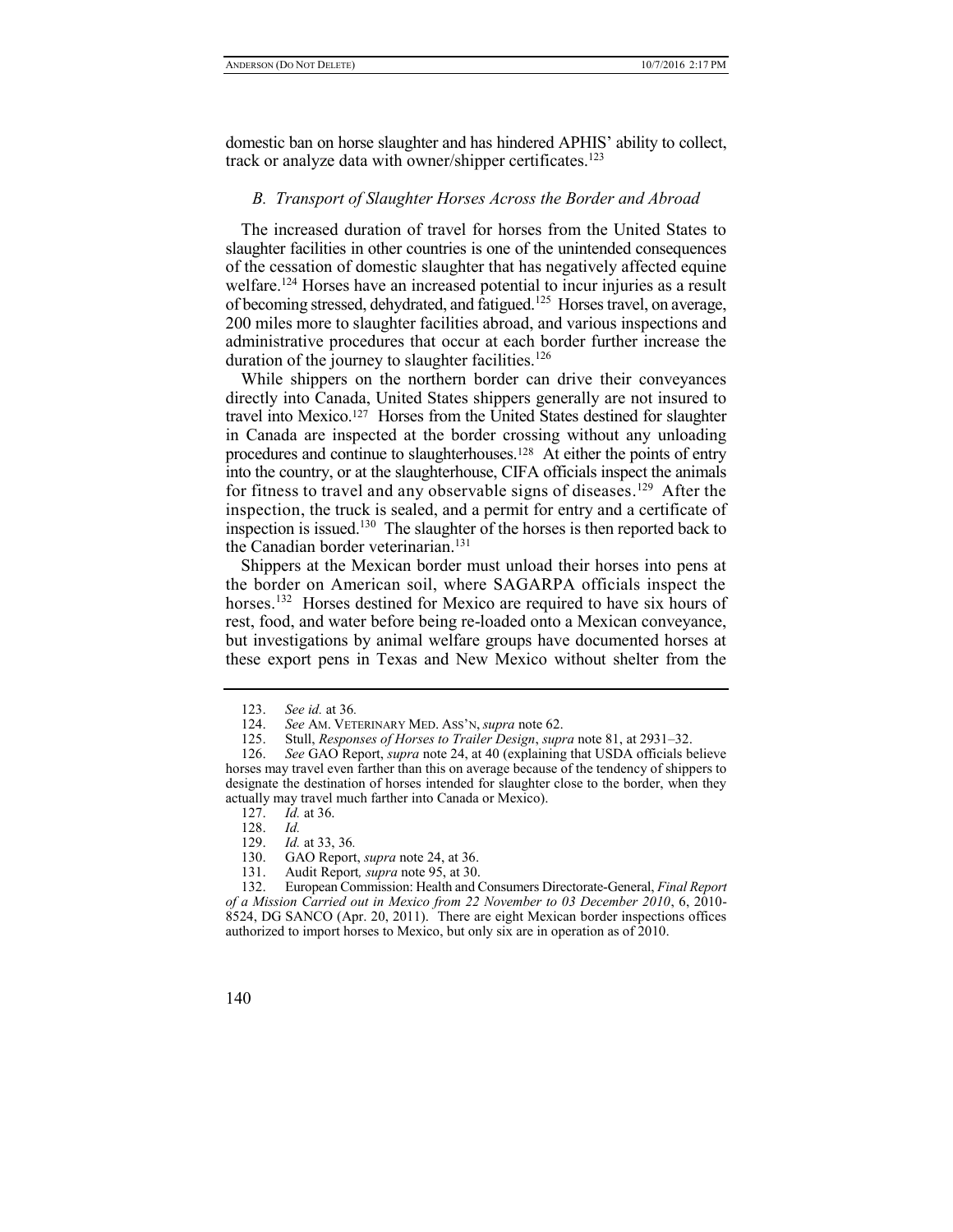desert sun or sufficient access to food and water.<sup>133</sup> They have also documented these horses being immediately reloaded without sufficient rest, water, or feed.<sup>134</sup>

Although horses exported from the United States for slaughter are accompanied by owner/shipper certificates declaring that horses are fit for transport and have not been administered prohibited substances, these documents are often falsified, and the USDA does not take any responsibility with regard to the origin of animals or the authenticity and validity of owner/shipper certificates.<sup>135</sup> SAGARPA officials in Mexico reject a large portion of horses from the United States at the border because they are unfit for transport, or the accompanying documentation filled out by owner/shippers is inaccurate and does not match the backtag number or description of the horse.<sup>136</sup>

As part of an evaluation of horse meat production in Mexico, members from the European Commission visited a border inspection agency and observed 30 horses from a consignment in inspection pens.<sup>137</sup> SAGARPA officials rejected forty percent of the horses examined because they were in advanced pregnancy, had injuries, or had health problems.<sup>138</sup> In the report, the Commission revealed that between January and October of 2010, Mexican officials rejected 5,336 of 62,560 horses from the United States at the border.<sup>139</sup> Because of the failure of the Transport Program in the United States to function properly, these horses had been shipped to the border, even though they were unfit for transport or slaughter.<sup>140</sup>

Pen operators in the United States must report every horse that arrives in a condition that qualifies as a cruelty case under Texas law, and report to APHIS every horse that arrives in a condition that qualifies as a violation of the Transport Program.<sup>141</sup> Despite the fact that 5,336 horses

<sup>133.</sup> Commercial Transportation of Equines for Slaughter, 9 C.F.R. § 88.4(a)(1) (U.S.D.A. 2008); *7.2 Summary of Investigations in Mexico & USA*, ANIMAL WELFARE FOUNDATION 109, 112 (2014), http://animal-welfare-foundation.org/fileadmin/DATEIEN/ awf/Download/EU\_Kampagne\_Horsemeat/Summaries/EU-Summary\_of\_investigations\_ in Mexico USA.pdf [hereinafter ANIMAL WELFARE FOUNDATION].

<sup>134.</sup> ANIMAL WELFARE FOUNDATION, *supra* note 133, at 117, 134.

<sup>135.</sup> *See generally* European Commission,*supra* note 132, at 7.

See generally *id.* 

<sup>137.</sup> *Id.* at 6.

<sup>138.</sup> *Id. Id.* at 7.

<sup>140.</sup> *See* GAO Report, *supra* note 24, at 38.

<sup>141.</sup> Commercial Transport of Equines to Slaughter, 9 C.F.R. § 88 (2001); Straight from the Horse's Heart, *Inspected and Rejected: Animals' Angels Investigation Confirms*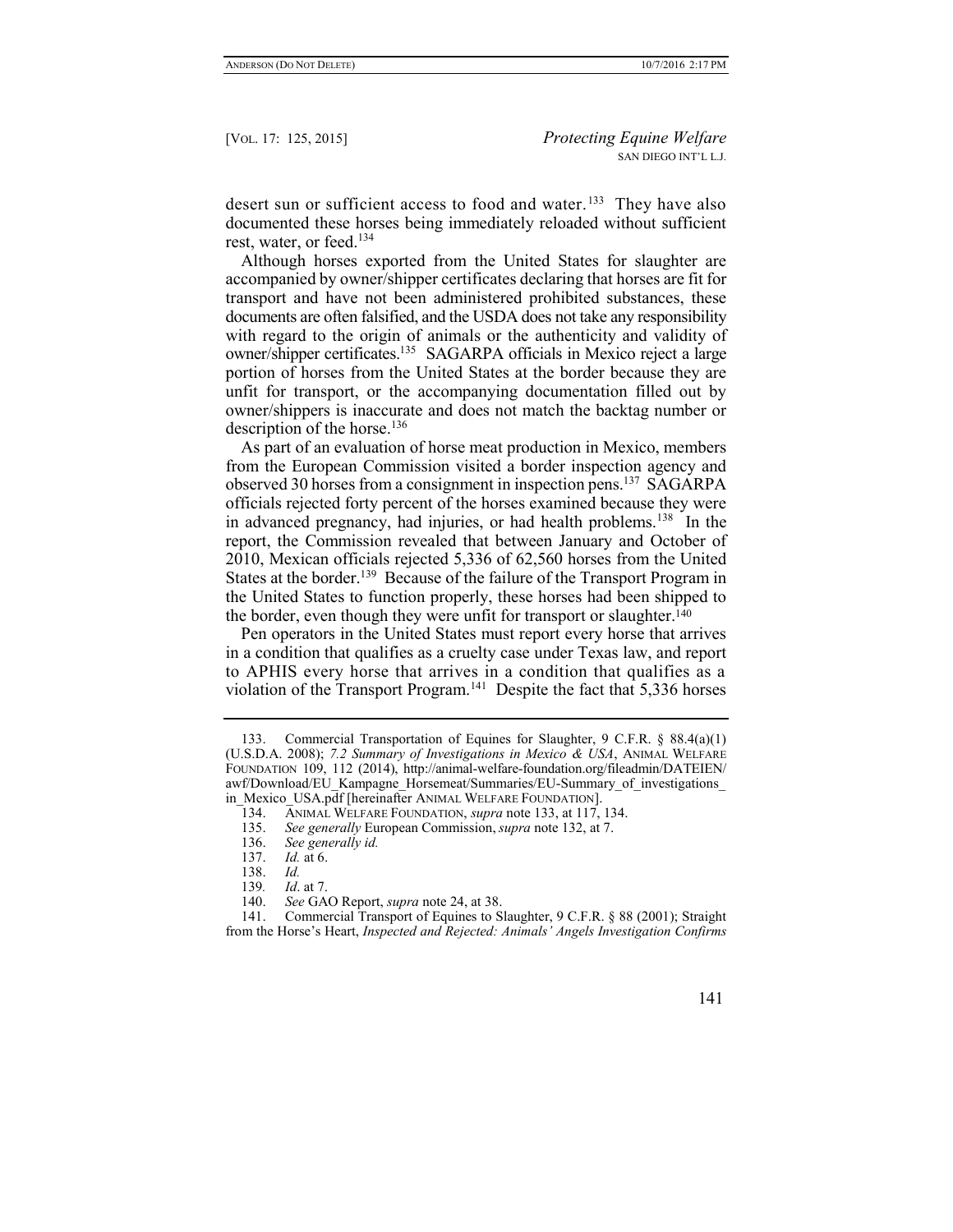were rejected at the Mexican border in 2010, there were no records of the export pen officials or feedlot owners reporting cases of unfit horses to APHIS or to local law enforcement.<sup>142</sup> The rejected horses are not monitored or linked to their shipper, as APHIS does not maintain a database to trace slaughter tags of individual horses.<sup>143</sup> When APHIS was asked what happens to horses rejected at the Mexican border, they responded, "they fall out of the system."<sup>144</sup>

Over 5,000 of these horses that are rejected each year at the Mexican border are then abandoned in the vast stretches of isolated land north of the Mexican border.<sup>145</sup> Others are taken to remote feedlots, where they are left to die.<sup>146</sup> In August 2011, 300 horses were spotted from the air and found starving and dead in a remote feedlot near Presidio, Texas, just north of the border.<sup>147</sup> This feedlot was operated by a company that purchases horses from auctions and individuals in the United States for slaughter in Mexico.<sup>148</sup> Some rejected horses are kept in border inspection pens, where they are given a new backtag and owner/shipper certificate. They are then presented to SAGARPA officials for inspection again, sometimes multiple times, in an attempt to convince the officials to accept the horse. On average, 35 horses die while waiting at the export pens in Presidio, Texas, each month, and are then buried in a nearby landfill.<sup>149</sup> Horses in these border pens are left in limbo—they are not under Mexican jurisdiction, yet the USDA takes no responsibility for them and they cannot be shipped back to the auctions or individual owners who have already sold them.<sup>150</sup>

Following the check at the Mexican border, an official Mexican veterinarian at the border inspection office issues an internal movement certificate for horses that have passed the physical examination and have proper documentation.<sup>151</sup> However, the internal movement certificate

*EU Report*, ANIMALS' ANGELS (June 18, 2011), http://rtfitchauthor.com/2011/06/18/ inspected-rejected-animals-angels-investigation-confirms-eu-report/ [hereinafter ANIMALS ANGELS].

<sup>142</sup>*.* ANIMALS ANGELS', *supra* note 141.

<sup>143.</sup> *Id.*; *see* GAO Report, *supra* note 24, at 32.

<sup>144.</sup> Laura Allen, *Mystery Surrounding Abandoned Horses Finally Solved*, ANIMAL LAW COALITION (Dec. 20, 2011), https://animallawcoalition.com/mystery-surroundingabandoned-horses-finally-solved/.

<sup>145.</sup> *Id.*

<sup>146.</sup> *See id.*

<sup>147.</sup> *Id*.

<sup>148.</sup> *Id.*

<sup>149.</sup> *The Export of American Horses to Mexico for Slaughter August-November 2013,* ANIMALS ANGELS', http://www.animalsangels.org/files/images/The%20%20export% 20of%20US%20horses%20to%20Mexico%20for%20slaughter%202014-%20Part%20II %20Export%20Pens%20-%20Mexico.pdf (last visited Feb. 22, 2015).

<sup>150.</sup> *See* Allen, *supra* note 144.

<sup>151.</sup> European Commission, *supra* note 132, at 7.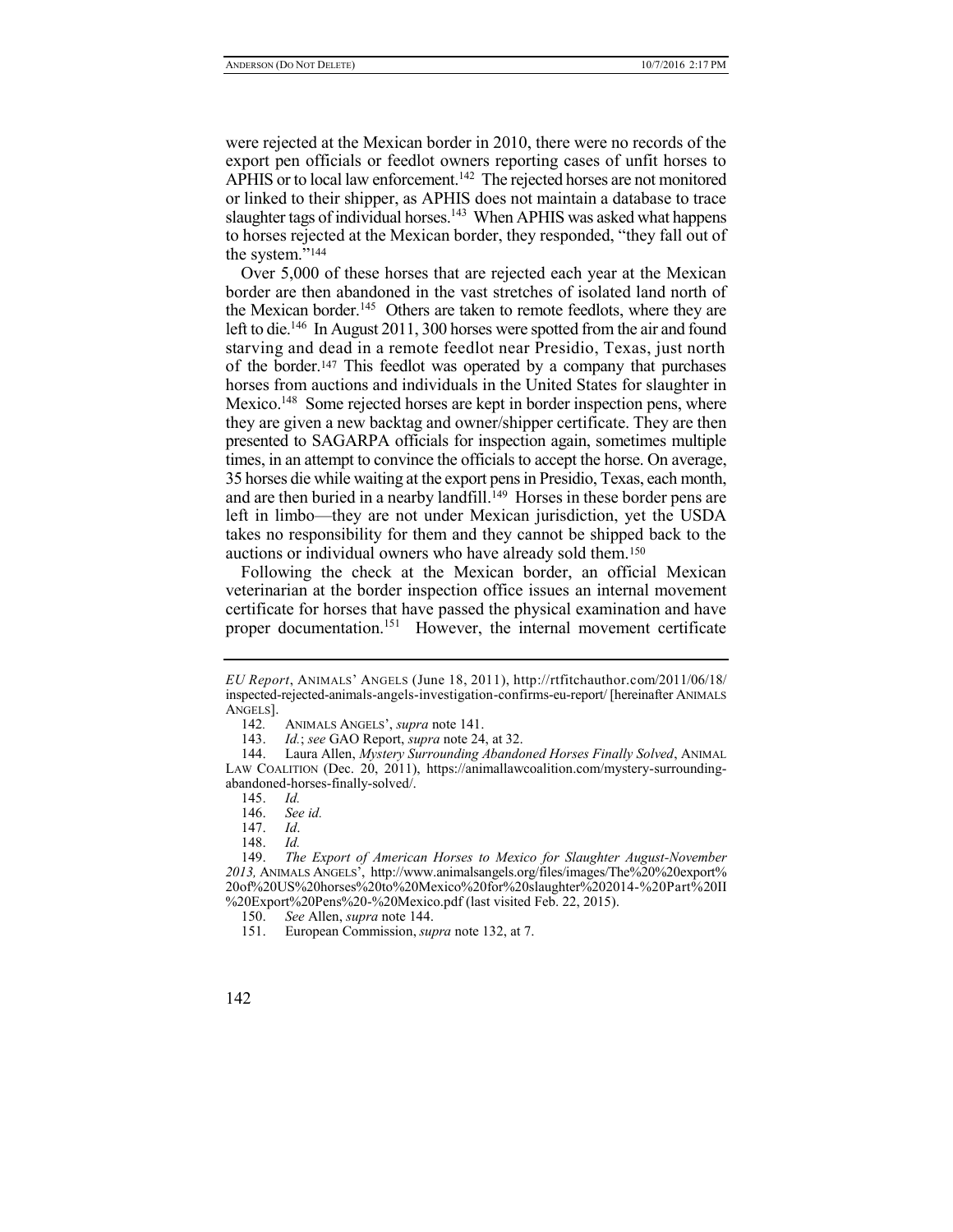reports only the total number of animals, and not their individual identification, which makes it difficult to identify which animals are currently present in the consignment, and which were rejected at the border.<sup>152</sup> The authorities in Mexico do not have a system to verify or guarantee the authenticity or reliability of the sworn statements on veterinary medical treatments made by owner/shippers, even though they are aware that owner/shipper certificates are often falsified.<sup>153</sup> The lack of traceability of the identity and medical record of horses originating from the United States hinders the ability of officials to trace welfare violations and ensure contaminated meat does not enter the food chain<sup>154</sup>

In an attempt to resolve the lack of traceability of horses exported from the United States, SENASICA, the Mexican equivalent of APHIS, began a program in 2009 requiring identification by microchip of all horses imported from the United States before authorizing them to enter Mexican territory.<sup>155</sup> "This rule theoretically addresses the shortcomings regarding identification and traceability of U.S. horses imported for slaughter."<sup>156</sup> However, these microchips are designed to be linked to lifetime health records of horses.<sup>157</sup> Because horses are not raised for human consumption in the United States, they do not have lifetime health records.<sup>158</sup> Horses exported for slaughter are only required to have a certificate from the owner or shipper identifying the backtag number the horse has been given and verifying that they have been drug free for six months.<sup>159</sup> The microchips do not ensure that these horses have not been treated with prohibited drugs

<sup>152.</sup> *Id.*

<sup>153.</sup> European Commission, *supra* note 132, at 9.

<sup>154.</sup> *See* Drape, *supra* note 31.

<sup>155.</sup> *Horse Slaughter: Revealing the Truth, Part Four—The Arguments*, HABITAT FOR HORSES (Aug. 14, 2012, 12:24 AM), http://www.habitatforhorses.org/horse-slaughterrevealing-the-truth-part-four-the-arguments/.<br>156. *Id.* 

<sup>156.</sup> *Id.*

<sup>157</sup>*.* Dr. Elena Ares & Emma Downing, *Horse Meat: Controls and Regulations*, HOUSE OF COMMONS LIBRARY 1 (Feb. 27, 2013), http://researchbriefings.files.parliament. uk/documents/SN06534/SN06534.pdf. This requirement is meant to ensure that horses that have been administered prohibited and dangerous substances do not enter the food chain for human consumption.

<sup>158.</sup> *The Facts About Horse Slaughter*, HUMANE SOC'Y OF THE UNITED STATES (Mar. 17, 2014), http://www.humanesociety.org/issues/horse\_slaughter/facts/facts\_horse\_slaughter. html.

<sup>159.</sup> *See* 9 C.F.R. § 88 (2001).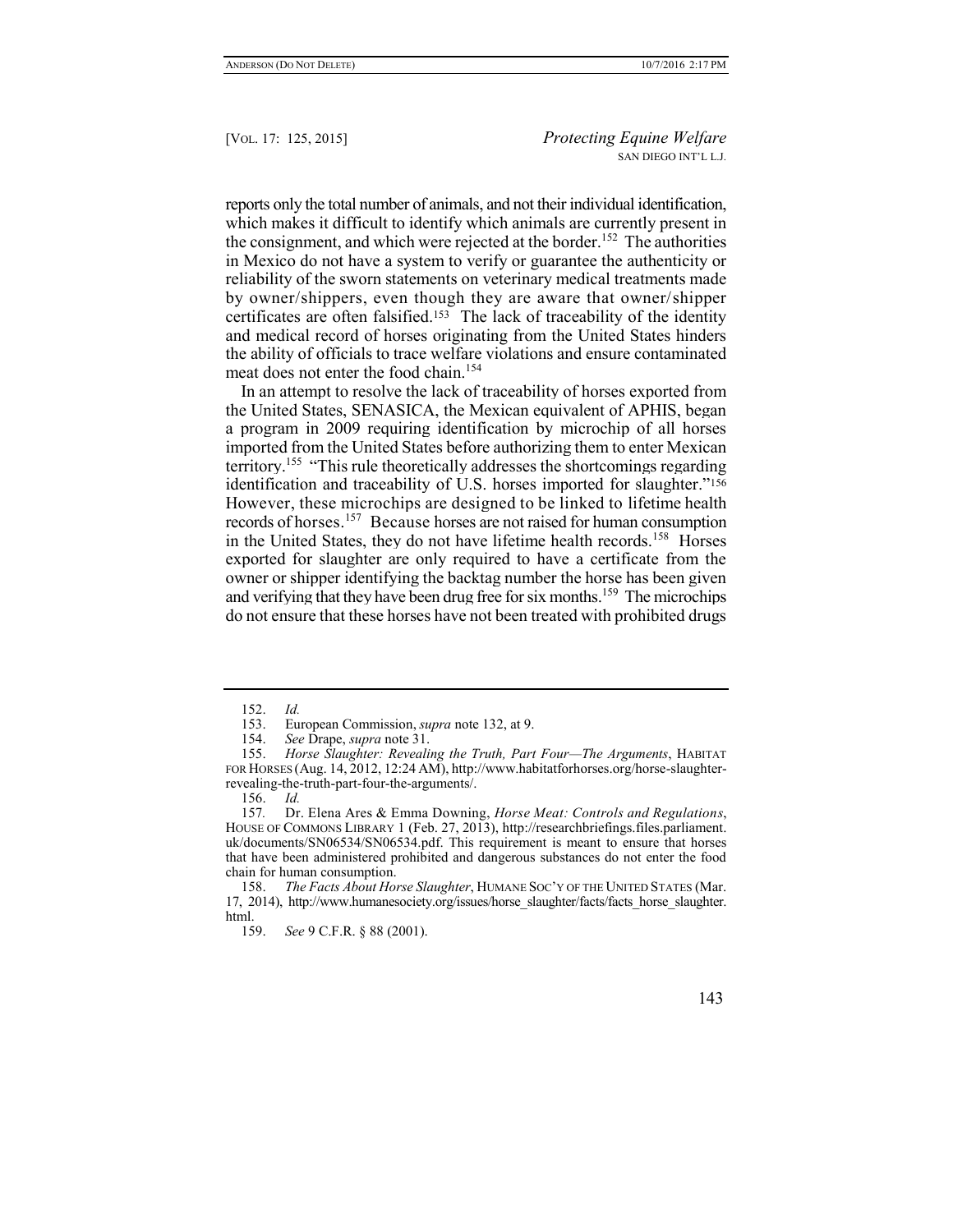because the aforementioned documents are often falsified or incomplete, and because they only require a six-month drug history.<sup>160</sup>

Horses that have been accepted at the border, once outside of the United States, are no longer protected by the Transport Program, and the Mexican and Canadian laws regulating transportation do not offer comparable protection for horses.<sup>161</sup> Under Canadian law, horses can be transported for up to 36 hours without food, water, or rest in double-deck trailers, which are permitted for transporting equines for slaughter in both Canada and Mexico.<sup>162</sup> Electric prods may not be applied to the anal, genital, or facial region of horses in Canada, but are permitted to be used in any other area of a horse's body.<sup>163</sup> Electric prods are permitted in Mexico without restriction.<sup>164</sup>

Horses that travel to Mexico and Canada for slaughter are also subject to greater travel duration and distance.<sup>165</sup> After being re-loaded at the Mexican border, horses might be shipped to slaughter facilities in nearby Juarez, Mexico, or be shipped over 700 miles south to one of two large plants in the city of Zacatecas.<sup>166</sup> Horses exported to both Canada and Mexico may also be shipped to intermediary points, such as feedlots, instead of directly to slaughter, where they can remain as long as six months or more.<sup>167</sup> Bouvry Exports, Canada's largest horse slaughter plant, operates numerous feedlots in close proximity to the plant where horses, including mares with foals, are kept without shelter from the elements and have limited space to move around.<sup>168</sup> One investigation of this feedlot documented horses with severely neglected hooves, as well as sick and dying horses that were not provided veterinary care.<sup>169</sup> In Mexico, these collection centers and feedlots are not required to keep a record of treatments or medications

<sup>160.</sup> HABITAT FOR HORSES, *supra* note 155.

<sup>161.</sup> GAO Report, *supra* note 24, at 43.

<sup>162.</sup> Kevin Levenson, Twyla Francois, Stephanie Brown, Liz White, & Sinikka Crosland, A Report on Canada's Inadequate Transport of Animals Regulations, THE NEED FOR CHANGE (last visited Sept. 24, 2015), http://www.animalalliance.ca/wp-content/ uploads/2011/07/AN-OVERVIEW-OF-REGULATIONS-FOR-THE-TRANSPORT-OF-FARM-ANIMALS-IN-CANADA.pdf.).

<sup>163.</sup> *See* Meat Inspection Regulations, SOR/90-288 (1990).

<sup>164.</sup> *See* Temple Grandin, *Answering Questions About Animal Welfare During Horse Slaughter*(2012), http://www.grandin.com/humane/questions.answers.horse.slaughter.html.

<sup>165.</sup> GAO Report, *supra* note 24, at 40.

<sup>166.</sup> Lisa Sandberg, *Horse Slaughter Ban Has Some Gruesome Results*, HOUSTON CHRON. (Sept. 30, 2007), http://www.chron.com/news/houston-texas/article/Horse-slaughterban-has-gruesome-results-1817383.php.

<sup>167.</sup> *Summary of Investigations in Canada & USA*, ANIMALS' ANGELS 86 (2014), http://animal-welfare-foundation.org/fileadmin/DATEIEN/awf/Download/EU\_Kampagne\_ Horsemeat/Summaries/EU-Summary\_of\_investigations\_in\_Canada\_USA.pdf.

<sup>168</sup>*. Id*. at 86–87.

<sup>169.</sup> *Id.* at 88*.*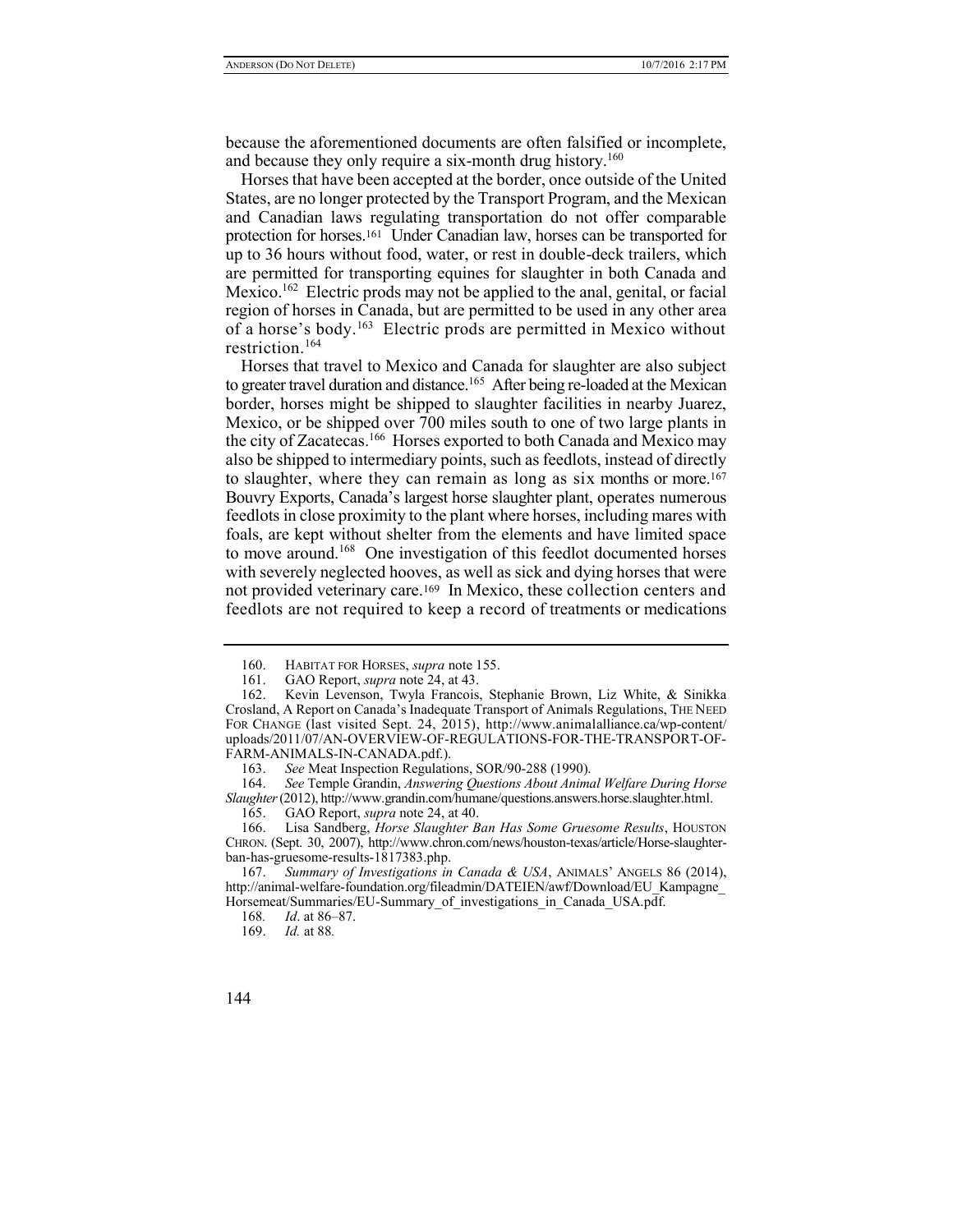administered.<sup>170</sup> Horses may be treated with prohibited substances, and then immediately transported from the feedlot and slaughtered for human consumption.<sup>171</sup>

The agricultural appropriations bill that forced slaughterhouses in the United States to close shifted the destination of horses bound for slaughter without making formal agreements with Canadian and Mexican governments or creating regulations to monitor and protect these horses.<sup>172</sup> APHIS does not have sufficient authority or resources to ensure that the Transport Program is effectively enforced within the United States, meaning that horses that are unfit for travel or slaughter are often shipped to the border.<sup>173</sup> Horses that are rejected at the border face an unknown fate. Horses that are transported for slaughter abroad are subject to longer journeys under less stringent foreign laws.<sup>174</sup> The lack of traceability of horses exported from the United States and frequency of falsification of shipping documents has also undermined the ability of processing facilities to ensure that contaminated meat does not enter the food chain, putting consumers of horse meat at risk  $175$ 

#### *C. Methods of Slaughter in the United States, Canada and Mexico*

Horses from the United States that are shipped for slaughter in Mexico and Canada often also face more traumatic and painful deaths.<sup>176</sup> When horse slaughter facilities operated in the United States, the captive bolt method was used for euthanasia.<sup>177</sup> If performed correctly, with properly maintained equipment, this technique can provide a humane method of slaughter.<sup>178</sup> The AVMA lists two accepted methods of euthanasia for

<sup>170.</sup> Wayne Pacelle, *Danger on Europe's Dinner Plate*, N.Y.TIMES (Mar. 11, 2013), http://www.nytimes.com/2013/03/12/opinion/global/questions-for-the-global-horse-meatindustry.html? $r=0$ .

<sup>171.</sup> *Id*. See GAO REPORT, *supra* note 24, at 8.

<sup>173.</sup> *Id*. at 9.

<sup>174.</sup> Animals Angels USA, *Animals' Angels Investigation of the Texas Export Facilities for horses slaughtered in Mexico Areas of Concern*, ANIMALS ANGELS INC., http://www.animalsangels.org/files/images/stories/pdf/texas%20slaughter%20horse%20e xport%20investigations%202010-2011.pdf (last visited Sept. 24, 2015).

<sup>175.</sup> *See* Pacelle, *supra* note 170.

<sup>176</sup>*. See* Einhorn, *supra* note 72, at 1.

<sup>177.</sup> Evans et. al., *supra* note 25, at 1.

<sup>178.</sup> *Id.*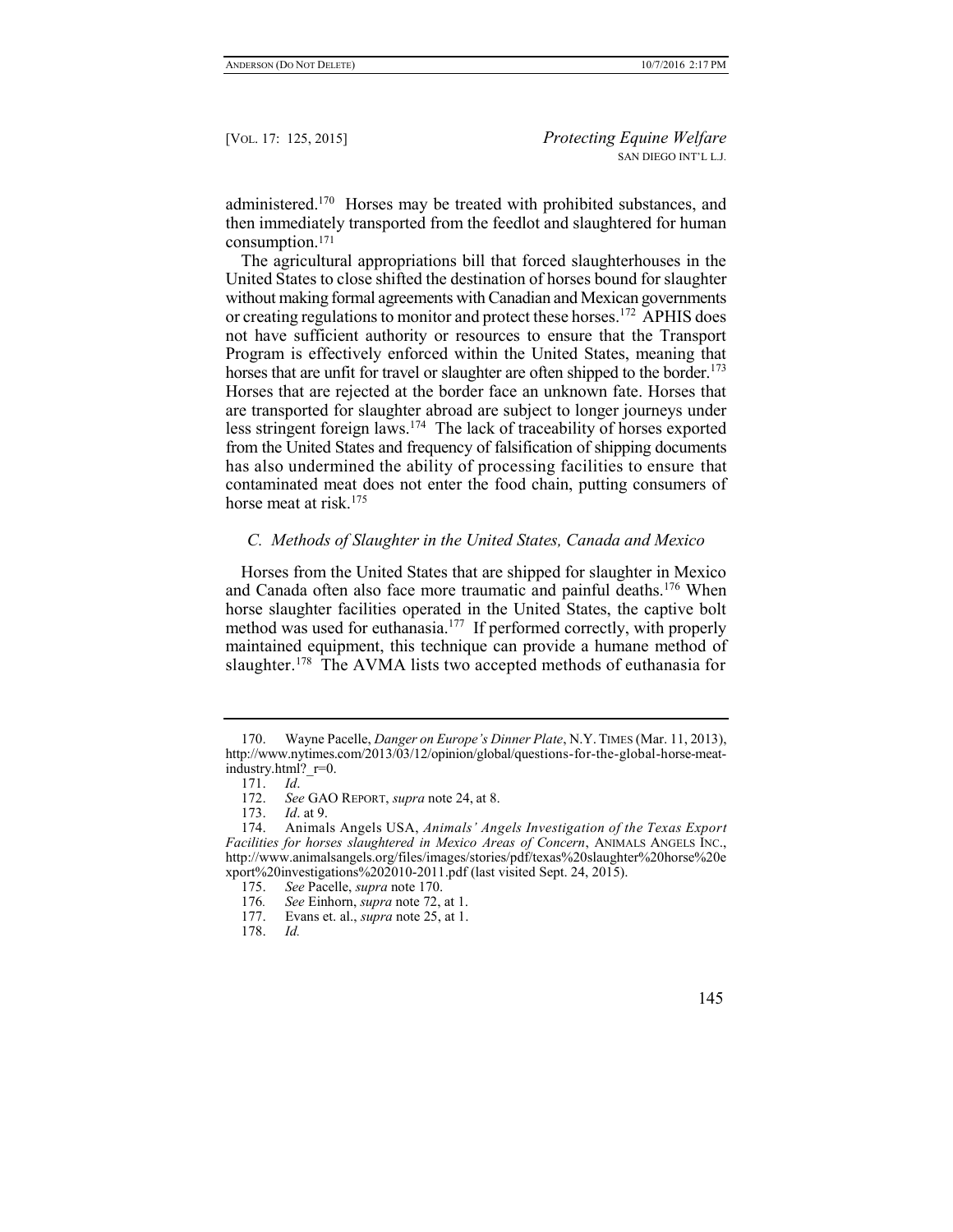horses.<sup>179</sup> First is euthanasia by overdose of barbiturate anesthesia.<sup>180</sup> Second are physical methods of euthanasia from a gunshot or the penetrating captive bolt.<sup>181</sup> In the United States, under the Humane Slaughter Act of 1958, horses are required to be rendered unconscious prior to slaughter.<sup>182</sup> The captive bolt method, used in slaughterhouses in the United States, penetrates the brain and severs the connection between the cerebral hemisphere and the brainstem, causing unconsciousness.<sup>183</sup> Horses are then suspended from the ground by a rear leg and exsanguinated.<sup>184</sup>

The AVMA states that "when properly used by a skilled personnel with well-maintained equipment, physical methods of euthanasia may result in less fear and anxiety, and be more rapid, painless, humane, and practical than other forms of euthanasia."<sup>185</sup> Dr. Mark Lutschaunig of the AVMA stated that horse processing facilities in the United States were highly regulated, plant personnel were highly trained in utilizing the captive bolt, and a veterinarian was present at all times to record any inhumane treatment.<sup>186</sup>

However, if equipment is not maintained, cleaned daily, or used properly, the captive bolt may fail to provide a humane death.<sup>187</sup> Equine slaughterhouses use the same techniques and equipment as cattle slaughterhouses.<sup>188</sup> The kill chutes, designed for cattle, are too wide for the slimmer equine body and leave horses room to thrash and potentially slip and fall if they are wearing metal shoes.<sup>189</sup> The Humane Slaughter Act requires head restraint to ensure proper placement of captive bolts,<sup>190</sup> but currently the captive bolt is applied while horses' heads are not restrained.<sup>191</sup> This makes it difficult for workers to deliver a properly placed blow, and they may have to repeatedly use the captive bolt, increasing the pain, trauma and suffering that horses endure.<sup>192</sup> Furthermore, "horse brains are located further back in their

- 189. *See id.*
- $$1902.$

<sup>179.</sup> *Id.*

<sup>180.</sup> *Id.*

<sup>181.</sup> *Id.*

<sup>182.</sup> Humane Methods of Livestock Slaughter Act, 7 U.S.C. § 1902 (1958).

<sup>183.</sup> *See AVMA Guidelines for the Euthanasia of Animals: 2013 Edition*, AVMA 35

<sup>(2013),</sup> *available at* https://www.avma.org/KB/Policies/Documents/euthanasia.pdf.

<sup>184.</sup> *See id.*

Evans et. al., *supra* note 25, at 1.

<sup>186.</sup> *Id.* at 2.

<sup>187.</sup> *See* AVMA, *supra* note 183.

<sup>188.</sup> *See* Eryn Maria Pearson, *Horse Slaughter: A Conflict of Ethics, Economics & Welfare*, 4 J. ANIMAL L. & ETHICS 205, 228 (2011).

<sup>191.</sup> *See* Pearson, *supra* note 188, at 228.

<sup>192.</sup> *Id.* (explaining how horses may regain consciousness and remain conscious while being hoisted and slaughtered).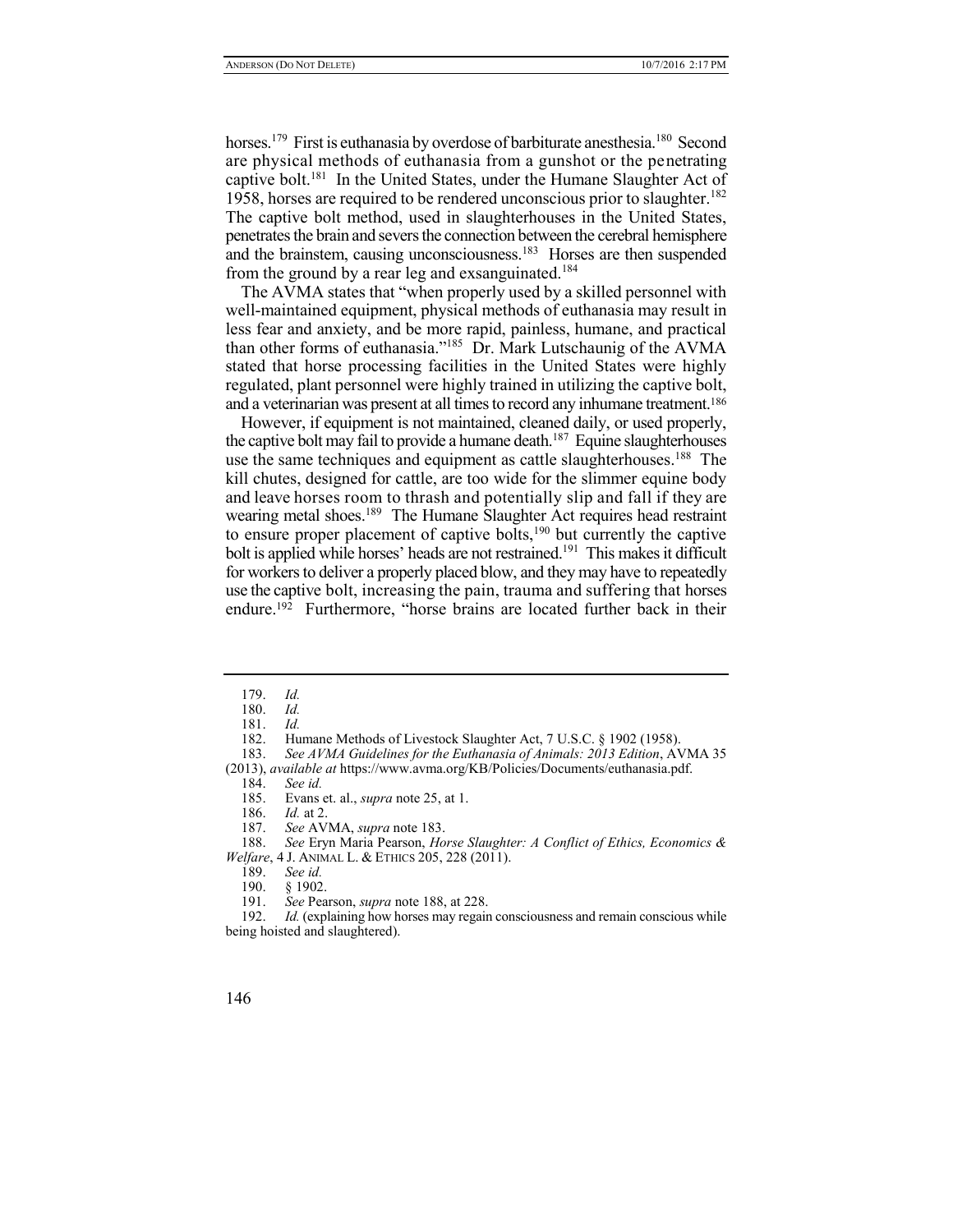skulls than cattle and other species, making them harder to knock unconscious, even when a clean shot is delivered."<sup>193</sup>

According to Dr. Temple Grandin, a world-renowned expert on animal welfare and humane slaughter, if horse slaughter is revived in the United States, the shortcomings of the captive bolt method can be overcome.<sup>194</sup> Dr. Grandin asserts that the addition of a non-slip floor and the creation of a stun box designed for the slimmer equine body, with solid sides to prevent the horse from looking out to the slaughter floor would ensure that horses are humanely slaughtered.<sup>195</sup>

Some horses that are exported to Mexico are slaughtered in plants that export meat to the European Union.<sup>196</sup> These plants are inspected to ensure compliance with the laws of the European Union regarding humane treatment of animals and food safety, and the captive bolt method is used for euthanasia.<sup>197</sup> However, many horses exported to Mexico are slaughtered in local slaughterhouses that are not regulated by the European Union, where horses are killed with the "puntilla" method, which is not permitted under United States or European Union law.<sup>198</sup> Workers use a puntilla knife and stab horses repeatedly at the base of the neck to sever the spinal cord.<sup>199</sup> Horses are paralyzed but remain fully conscious at the start of the slaughter process, during which they are hung by a hind leg and then have their throat slit and body butchered.<sup>200</sup> According to Dr. Grandin, "from an animal welfare perspective, the worst outcome for a horse is going to a local Mexican [slaughterhouse]."<sup>201</sup>

Canadian law offers more protection than local slaughter houses in Mexico, and requires that horses are rendered insensible to pain with the first application of a stunning device, before being shackled, hoisted, or cut, and the two acceptable methods of euthanasia for horses in Canadian slaughterhouses are use of firearms, gunshot, and penetrating captive bolt

<sup>193.</sup> Eckhoff, *supra* note 9.

<sup>194.</sup> AM. MED. VETERINARY ASS'N, *supra* note 62.

<sup>195.</sup> *Id.*

<sup>196.</sup> *See* Grandin, *supra* note 164.

<sup>197.</sup> *See* Sandberg, *supra* note 166.

<sup>198.</sup> Grandin, *supra* note 164.

<sup>199.</sup> *See* Sandberg, *supra* note 166.

<sup>200.</sup> *Id.* (explaining that the puntilla method is protracted, traumatic, and excruciatingly painful for horses as they feel everything).

<sup>201.</sup> Grandin, *supra* note 164; Meat Inspection Regulations, SOR/90-288, s. 78.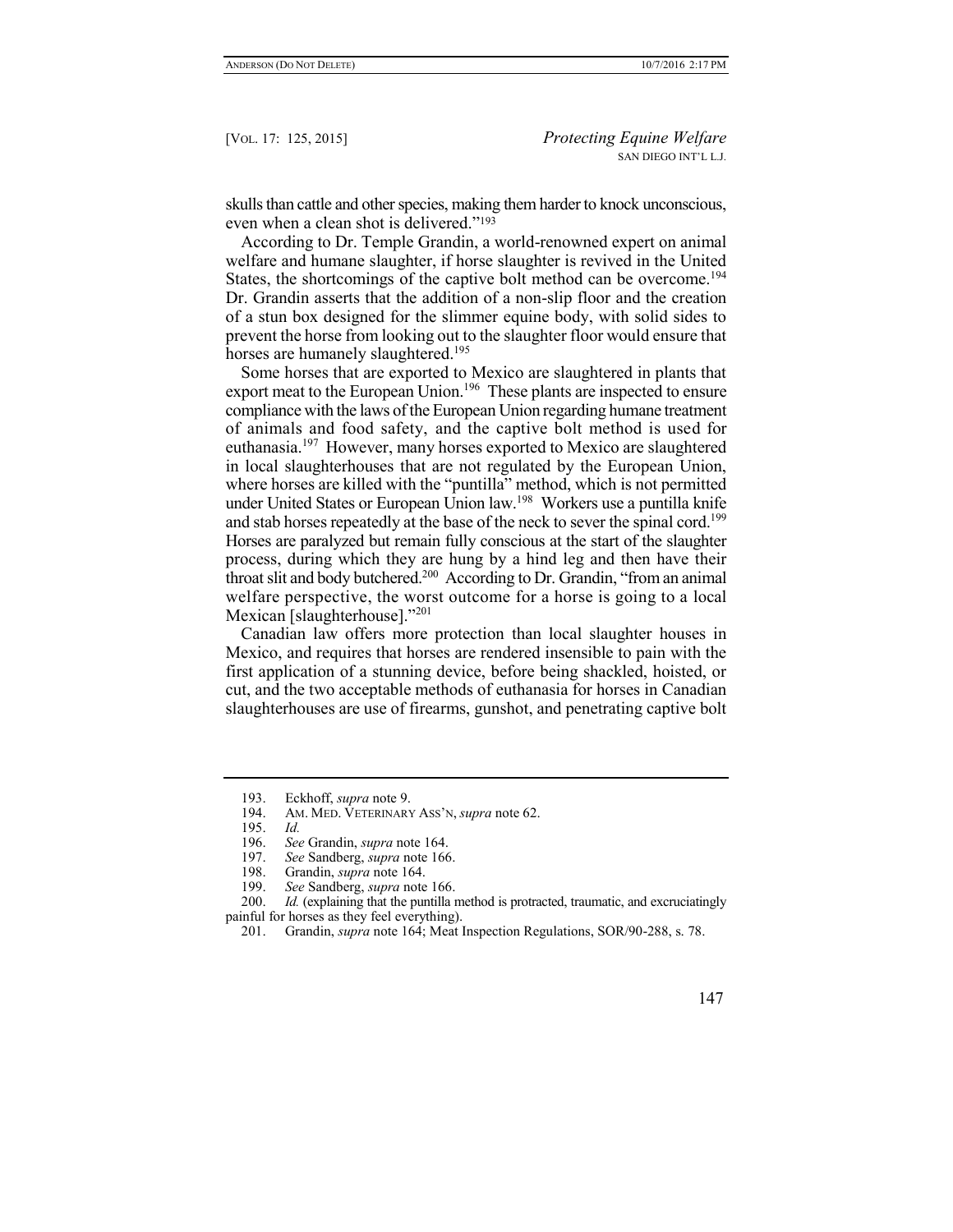gun.<sup>202</sup> According to the AVMA, a properly placed gunshot can cause immediate insensibility and a humane death, but the penetrating captive bolt is safer than a gunshot because it does not release a projectile.<sup>203</sup> Video evidence from various welfare investigations shows ineffective stunning, with horses being shot multiple times with the captive bolt gun.<sup>204</sup> At the Natural Valley Farms slaughter facility in Canada, thirty percent of hits with the captive bolt gun are inaccurate and do not result in the horses losing consciousness.<sup>205</sup> According to CIFA, around five percent of horses that are slaughtered in Canada regain consciousness during the slaughter process.<sup>206</sup>

Animal welfare is not the only area where there are deficiencies in foreign horse slaughter facilities. During an audit of Mexican facilities, the European Commission, which regulates all slaughter facilities that export horse meat to the European Union, also found major flaws in compliance with environmental, hygienic, and food safety regulations.<sup>207</sup>

The European Commission visited five Mexican slaughterhouses that were exporting horse meat to the European Union and found that two were not in compliance with standards for exporting horsemeat.<sup>208</sup> They visited a newly approved facility that had recently begun exporting horsemeat and found deficiencies in the cutting room layout and equipment, untraceable and unmarked carcasses, and deficiencies in slaughter hygiene.<sup>209</sup> They also concluded that the facility did not meet national standards for water quality and environmental impact testing.<sup>210</sup> At another facility that the Commission team visited, which has been exporting meat to the European Union since 1999, the Commission found that the official veterinarian had no knowledge of European Union requirements for food safety certification or what export documents to use. $211$ 

<sup>202.</sup> CAN. FOOD INSPECTION AGENCY, MEAT HYGIENE MANUEL OF PROCEDURES CHAPTER 12 ANNEX A—SPECIES-SPECIFIC STUNNING GUIDELINES—RED MEAT SPECIES (Mar. 21, 2014), http://www.inspection.gc.ca/food/meat-and-poultry-products/manual-ofprocedures/chapter-12/annex-a/eng/1374358238209/1374358242162?chap=0#c5.

<sup>203.</sup> AM. MED. VETERINARY ASS'N, *supra* note 62.

<sup>204.</sup> Lynn Curwin, *Journey to Death for Unwanted Horses in Canada*, DIGITAL JOURNAL (Nov. 6, 2009), http://www.digitaljournal.com/article/281716 (explaining that the Canadian Horse Defense Coalition examined bodies of horses from slaughter plants in Canada after slaughter and found no evidence of bolt or gun wounds, raising questions about whether horses were still alive or even conscious when butchered).

<sup>205.</sup> *Id.*

<sup>206.</sup> *Id.*

<sup>207.</sup> European Commission, *supra* note 132, at 14.

*Id.* at 10.

<sup>209.</sup> *Id.*

<sup>210.</sup> *Id.*

<sup>211.</sup> *Id.*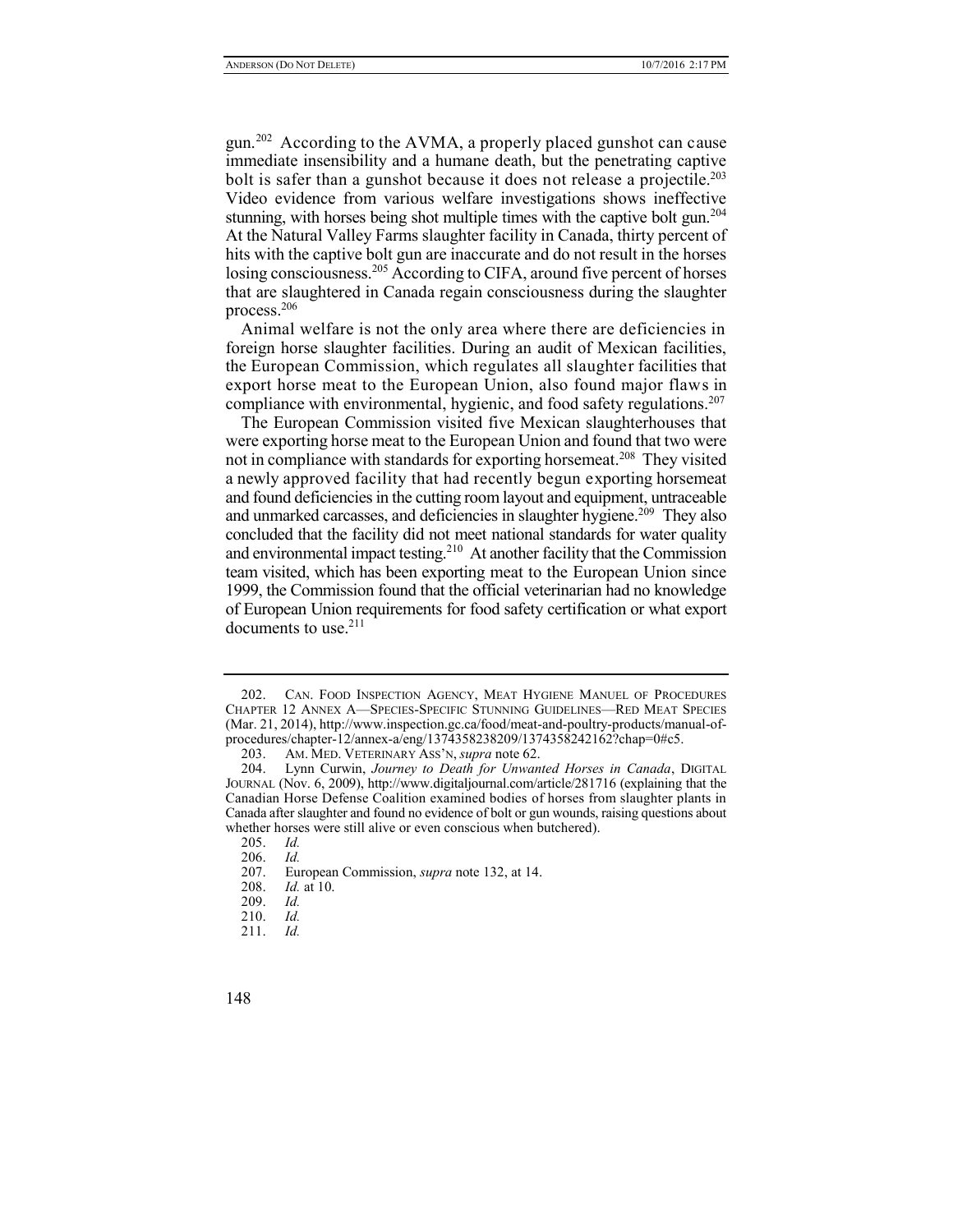The Commission team found that antemortem inspection was "generally" carried out according to European Union and national requirements and postmortem inspection was "generally carried out satisfactorily in two out of four establishments," but maintenance problems related to structures and equipment were noted in several establishments.<sup>212</sup> None of the establishments had sufficient water controls in place.<sup>213</sup> In two facilities, non-traceable and non-health marked carcasses being slaughtered for the local market, those without back tags or microchips, were present and had come in contact with meat eligible for human consumption in the European Union. $214$ 

The European Commission also visited four Canadian horse slaughter facilities that are approved to export horse meat to the European Union.<sup>215</sup> In one establishment, the Commission noted that unacceptable conditions had persisted since the last audit in 2007 with regard to structure, maintenance, and operational hygiene that did not comply with the applicable standards.<sup>216</sup> Horses imported into Canada must be accompanied by an owner/shipper certificate, and since 2010 must also have an Equine Information Document (EID) signed by the owner as an affidavit declaring that for at least the last six months the animal has not been treated with prohibited substances such as bute.<sup>217</sup> In the report, the Commission noted that although horses were accompanied by the signed EID, in many cases, the last "owner" who had verified the medical treatment of the horse over the last six months was a "horse dealer" or slaughter buyer, who likely had not had possession over the horse for six months and could not verify this information.<sup>218</sup> The United States does not guarantee the reliability of any documents received by Canadian officials, and the Canadian inspection agency has no way of verifying the validity of these statements, seriously hindering the ability

<sup>212.</sup> *Id.* at 11. "General problems related mainly to hygienic slaughter practices, such as de-hiding, splashing from hoses and equipment not properly connected to drains on carcasses, condensation dripping on exposed meat, carcasses touching each other before post-mortem examination, and in most cases also touching platforms and equipment, increasing the risk of cross-contamination." *Id.*

<sup>213.</sup> *Id.*

<sup>214.</sup> *Id.* at 12.<br>215. European

<sup>215.</sup> European Commission: Health and Consumers Directorate-General, *Final Report of an Audit Carried out in Canada from 23 November to 06 December 2010*, 19, 2010-8522, DG SANCO (Oct. 26, 2011), *available at* http://ec.europa.eu/food/fvo/audit\_reports/details. cfm?rep  $id=2764$ .

<sup>216.</sup> *Id.* at 7.

<sup>217.</sup> *Id*. at 13.

<sup>218</sup>*. Id.* at 15.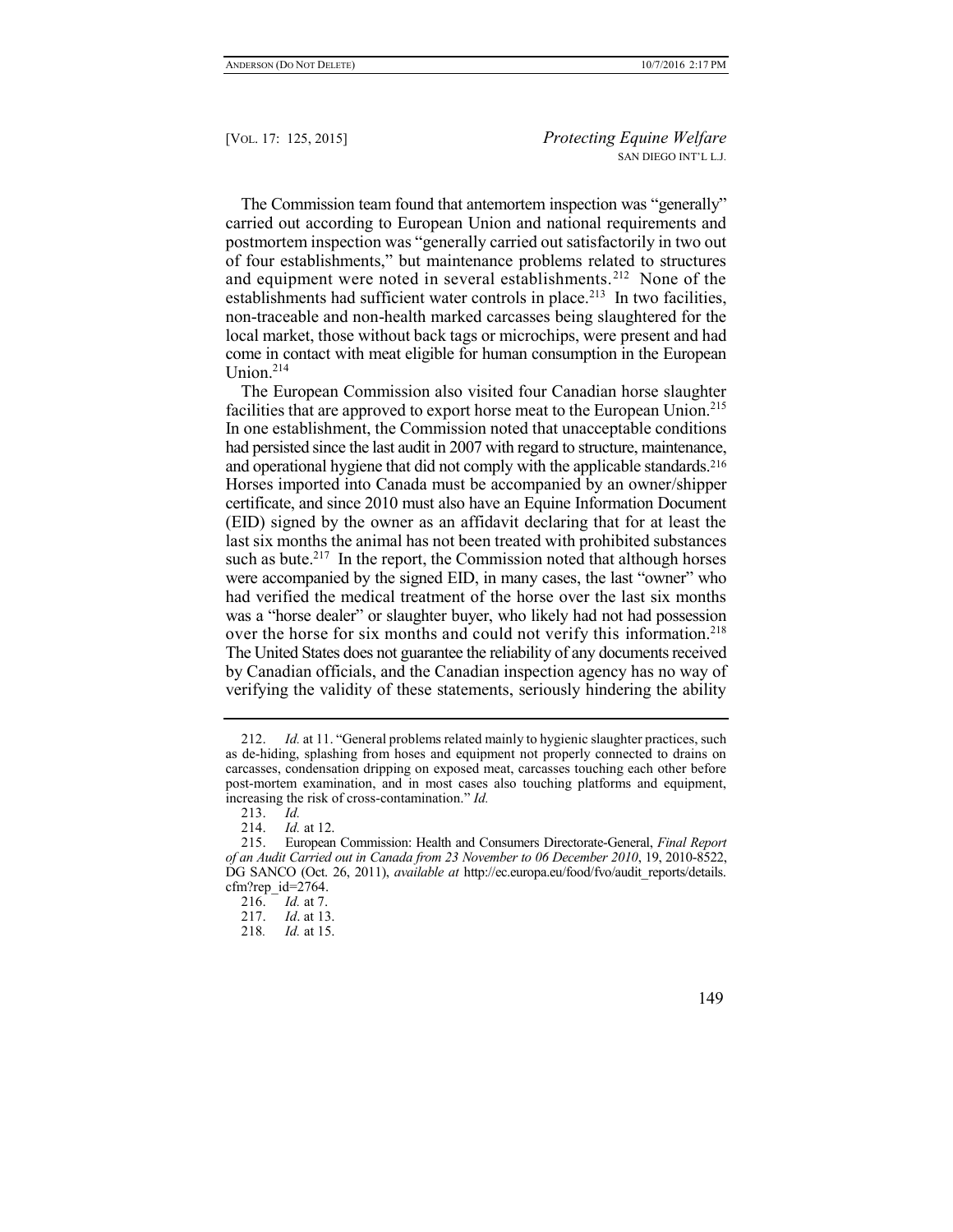of Canadian officials to trace the identity or medical records of horses originating in the United States.<sup>219</sup>

As a result of the domestic cessation of horse slaughter, horses travel to facilities in Mexico and Canada, where there are significant animal welfare, environmental, and food safety deficiencies.<sup>220</sup> These deficiencies are a result of less stringent foreign laws.<sup>221</sup> Even if the issue of traceability can be overcome, "the likelihood of imposing the animal welfare and slaughter standards of the United States on other countries," particularly Mexico, "seems remote."<sup>222</sup> "Humane processing conditions can only be imposed by the United States government within in the United States."223 Although the United States is not a market for horse meat intended for human consumption, the only way to ensure the humane processing of horse meat is to oversee the process.<sup>224</sup>

### IV. INTERNATIONAL FOOD SAFETY IMPLICATIONS OF THE CESSATION OF HORSE SLAUGHTER IN THE UNITED STATES

The poorly framed legislation that effectively banned horse slaughter in the United States has also put international consumers of horse meat at risk.<sup>225</sup> Issues surrounding the consumption of horse meat gained international attention in 2013, when genetic tests revealed traces of horse meat in products labeled as beef in Ireland, Great Britain, Germany, Italy, Poland, and the Czech Republic.<sup>226</sup> One of the first processors identified as a source of the mislabeled beef products was Silvercrest Foods in Ireland, who recalled 10 million burgers from stores across Europe.<sup>227</sup> Soon after, horse meat was detected in beef products in Taco Bell outlets in Britain and meatballs from European IKEA stores, forcing both companies to pull

<sup>219.</sup> *Id*.

<sup>220.</sup> Laura Jane Dufree, *Anti-Horse Slaughter Legislation: Bad for Horses, Bad for Society*, 84 IND. L.J. 353, 366 (2009).

<sup>221.</sup> Aline S. de Aluja, *The Welfare of Working Equids in Mexico*, 59 APPLIED ANIMAL BEHAV. SCI. 19, 23 (1998).

<sup>222.</sup> Ahern et. al., *supra* note 34, at 11.

<sup>223.</sup> *Id.*

<sup>224.</sup> *Id.*

See Dodman et. al., *supra* note 14, at 1270.

<sup>226.</sup> Andrew Higgins & Stephen Castle, *Ikea Recalls Meatballs After Detection of Horse Meat*, N.Y. TIMES (Feb. 25, 2013), http://www.nytimes.com/2013/02/26/world/europe/ ikea-recalls-its-meatballs-horse-meat-is-detected.html?pagewanted=all $\&$ r=0.

<sup>227.</sup> Jill Lawless, *Britain Finds Horsemeat in School Meals, Hospitals and Restaurants as Scandal Spreads*, STAR TRIB., http://www.startribune.com/world/191375971.html (last updated Feb. 15, 2013, 12:54 PM).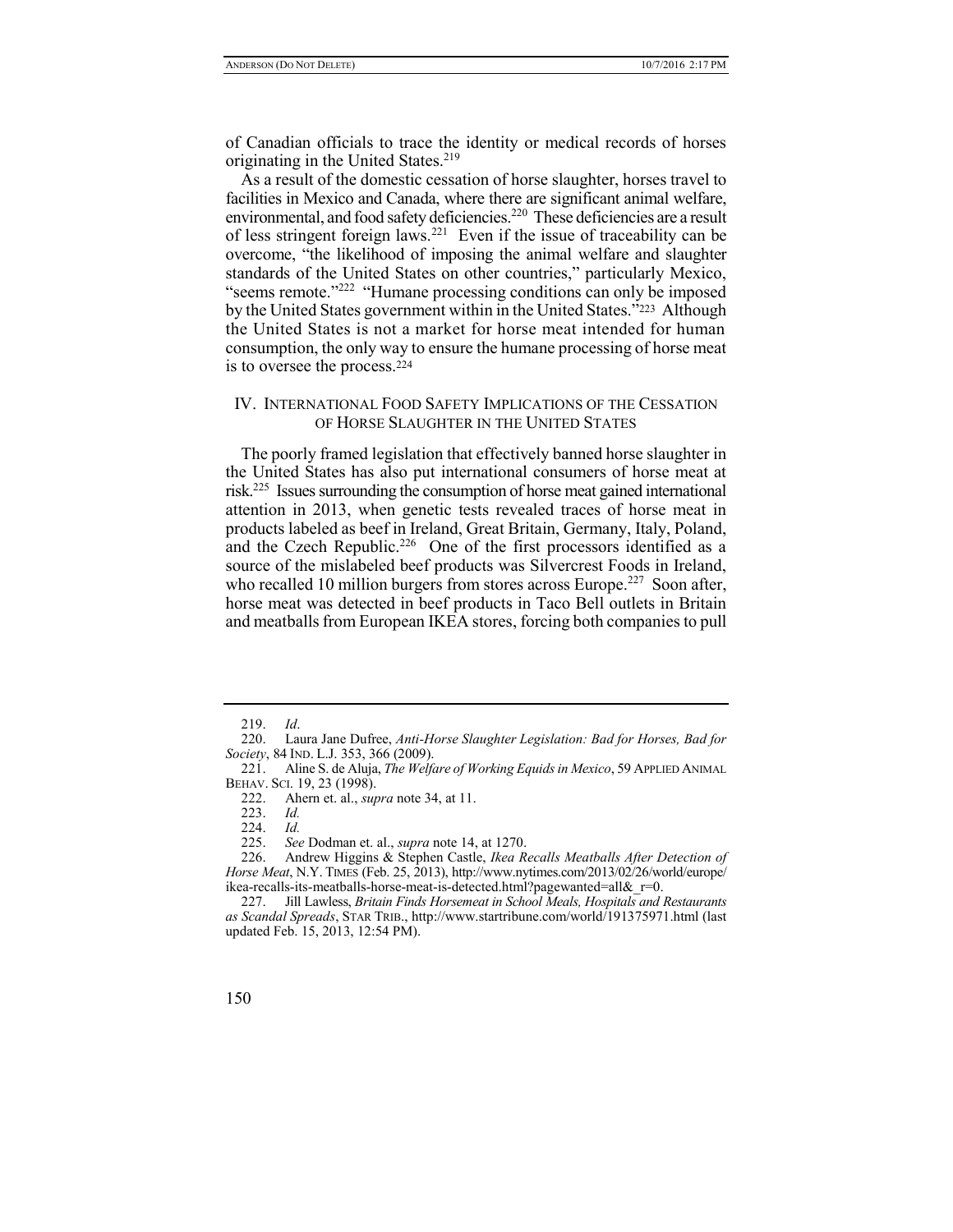products from the shelves.<sup>228</sup> The French government later categorized the far-reaching nature of the problem, announcing that the chain of fraudulent meat sales involved 28 firms in 13 countries.<sup>229</sup>

In the months following the discovery of horse meat in products labeled as beef, the European Union member states agreed to a three month program of meat testing to address concerns about food fraud and investigate how horse meat ended up in products labeled as beef.<sup>230</sup> During this investigation, 193 of 4,144  $(4.66\%)$  samples of beef products tested positive for horsemeat.<sup>231</sup> Some food products labeled as beef were found to contain 100% horse meat.<sup>232</sup> Victor Ponta, the Prime Minister of Romania, echoed the sentiment of European consumers, stating, "This is a very serious European crisis . . . it affects the absolute right of European customers to trust the food, to trust products and know exactly what kind of food it is and where it comes from."<sup>233</sup> Although officials promised that those responsible for the food adulteration would face legal consequences, there had still been no arrests or prosecutions seven months after the scandal emerged, which highlights the lack of traceability in the food supply chain.<sup>234</sup>

More serious still than the mislabeling of horse meat is the underlying food safety issue implicated by the lack of traceability.<sup>235</sup> "European beef eaters are rightly appalled that they bought beef, but got horse meat instead. They should be even more concerned that some of that horse meat may also be contaminated and unfit for consumption."<sup>236</sup> The member states also tested 3,115 samples for bute, and found that  $16$  (.51%) were positive.<sup>237</sup>

<sup>228.</sup> Tiffany Hsu, *Taco Bell Latest Brand to Be Tied to European Horse Meat Scandal*, L.A. TIMES (Mar. 1, 2013), http://articles.latimes.com/2013/mar/01/business/la-fi-mo-horsemeat-taco-bell-20130301.

<sup>229.</sup> Lawless, *supra* note 227.

<sup>230.</sup> *Horse Meat in 5% of EU-Tested Beef Products*, BBC(Apr. 16, 2013),http://www. bbc.com/news/world-europe-22162872.

<sup>231.</sup> *Id.* 232. *Q&A: Horsemeat Scandal,* BBC(Apr. 10, 2013), http://www.bbc.com/news/uk-21 335872.

<sup>233.</sup> *Horsemeat Scandal: PM Says Criminals Will Face Law*, BBC (Feb. 14, 2013), http://www.bbc.com/news/uk-21447847.

<sup>234.</sup> *See* Christopher Hope, '*Staggering' No Prosecutions over Horsemeat Scandal, Says Senior MP*, THE TELEGRAPH (July 16, 2013), http://www.telegraph.co.uk/news/ uknews/ 10181726/Staggering-no-prosecutions-over-horsemeat-scandal-says-senior-MP.html.

<sup>235.</sup> Pacelle, *supra* note 170.

<sup>236.</sup> *Id.*

<sup>237.</sup> BBC, *supra* note 230.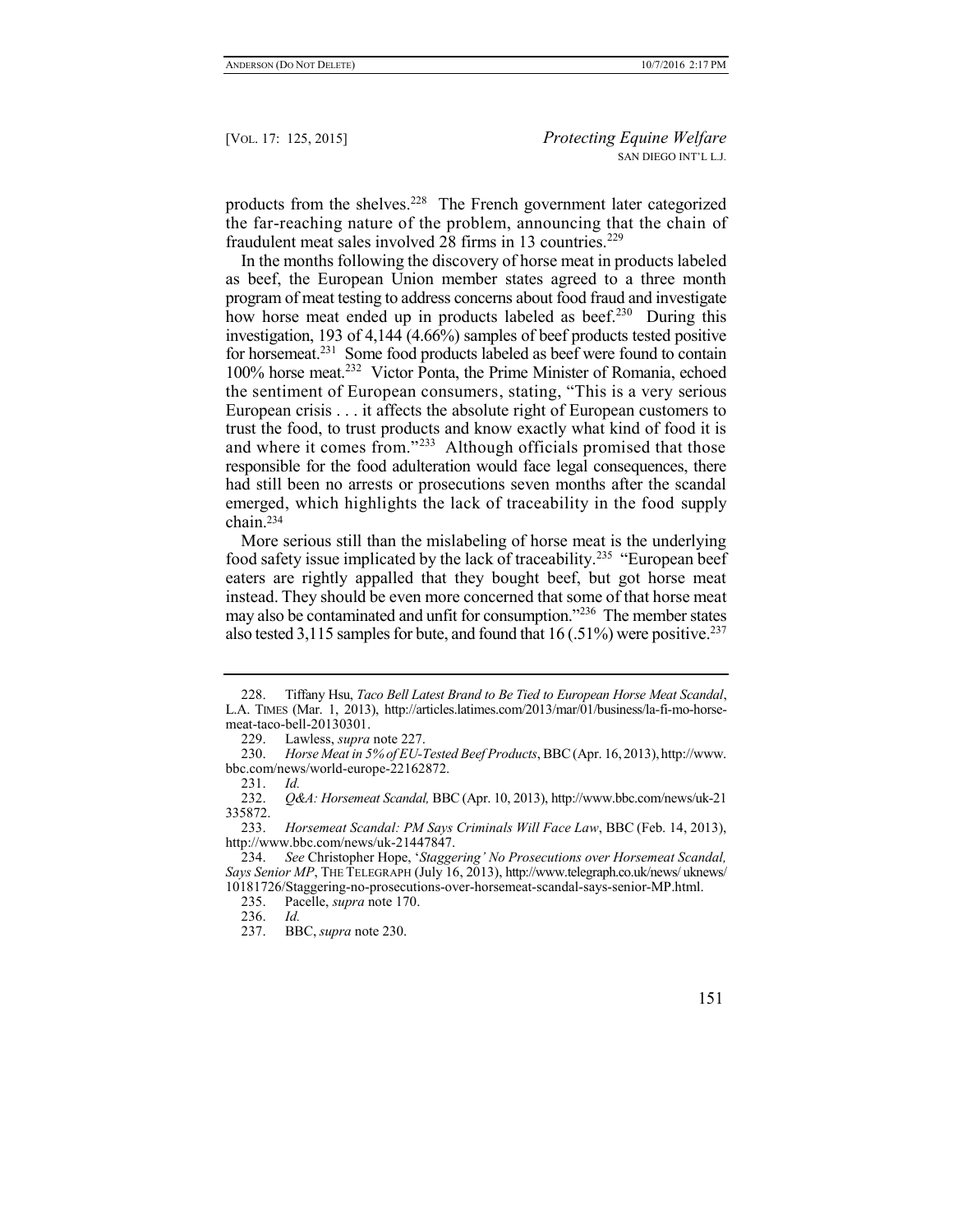In some cases, products were withdrawn but were not tested for bute immediately.<sup>238</sup> The primary priority was testing for horse DNA, but testing for bute takes longer than DNA tests.<sup>239</sup> In one instance, the Asda chain in Britain, owned by Walmart, withdrew Smart Price Corned Beef in March 2013 after it was found to contain horse meat; however, the product was not recalled until April 10, 2013, which meant that consumers could have unwittingly been eating the contaminated horse meat for over a month.<sup>240</sup> Although the tests were not comprehensive, they were indicative of the far-reaching nature of the breakdown in procedures to trace not only where beef products originate, but also where they become combined with possibly contaminated horse meat.<sup>241</sup>

While it is unclear whether the contaminated horse meat originated in the United States, it is certainly possible.<sup>242</sup> Twenty percent of horse meat served in the European Union originates in North America.<sup>243</sup> It's estimated that 87 percent of horses slaughtered in European Union licensed facilities in Mexico are from the United States,<sup>244</sup> and 67 percent of horses slaughtered in Canada are from the United States.<sup>245</sup> After the discovery of bute in horse meat that was labeled as beef in the European Union, the European Commission's Food and Veterinary Office expressed concerns about the lack of identification of horses originating in the United States.<sup>246</sup> Because American horses are not raised with the intent to be slaughtered for human consumption, there are no procedures in place in the United States to monitor or record treatments or drugs administered to horses.<sup>247</sup>

The European Union has strict standards that regulate the production, processing and marketing of its food products and the food products it

<sup>238.</sup> Stephen Castle, *Horsemeat Problems Resurface Across Europe*, N.Y. TIMES (Apr. 10, 2013), http://www.nytimes.com/2013/04/11/world/europe/traces-of-horse-drugfound-in-british-beef-product.html?\_r=0.

<sup>239.</sup> *Id.*

<sup>240.</sup> *Id.*

<sup>241.</sup> *See id.*

<sup>242.</sup> *See* Pacelle, *supra* note 170.

<sup>243.</sup> *Call Renewed for EU Moratorium on Horsemeat from North America*, HUMANE SOC'Y INT'L (Jan. 14, 2014), http://www.hsi.org/world/europe/news/releases/2014/01/ horsemeat moratorium call 011414.html.

<sup>244.</sup> *Final Report of the European Comm'n Food and Veterinary Office of an Audit Carried out in Mexico*, at 1 (June 24, 2014), http://ec.europa.eu/food/fvo/act\_getPDF.cfm? PDF ID=11431.

<sup>245.</sup> *Horses and Food Safety,* EQUINE WELFARE ALL., http://www.equinewelfare alliance.org/Horses\_Food\_Safety.html (last visited Feb. 22, 2015).

<sup>246.</sup> News Desk, *Canada's Parliament Considers Bill Limiting Horse Slaughter*, FOOD SAFETY NEWS (Apr. 16, 2014), http://www.foodsafetynews.com/2014/04/canadasparliament-considers-limits-to-horse-slaughter/#.VOrBHrPF8z4.

<sup>247.</sup> Pacelle, *supra* note 170, at 2.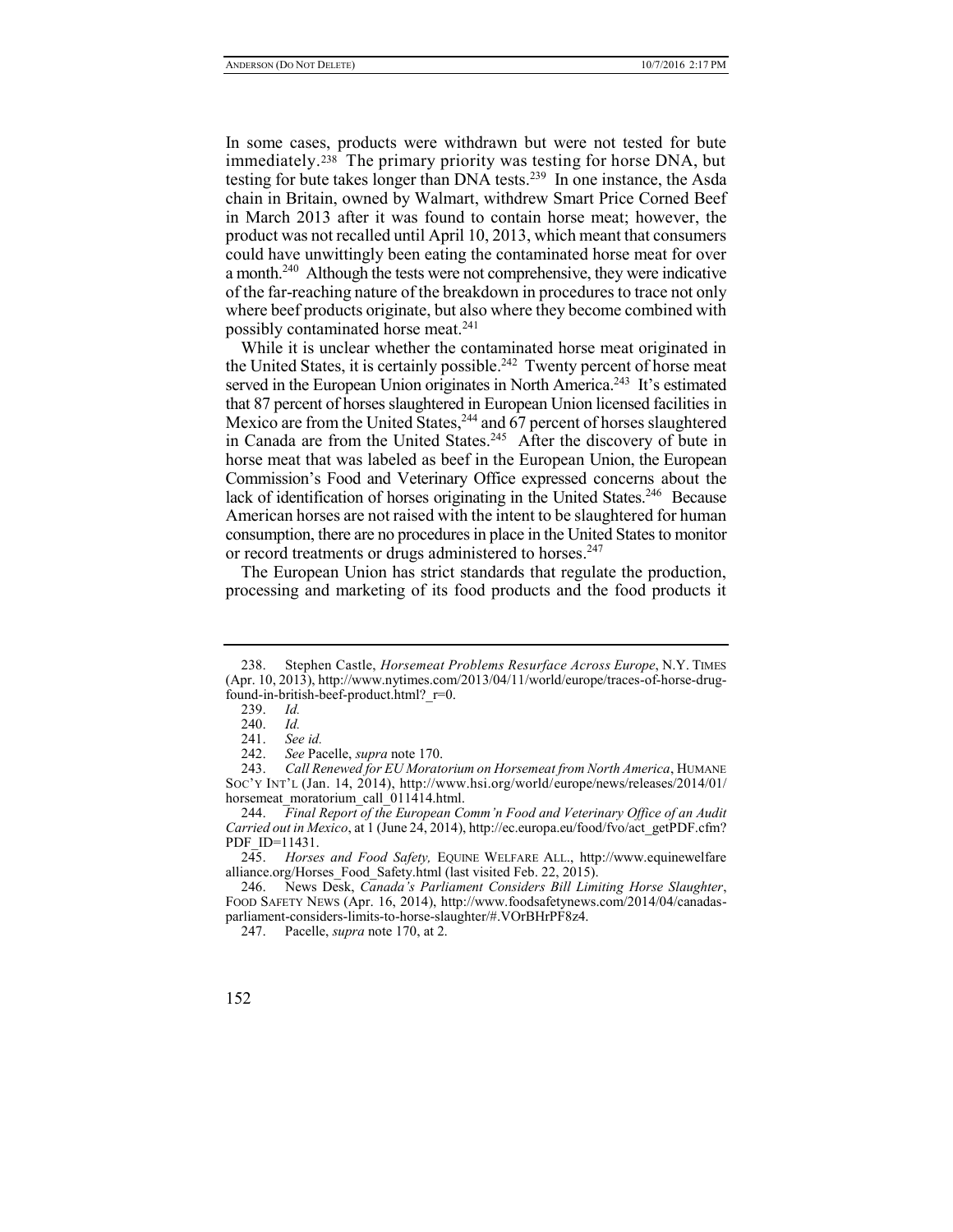imports, but American horse meat does not satisfy these standards.<sup>248</sup> Over 250,000 horses are slaughtered for meat in the European Union each year, predominantly in Italy, Spain, Poland and France.249 In order to ensure that horses slaughtered for human consumption are drug free, the European Union introduced a horse passport program in 2005.<sup>250</sup> The passport is issued for the lifetime of the animal when it is born, or imported into the European Union from another country, and contains an irreversible declaration as to whether or not the horse is intended for human consumption.<sup>251</sup> The passport also includes a diagram of distinguishing features of the horse, which must be completed by a veterinarian or approved official.<sup>252</sup>

All foals born after 2009 in the European Union are also required to be micro-chipped.<sup>253</sup> The horse's microchip number and the information from the passport are put in a database to verify the identity of horses when they are presented for slaughter and possibly as a trace back tool for violations of the law.<sup>254</sup> If horses are designated for human consumption, then medicines that may be administered to the horse are limited, and records of all medications that are administered must be recorded in the horse's passport.<sup>255</sup> The Veterinary Medicine's Directorate (VMD) outlines medicines prohibited in food producing horses and establishes mandatory withdrawal times for medicines that are permitted.<sup>256</sup> Once a horse is administered a prohibited drug, such as bute, the horse must be permanently excluded from the food  $chain<sup>257</sup>$ 

In order to satisfy the consumer demand for horse meat, the European Union also imports horse meat from Mexico, Canada, Uruguay, Brazil,

<sup>248.</sup> *See id.* at 1.

<sup>249.</sup> *Facts and Figures on the EU Horsemeat Trade*, HUMANE SOC'Y INT'L 1-2, http://www.hsi.org/assets/pdfs/horses\_EU\_facts\_figures\_EU\_horsemeat\_trade.pdf (last visited Feb. 22, 2014). The remainder of horses are slaughtered in Ireland, Romania, Germany, Belgium, the United Kingdom, the Netherlands, Sweden, and other member states.

<sup>250.</sup> Ares & Downing, *supra* note 157.

<sup>251.</sup> *Id.* at 3.

<sup>252.</sup> *Id*.

<sup>253.</sup> *Id.*

<sup>254.</sup> *Id.* at 3, 6–7.

<sup>255</sup>*. Id.* at 5;VETERINARY MEDICINES DIRECTORATE,VETERINARY MEDICINE'S GUIDANCE: HORSE MEDICINES AND RECORD KEEPING REQUIREMENTS 2–3 (June 1, 2015), https://www. gov.uk/guidance/horse-medicines-and-recording-keeping-requirements.

<sup>256.</sup> *Id.*

<sup>257.</sup> *Id.* at 4.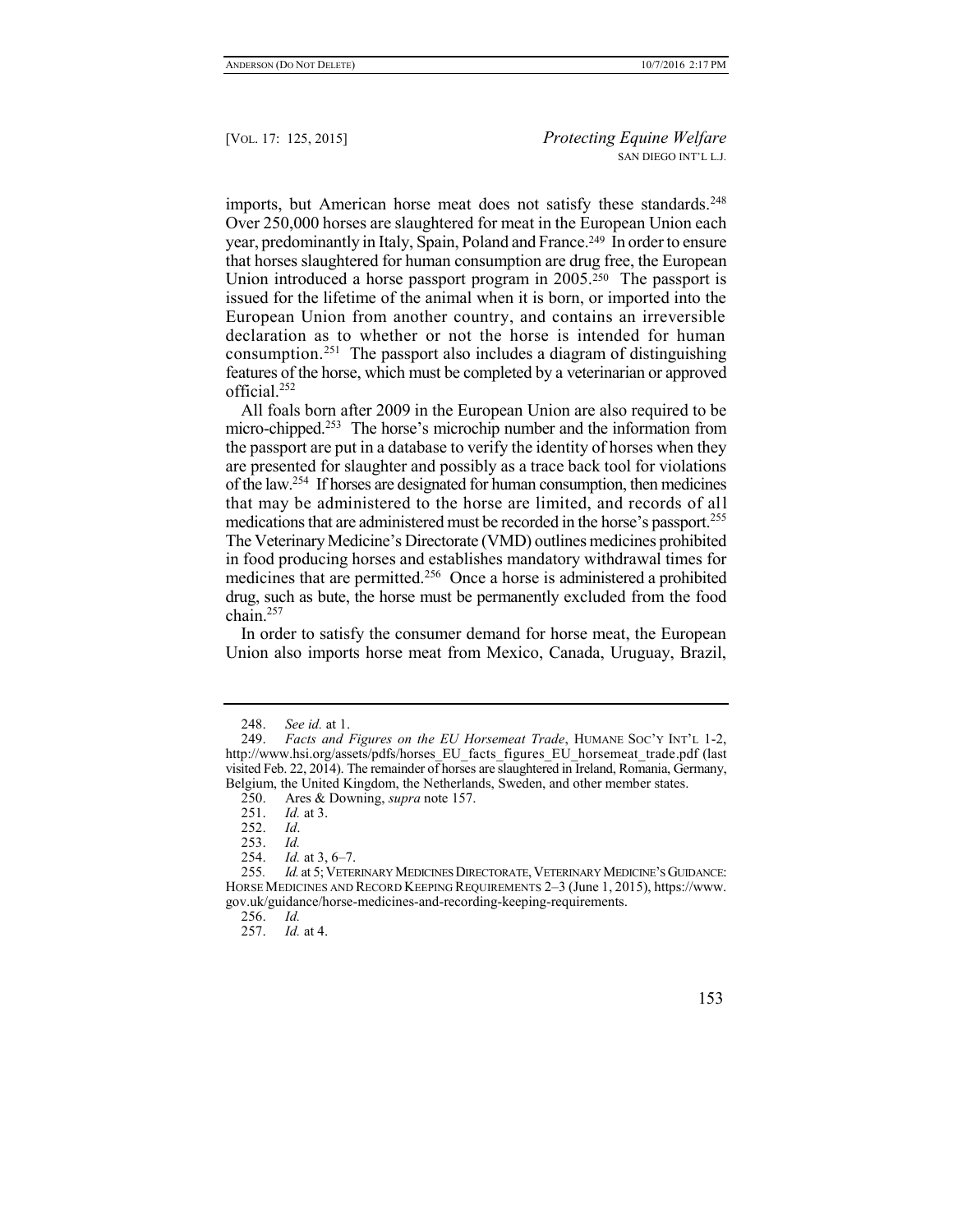and other countries.<sup>258</sup> The European Union only permits the import of horse meat that has been processed at slaughterhouses that they have approved for export, which comply with their food safety standards and laws.<sup>259</sup> There are four of these approved slaughterhouses in Mexico, and four in Canada.<sup>260</sup> The horse meat processed at these facilities is then shipped to the European Union, Asia and South America for human consumption.<sup>261</sup> The majority of horses slaughtered at these facilities originate in the United States, and they do not have lifetime medical records, as required by the European Union.<sup>262</sup> They are only accompanied by owner/shipper certificates stating that they have not been administered prohibited substances within the last six months, and even this declaration cannot be verified by Mexican or Canadian officials.<sup>263</sup>

Until 2013, when tainted horsemeat was found in products labeled as beef across Europe, this porous standard for horse meat prevailed.<sup>264</sup> In July 2013, the European Union issued a new law stating that all horses slaughtered in European Union-regulated slaughterhouses outside of the European Union would also be required to have documentation commensurate with their passport program, stating that each horse had been free from certain drugs from six months of age until death.<sup>265</sup> When this law was unveiled by the European Union, many animal welfare advocates predicted that the export of American horses to slaughterhouses in Canada and Mexico would be halted because the drug history of these horses is untraceable.<sup>266</sup>

<sup>258.</sup> HUMANE SOC'Y INT'L, *supra* note 243, at 4.

<sup>259.</sup> *Id.*

<sup>260.</sup> *Id.*; *see supra* Part III.C. (discussing how these slaughterhouses are subject to audits carried out by the European Commission's Food and Veterinary Office (FVO) to ensure compliance, and multiple welfare, food safety and environmental deficiencies have been recorded).<br>261. HUM

<sup>261.</sup> HUMANE SOC'Y INT'L, *supra* note 243, at 5–6.

<sup>262.</sup> *See* Pacelle, *supra* note 170.

<sup>263.</sup> *See supra* Part III.B, III.C (discussing why the incongruence of the requirement of a lifetime medical record and the actual six-month document is particularly troubling, and how bute has no safe withdrawal time, meaning that if a horse is ever administered bute in its lifetime, the meat is permanently be contaminated and potentially dangerous to consumers); *see also* Safeguard American Food Exports Act of 2013, H.R. 1094, 113th Cong. (2013) (stating that bute is dangerous for human consumption); s*ee also* ANIMAL WELFARE INSTITUTE, https://awionline.org/content/safeguard-american-food-exports-safeact (last visited Sept. 21, 2015) (stating that, according to the Federal Drug Administration, there are at least 379 common equine drugs which are banned for human consumption).

<sup>264.</sup> *See* Pacelle, *supra* note 170.

<sup>265.</sup> VETERINARY MEDICINES DIRECTORATE, *supra* note 255, at 2.

<sup>266.</sup> Sara Lieser, *Equine ID Will Be Required for Horse Slaughter in Canada*, CHRONICLE OF THE HORSE (Jan. 30, 2010), http://www.chronofhorse.com/article/equineid-will-be-required-horse-slaughter-canada.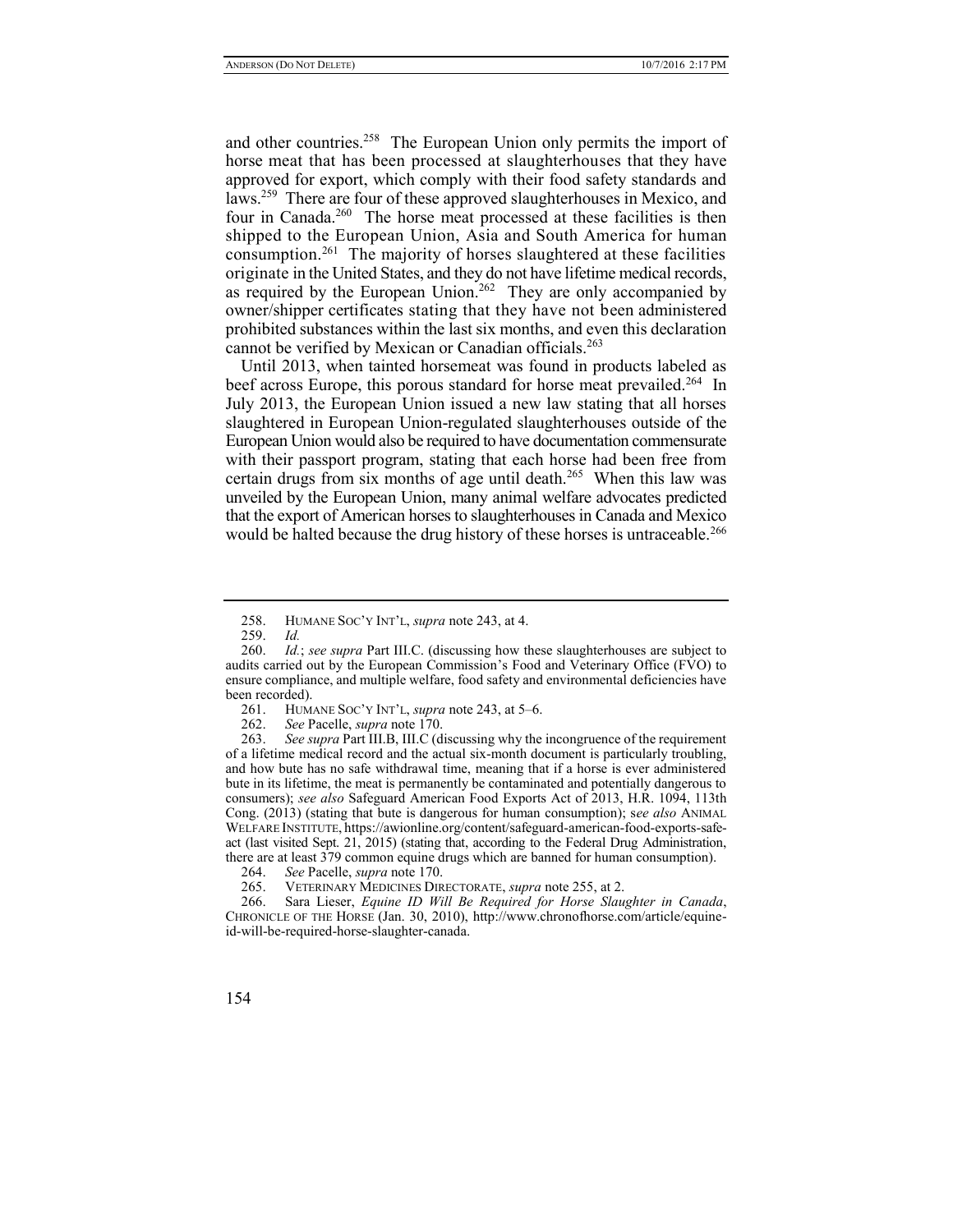However, since July 2013, horses from the United States have continued to be exported to Canada and Mexico in roughly the same numbers.<sup>267</sup>

Although meat is sampled at facilities in Canada and Mexico for contamination by prohibited substances, only a small proportion of the meat is tested.<sup>268</sup> "More testing and analysis would help, but it is insufficient."<sup>269</sup> Because of the nature of the testing, results are not immediate.<sup>270</sup> Contaminated meat often enters the food chain before it has been identified because producers want to sell a fresh product.<sup>271</sup> Furthermore, some of these tests cannot be completed until the animal is already slaughtered, meaning that the contaminated meat will not be identified until it has been processed and come in contact with the equipment and other meat, potentially spreading the drug residue. $272$ 

Although recent discoveries of contaminated horse meat labeled as beef in Europe have brought international attention to the question of the safety of horse meat from the United States, the United States has neither created a system to track medications administered to horses nor taken responsibility for potentially contaminated exports.<sup>273</sup> Similarly, the European Union has not enforced legislation intended to protect its consumers or made formal agreements with countries they import meat from to ensure their food safety standards are met. Until action is taken, the domestic ban on horse slaughter and the export of horses from the United States to Canada and Mexico will continue to endanger international consumers of horse meat.

<sup>267.</sup> *See U.S. Horses Slaughtered Yearly [Yearly 1989-2015]*, EQUINE WELFARE ALL. 1–2, http://www.equinewelfarealliance.org/uploads/00-Slaughter\_Statistics.pdf (last visited Feb. 23, 2015) (showing that in 2013, 102,254 horses from the United States were slaughtered in Mexico, and in 2014, 98,854 horses were slaughtered in Mexico. In 2013, 45,547 horses from the United States were slaughtered in Canada, and, in 2014, 37,868 horses were slaughtered in Canada).

<sup>268.</sup> *See* Mary Ormsby, *Canadian horsemeat not drug-free, European audit finds*, THE STAR (June 28, 2015), http://www.thestar.com/news/gta/2015/06/28/canadian-horsemeatnot-drug-free-european-audit-finds.html (stating Canada practices sampling of meat).

<sup>269.</sup> *See* Pacelle, *supra* note 170.

<sup>270.</sup> *See generally* Dodman et al., *supra* note 14 (discussing the process of testing for contamination in horse meat).

<sup>271.</sup> *See id.*

<sup>272.</sup> *See id.*

<sup>273.</sup> *See* Pacelle, *supra* note 170.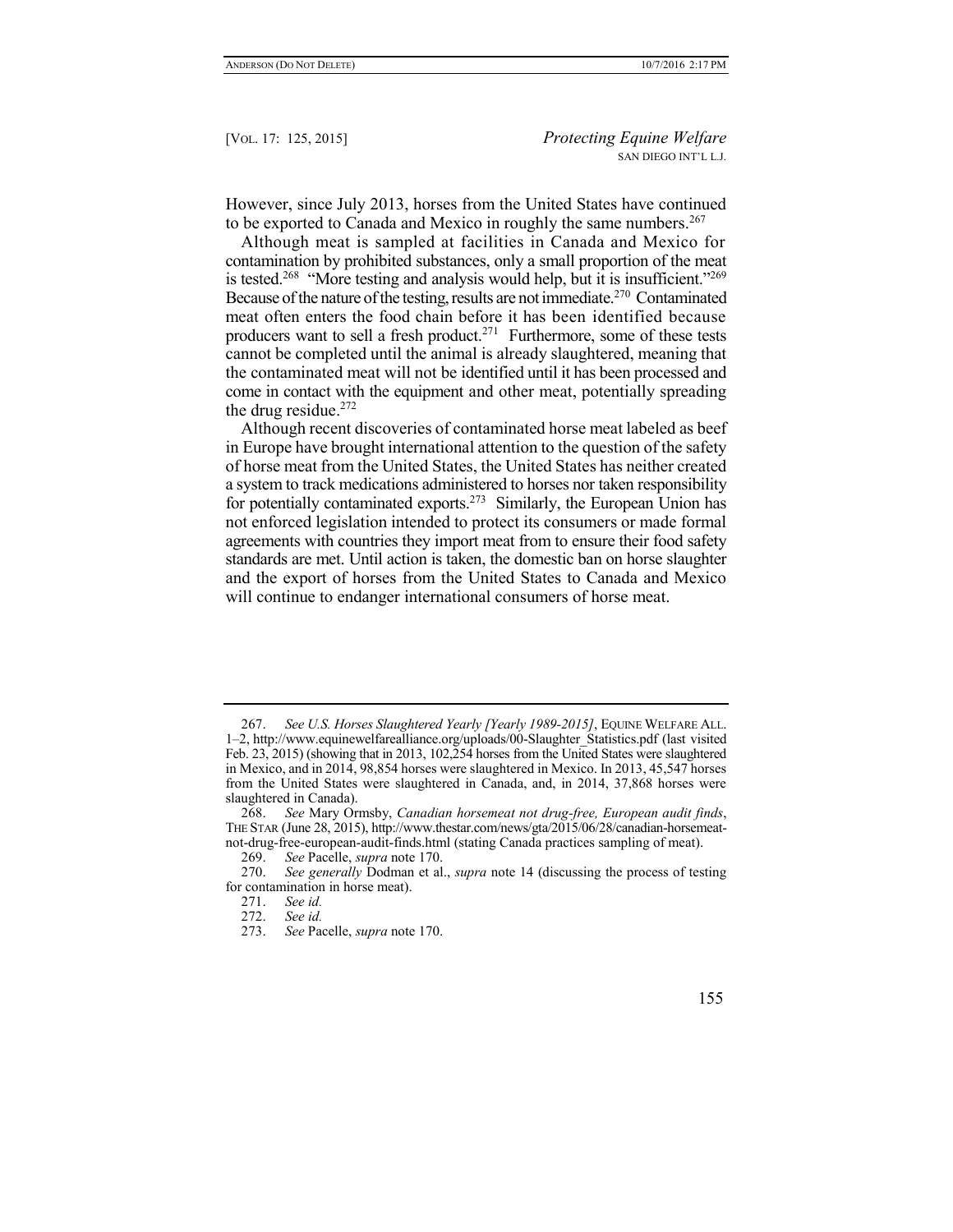## V. DOMESTIC IMPLICATIONS OF THE CLOSURE OF HORSE SLAUGHTER FACILITIES IN THE UNITED STATES

The de facto ban on horse slaughter has also had unintended negative consequences domestically.<sup>274</sup> The closure of horse slaughter facilities in the United States in 2007 was meant to protect horses, yet since the ban local and state governments have seen a decrease in general equine welfare. and an increase in the number of unwanted horses  $275$ . The effects of the ban, compounded with the 2008 economic crisis, caused the horse market to plummet.<sup>276</sup> The legislation that ended slaughter contained no provision for what would happen to horses that previously would have been humanely slaughtered in the United States; instead, it put the burden on non-profit horse rescues and law enforcement officers with already strapped budgets to provide care for these horses.<sup>277</sup> This is a burden that they have not been able to carry, and abuse, neglect, and abandonment have burgeoned as a result.<sup>278</sup>

Today there are 9.2 million horses in the United States, half of which are owned by low to moderate-income families, compared to only 6 million in the mid-1990s.<sup>279</sup> The majority of these horses are used for recreational purposes and kept as companion animals. Because horses are expensive to care for, small fluctuations in the economy can result in owners finding themselves unable to care for their horses.<sup>280</sup> When horses age, become injured, or lose recreational value, owners may decide they are no longer needed or useful.<sup>281</sup> The subset of the horse population that falls into this category is referred to as "unwanted horses."<sup>282</sup> There are an estimated 170,000 unwanted horses in the United States each year.<sup>283</sup> Among these horses are 5,000 wild horses awaiting adoption in facilities operated by the Bureau of Land Management (BLM) and 10,000 wild horses that they have determined to be unwanted or unadoptable which are maintained on privately owned

278. GAO Report, *supra* note 24, at 19–26.

<sup>274.</sup> *See* Zezima, *supra* note 32.

<sup>275.</sup> *Id.*

<sup>276.</sup> *What is Causing the Situation?* A MILLION HORSES, http://amillionhorses.com/ Problem.htm (last visited Feb. 22, 2015).

<sup>277.</sup> Michael S. North et al., *The Potential Impact of a Proposed Ban on the Sale of U.S. Horses for Slaughter and Human Consumption,* 23 J. AGRIBUSINESS 1, 14 (Spring 2005).

<sup>279.</sup> Paulo Prada, *Leaner Pastures: As Horses Multiply, Neglect Cases Rise*, WALL ST. J., http://www.wsj.com/articles/SB119967115694171373 (Jan. 7, 2008, 11:59 PM).

<sup>280.</sup> Taylor & Sieverkropp, *supra* note 36, at 2.

<sup>281.</sup> Nat T. Messer, *The Plight of the Unwanted Horse: Scope of the Problem*, AMERICAN ASS'N OF EQUINE PRACTICIONERS, http://www.aaep.org/info/horse-health? publication=941 (last updated Jan. 31, 2009).

<sup>282.</sup> *Id.*

<sup>283.</sup> *Id.*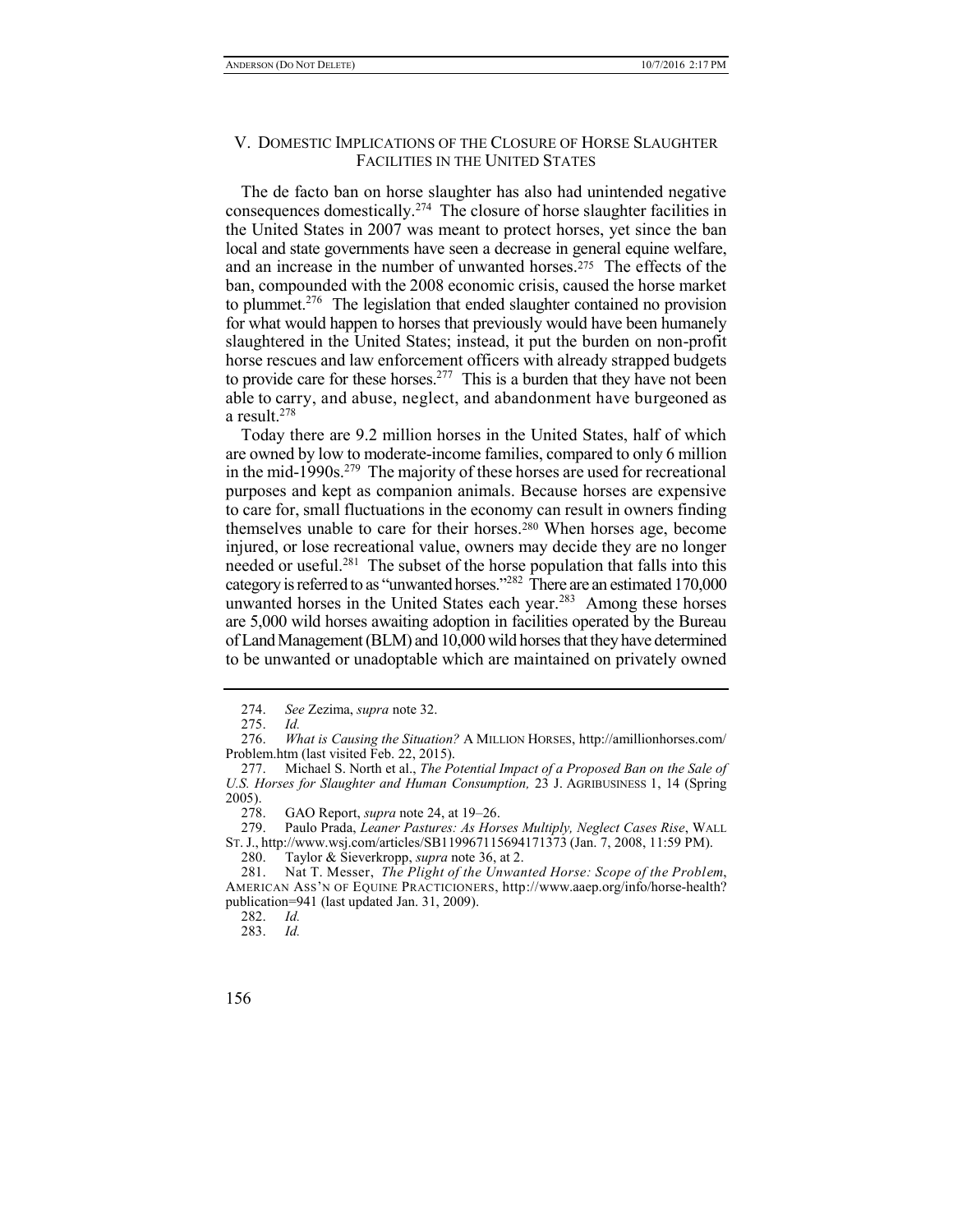sanctuaries.<sup>284</sup> There are also 20,000 pregnant mares and foals from the Premarin industry that are displaced when they are no longer profitable.<sup>285</sup> The remainder of unwanted horses are privately owned by individuals.<sup>286</sup>

The language of the legislation that ended horse slaughter in America did not provide for what would be done with these unwanted horses many of which were humanely slaughtered before the cessation of domestic horse slaughter—and the number of unwanted horses has compounded each year since horse slaughter facilities in the United States closed.<sup>287</sup> The horse slaughter industry in the United States created a salvage value for horses that no longer had a recreational value, or otherwise would not be sold at an auction.<sup>288</sup>

When the horse slaughter facilities in the United States closed, the floor of the market disappeared.<sup>289</sup> This was compounded by the economic crisis that began in 2008.<sup>290</sup> The price of fuel, hay, and grain increased.<sup>291</sup> Horse owners could no longer afford to care for horses, and horse buyers were not in a position to offer as much to buy horses.<sup>292</sup> Fewer individual sales of horses occurred, and fewer auctions were held.<sup>293</sup> Even when these auctions did occur, some small or thin horses were no longer worth the fuel costs to deliver them to slaughter facilities abroad.<sup>294</sup> "For the first time in my life, I've seen stock that has no value," said Devin Mullet, the owner of a sales barn in Iowa.<sup>295</sup> Mr. Mullet was forced to shoot 28 horses after his auction in October 2007 when they returned with no bids, and he now turns horses away if he thinks they have no value.<sup>296</sup>

<sup>284.</sup> *Id.* at 165–66.

<sup>285.</sup> *Id.* at 166; Pearson, *supra* note 188 (explaining that Premarin is a hormone replacement drug used by women and is created from pregnant mare's urine).

<sup>286.</sup> *See* Messer, *supra* note 281, at 166.

<sup>287.</sup> North et al., *supra* note 277, at 14.

<sup>288.</sup> Taylor & Sieverkropp, *supra* note 36, at 2.

<sup>289.</sup> A.G. Sulzberger, *Slaughter of Horses Goes On, Just Not in U.S.*, N.Y. TIMES (Oct. 23, 2011), http://www.nytimes.com/2011/10/24/us/Horse-Slaughter-Stopped-in-United-States-Moves-Across-Borders.html?pagewanted=all.

<sup>290.</sup> *See* A MILLION HORSES: DOCUMENTING ABANDONED, ABUSED & NEGLECTED HORSES, http://amillionhorses.com (last visited Feb. 22, 2015).

<sup>291.</sup> Prada, *supra* note 279.

<sup>292.</sup> *Id.* Einhorn, *supra* note 72.

<sup>294.</sup> *Id.*

<sup>295.</sup> *Id.*

<sup>296.</sup> *Id.*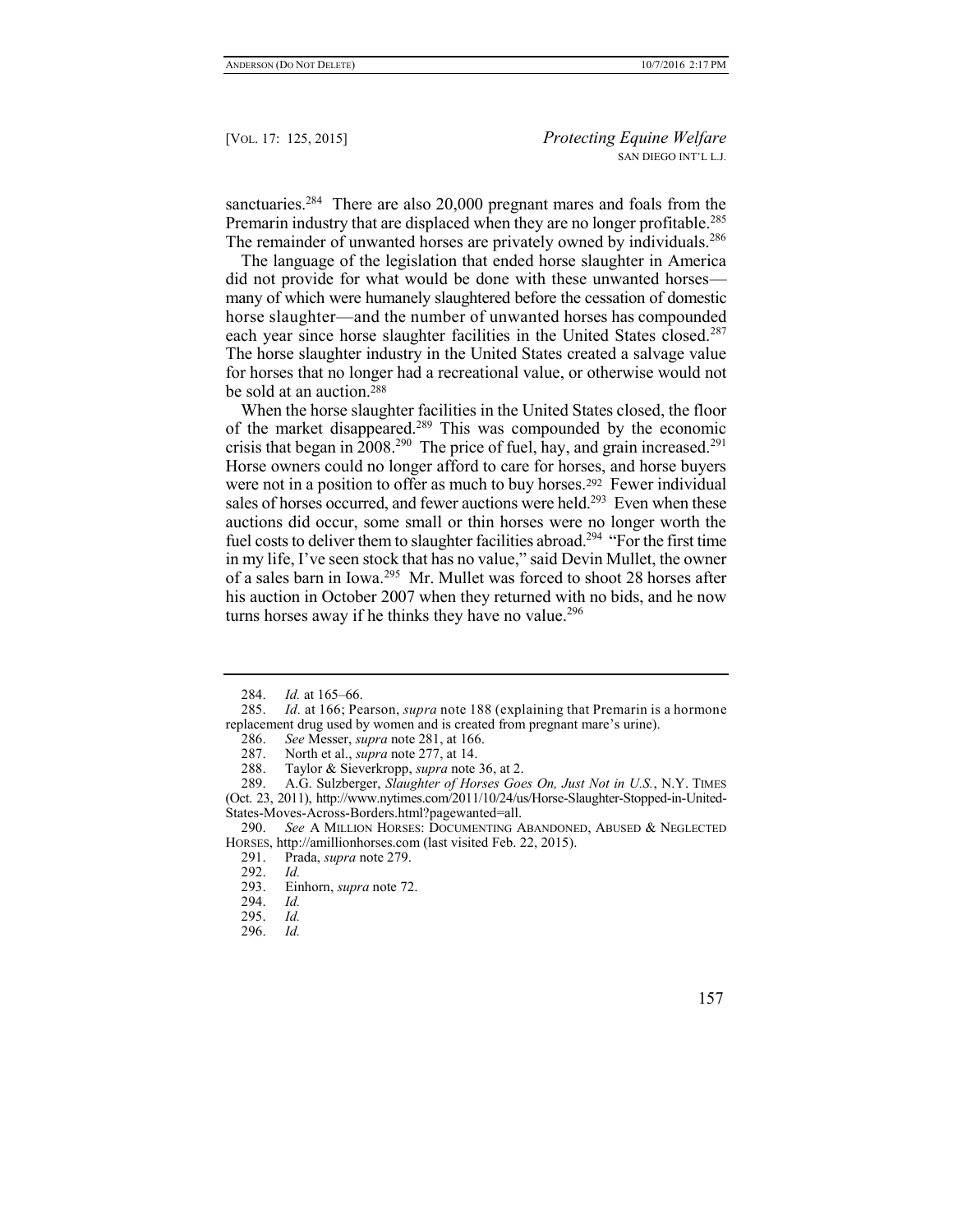Without the option to send these horses to be humanely slaughtered in the United States, some owners are keeping horses of little or no value and allowing them to go without food, water, or veterinary care. Although no national statistics exist, some states reported a fifty percent increase in abandonment and neglect cases.<sup>297</sup> In 2007, 11 horses were abandoned on state land in Nevada.<sup>298</sup> The following year, after the slaughter plants closed, officials found 63 horses.<sup>299</sup> That same year in Texas authorities made one of the largest seizures in history and rescued 170 horses from a single facility.<sup>300</sup>

The burden has been placed on state and local governments, non-profit animal welfare organizations, and Indian tribes that own land where these horses have been abandoned to care for them.<sup>301</sup> The United States funds community shelters for cats and dogs, but there are few publicly funded equine rescues, which means that non-profit equine rescue facilities have historically provided for abandoned, neglected, and abused horses.<sup>302</sup> Because of the high cost and additional training required for the care of horses, public and private organizations have not been able to provide for the influx of abandoned, neglected, and abused horses.<sup>303</sup> The Society for the Prevention of Cruelty to Animals called the situation "overwhelming" after they handed out their entire year's supply of emergency hay in the first two months of 2009.<sup>304</sup> In 2010, when Montana government officials seized 804 abused and neglected horses from a ranch outside of Billings, they had to seek private donations of hay to feed the horses.<sup>305</sup>

Non-profit rescues and sanctuaries in the United States are similarly strained and have a limited estimated capacity of just  $6,000$  horses.<sup>306</sup> The annual average maintenance cost of each horse at one of these facilities is \$2,340, and many of these rescues struggle because of too many horses, too little money, and no national standards.<sup>307</sup> Some rescues have seen the number of requests to take in horses increase by as much as 5,000%, and horses are arriving in worse condition, increasing costs to the facilities.<sup>308</sup>

<sup>297.</sup> *See* GAO Report, *supra* note 24, at 21.

<sup>298.</sup> Zezima, *supra* note 32.

<sup>299.</sup> *Id.*

<sup>300.</sup> *Id.*

<sup>301.</sup> *See* GAO Report, *supra* note 24, at 21.

Stull, ANIMAL FRONTIERS, *supra* note 41, at 70.

<sup>303.</sup> Zezima, *supra* note 32.

<sup>304.</sup> *Id.*

<sup>305.</sup> Jan Falsted, *Hungry Horses: First Hay Drop for Starving Horses a Success*, BILLINGS GAZETTE (Jan. 27, 2011), http://billingsgazette.com/news/local/first-hay-drop-forstarving-horses-a-success/article\_3bc35e9b-d8c8-5261-b282-29728c415907.html.

<sup>306.</sup> GAO Report, *supra* note 24, at 23.

<sup>307.</sup> *Equine Rescue Facilities Can't Handle Influx of Unwanted Horses*, AVMA(Dec.

<sup>1, 2010),</sup> https://www.avma.org/News/JAVMANews/Pages/101215u.aspx.

<sup>308.</sup> Evans et. al., *supra* note 25, at 3–4.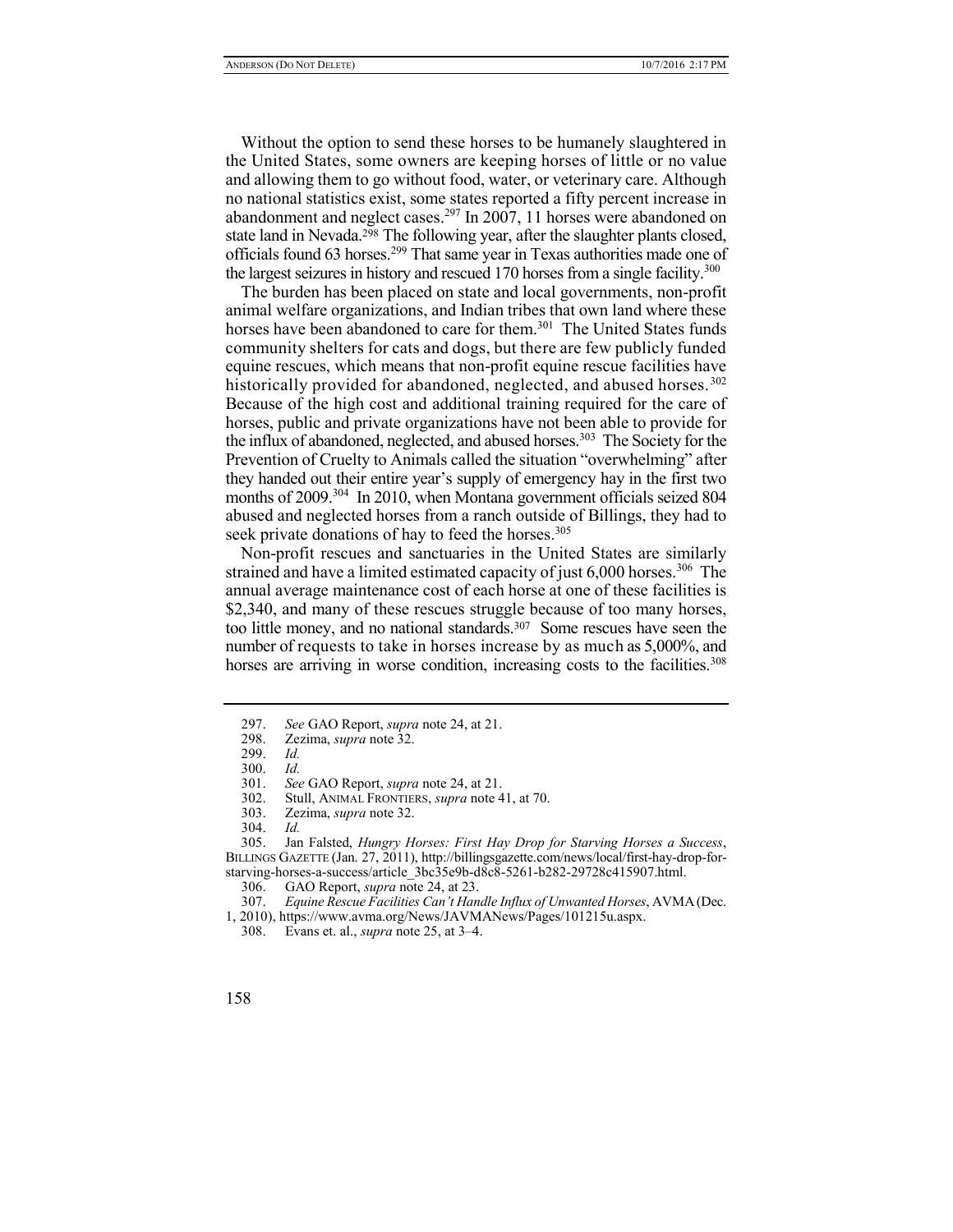Indian tribes, which already face problems because of overpopulation of horse herds, have reported increases in the abandonment of horses on their lands.<sup>309</sup> This leads to the introduction of diseases to these herds and overgrazing, which challenges the ability of tribes to restore plant species.<sup>310</sup> The ability of the federal government to manage horses on public lands has also been hindered by the closure of domestic horse slaughter plants.<sup>311</sup> The BLM credited the decline in the adoption of wild horses partly to the influx of domestic horses in the market. $312$  Because the infrastructure and funding in the United States is insufficient to support the increasing number of unwanted horses, animal welfare, local governments and rescue organizations have suffered along with horses from the cessation of domestic horse slaughter.

## VI. PROPOSAL FOR THE RENEWAL OF HORSE SLAUGHTER IN THE UNITED STATES

The de facto ban on horse slaughter in the United States, although well intentioned, has resulted in unintended negative consequences on equine welfare, the domestic horse industry, and the safety of international consumers of horse meat. The lack of permanent federal legislation regulating horse slaughter has perpetuated these issues, and allowed the continued export of American horses for slaughter in Canada and Mexico. Although all parties agree that the current system is flawed, they have not been able to agree on a solution.

Anti-slaughter organizations, such as the Humane Society of the United States (HSUS), support a permanent ban on horse slaughter, and the export of horses for slaughter.313 They argue that horse slaughter is inherently inhumane, and that horse meat is too dangerous for human consumption because of medications that are administered to horses during their

<sup>309.</sup> GAO Report, *supra* note 24, at 22.

<sup>310.</sup> *Id.*; Fernanda Santos, *On Fate of Wild Horses, Stars and Indian Spar*, N.Y. TIMES (Aug. 10, 2013), http://www.nytimes.com/2013/08/11/us/on-fate-of-wild-horses-starsand-indians-spar.html?pagewanted=all (stating that the Navajo Nation publicly endorsed horse slaughter after damages to their lands totaling \$200,000 from free roaming horses).

<sup>311.</sup> GAO Report, *supra* note 24, at 24.

<sup>312.</sup> *Id.*

<sup>313.</sup> *Safeguard American Food Exports Act (SAFE): Horsemeat Poses Serious Risks to Human Health*, ANIMAL WELFARE INSTITUTE, https://awionline.org/content/safeguardamerican-food-exports-safe-act (last visited Feb. 23, 2015).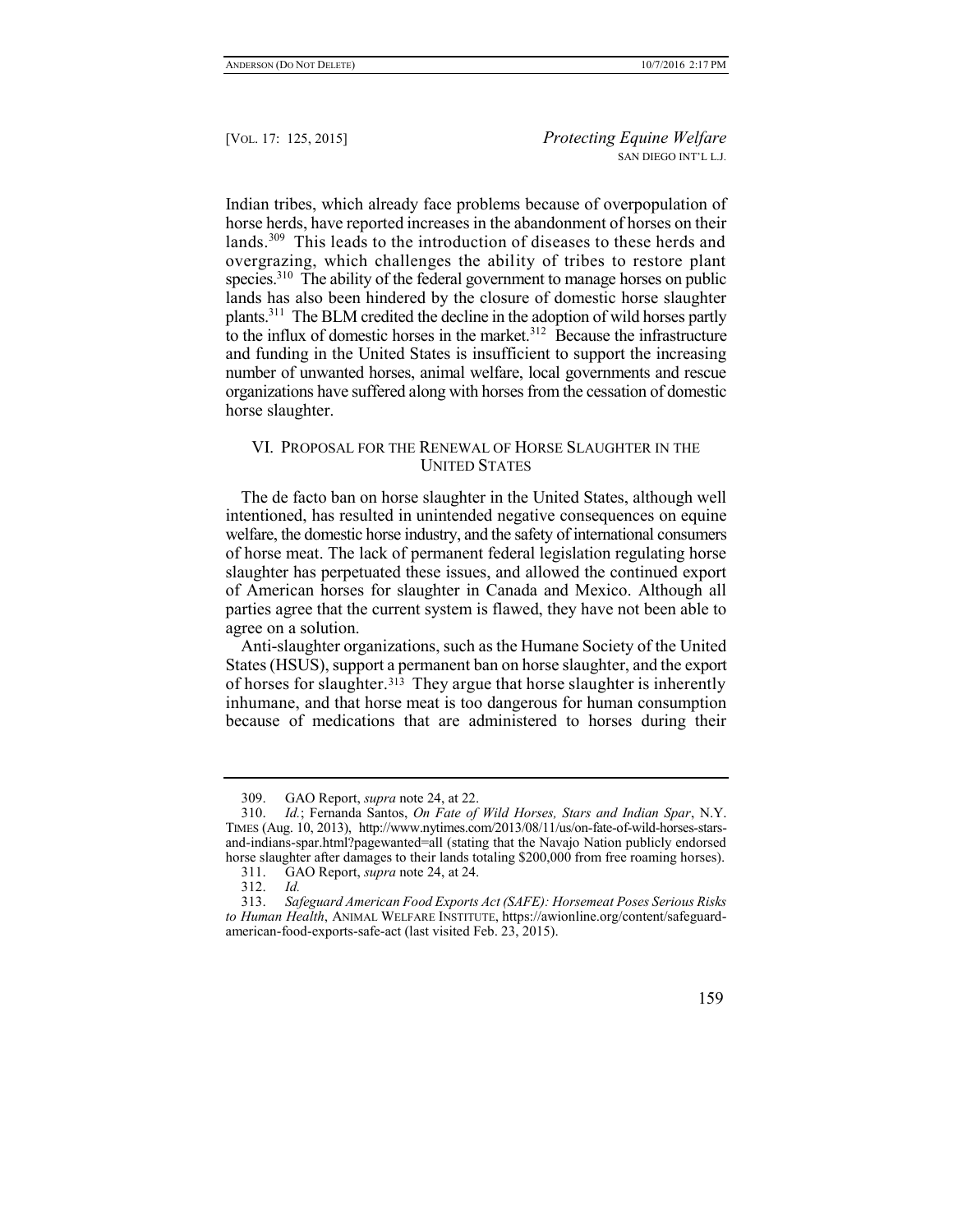lifetime.<sup>314</sup> Pro-slaughter organizations, such as AVMA and American Association of Equine Practitioners (AAEP), support the renewal of horse slaughter in the United States.<sup>315</sup> They cite the inhumane conditions that horses face in Mexico and Canada, and the need for a humane method to dispose of unwanted horses that may otherwise be mistreated.<sup>316</sup> Ultimately, the purpose of the legislation should be to do what is best for the welfare of horses.

The arguments of anti-slaughter advocates "are emotionally charged, at the cost of foresight and ignore the consequences that are likely to follow from a slaughter ban, which does little, if anything, for equine welfare."<sup>317</sup> A permanent slaughter ban would eliminate the export of horses to Canada and Mexico, magnifying the unwanted horse problem. The cost to the federal government to euthanize or care for these horses is economically unfeasible. A federal statute renewing horse slaughter in the United States would help resolve many of the unintended negative consequences of the current poorly formed legislation, and offer a humane method of disposal of unwanted horses. This statute should include (i) increased regulation of transportation and slaughter practices, (ii) revised slaughter techniques tailored to equines, and (iii) a system for tracking treatments administered to horses commensurate to the systems in place for tracking medications in livestock such as cattle.

First, the authority and resources of APHIS should be increased to ensure that the Transport Program functions effectively and protects horses being shipped to slaughter in the United States. The annual budget for APHIS should be increased from the current total of \$54,723 to an estimated \$500,000 necessary to properly function.<sup>318</sup> This would permit APHIS to perform inspections at domestic slaughter facilities and increase their staff from two, to six federal inspectors, increasing their ability to monitor shipments.<sup>319</sup> APHIS should be given the authority to prevent shippers who have been cited for previous violations from transporting horses for slaughter. Finally, the information for all horses shipped for slaughter

<sup>314.</sup> *Id.*

<sup>315.</sup> Terry L. Whiting, *The United States' Prohibition of Horsemeat for Human Consumption: Is this a good law?,* 48 (11) CAN. VETERINARY J. 1173, 1173 (2007).

<sup>316.</sup> *Id.*; Erica Strader, *The Future of Horse Slaughter: What is Best?*, 15 OR. REV. INT'L L. 293, 311 (2013).

<sup>317.</sup> Laura Jane Durfee, *Anti-Horse Slaughter Legislation: Bad for Horses, Bad for Society*, 84 IND. L.J. 353, 353 (2009).

<sup>318.</sup> *See* COWAN, *supra* note 64, at 3 (explaining the costs of new fees, in addition to inspectors' salaries).

<sup>319.</sup> *See id*. These figures were estimated by APHIS in 2012 when the prohibition on USDA inspections at slaughterhouses were lifted. They estimated that they would need six federal inspectors with salaries totally \$400,000, and that implementing the inspections would cost between \$68,000-\$102,000.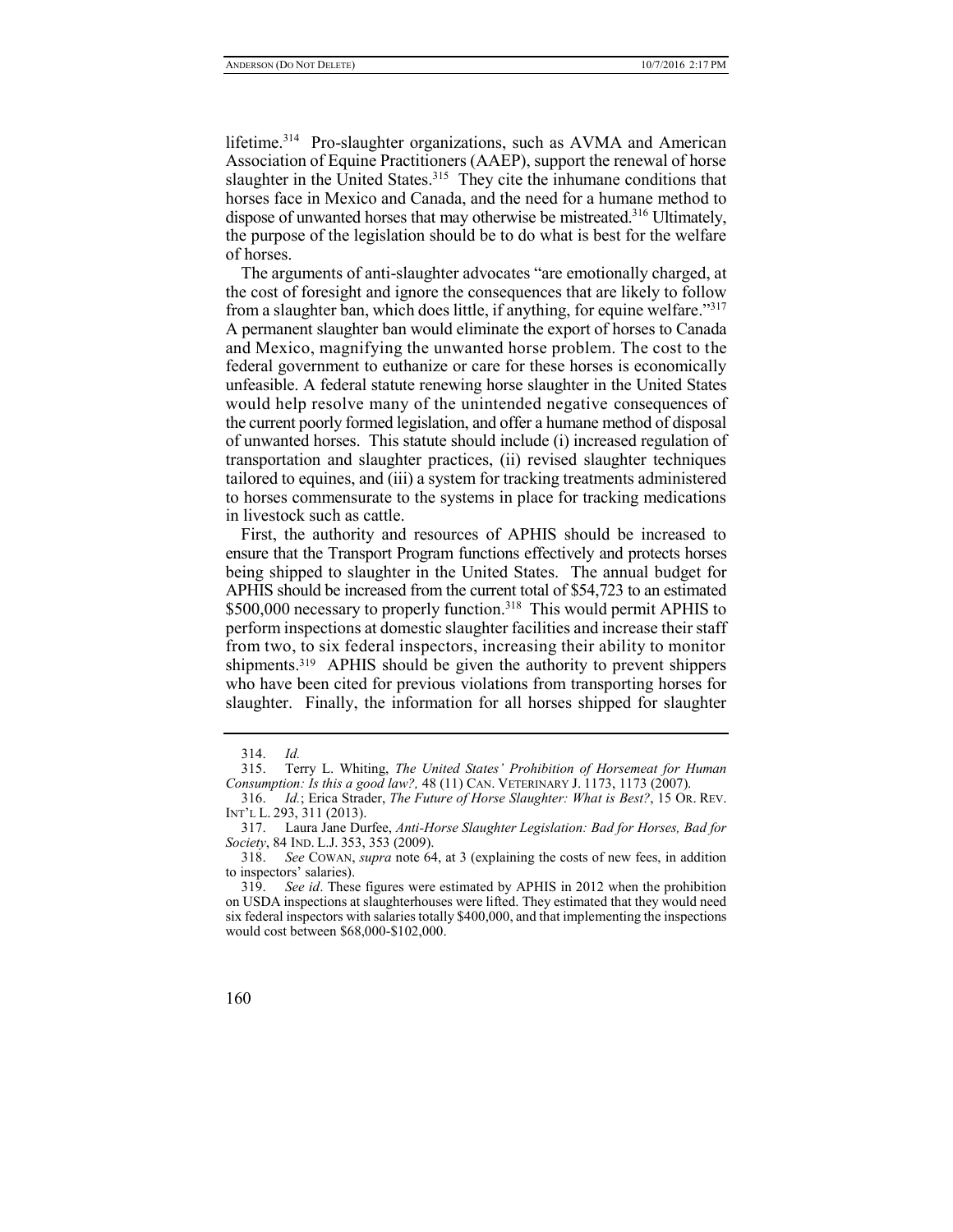must be entered in a database by APHIS, to allow for the trace back of potential violations.

Second, slaughterhouses should be tailored to the unique physical characteristics of horses. After auditing horse slaughter facilities in 1996, Dr. Grandin addressed ways to improve slaughter in the United States and ensure a humane process.<sup>320</sup> Grandin suggested that these facilities be redesigned to include level, non-slip flooring to prevent horses from falling and panicking, and solid sides to prevent the horse from seeing activity on the slaughter floor.<sup>321</sup> She also stated that it is vital that management at these facilities cares about having high standards for animal welfare and that they be required to use video monitoring by a third party auditing company.<sup>322</sup> Dr. Grandin created a system for measuring welfare indicators which would require that 100% of horses be insensible to pain before being hoisted for processing, that electric prods never be used, and that no acts of abuse, such as beating, slamming gates on horses, or poking in sensitive areas, be permitted.<sup>323</sup> Furthermore, she suggested that any handlers slaughtering wild mustangs be trained in the principles of flight zone and point of balance to learn how to handle these horses safely.<sup>324</sup>

Third, a system must be created to track the identity and medical records of horses in the United States to ensure that horses that have been administered prohibited substances are excluded from the food chain. Horses should be required to be micro-chipped, and all treatments administered in their lifetime should be recorded. This information can then be put in a national database so that slaughter facilities can verify whether horses are intended for human consumption, and officials can trace animal welfare or food safety violations to individuals. Horses that are not intended for human consumption can be processed in separate facilities, and their meat can be marketed to zoos and other facilities that house large carnivores.

Efforts should also be made to reduce the surplus of unwanted horses. The primary issue that contributes to the unwanted horse problem is the prevalence of over breeding in the United States.<sup>325</sup> Specifically, the horse racing industry and the American Quarter Horse Association are structured

<sup>320.</sup> Grandin, *supra* note 164.

<sup>321.</sup> *Id.*

<sup>322.</sup> *Id.*

<sup>323.</sup> *Id.*

<sup>324.</sup> *Id.*

<sup>325.</sup> *See* Pearson, *supra* note 188, at 205.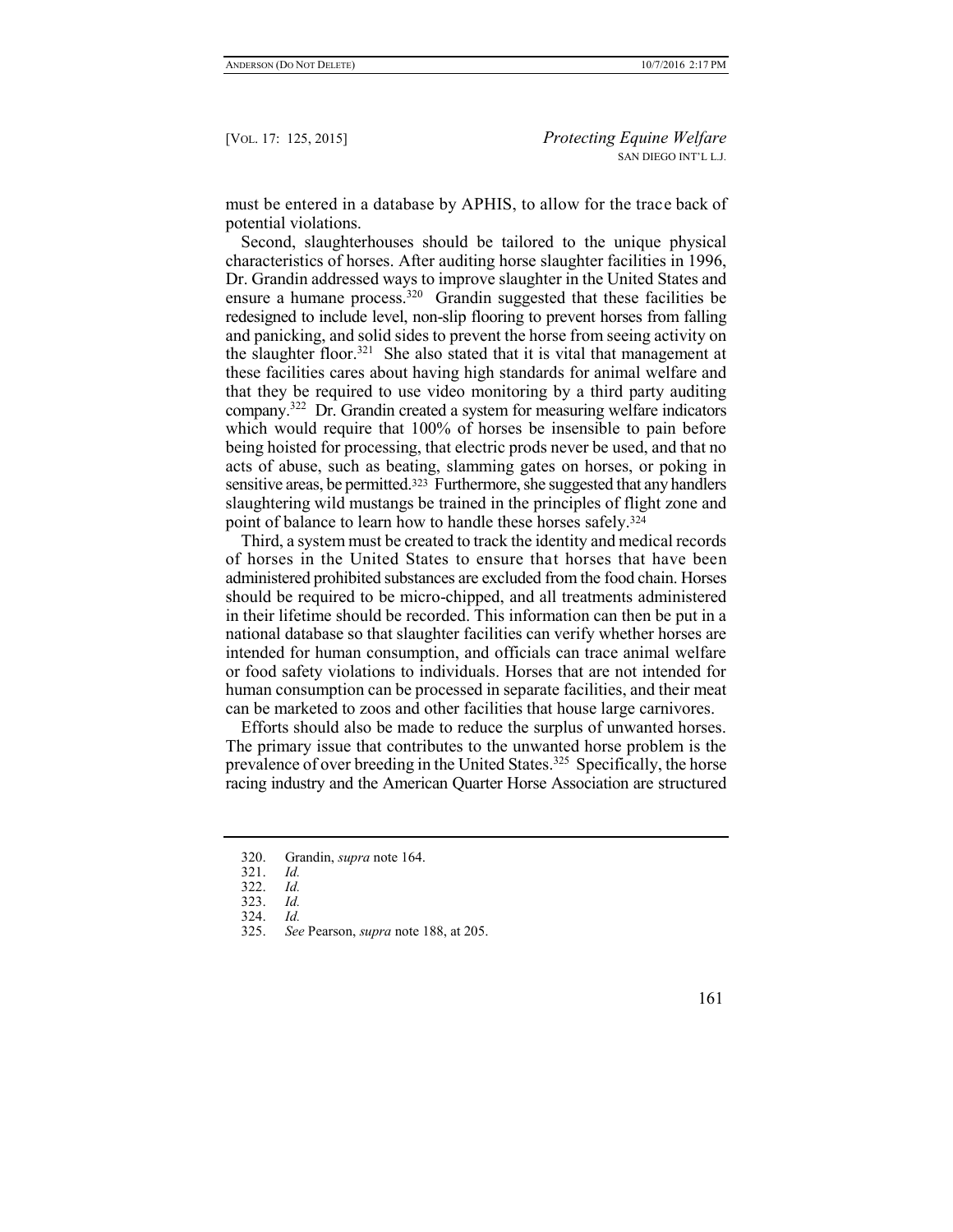to promote the mass production of horses.<sup>326</sup> Breeders and trainers are lured by the potential monetary reward for finding the next great race horse or successful show horse.<sup>327</sup> This promotes reckless breeding and the need to dispose of horses quickly when they do not prove successful.<sup>328</sup> These organizations should be restructured to encourage selective breeding to produce quality marketable horses rather than producing a large quantity of horses.<sup>329</sup> The elimination of the Premarin industry, and the use of synthetic alternatives, would also help to decrease the number of unwanted horses.<sup>330</sup> Discouraging overbreeding and eliminating the Premarin industry would lower the total number of horses in the market and increase their value, causing fewer unwanted horses to be slaughtered.<sup>331</sup>

Anti-slaughter activists rebut the proposal to bring horse slaughter back to the United States, stating that unwanted horses should be humanely euthanized or cared for by local governments and rescues. The infrastructure and the funding simply do not exist to support this solution. Euthanasia costs range from \$100 to \$175, and the additional cost of a farm call from a veterinarian can double this number.<sup>332</sup> Once a horse has been euthanized, the safe and proper disposal of the carcass can cost anywhere from \$75 to \$2000, and disposal presents a significant environmental management issue.333 For the majority of horse owners, who are low to moderate income families, these costs can be prohibitive.334 Other anti-slaughter activists state that horses should be cared for in rescue facilities, but they do not explain who would fund this care.<sup>335</sup> Conservative estimates state that the annual cost of caring for an unwanted horse, without veterinary expenses

329. *See id.* at 209–14.

330. *See id.* at 214–16. Premarin is a hormone replacement drug for women that is produced from the urine of pregnant mares. In order to obtain the urine, mares are repeatedly bred and then tethered in stalls for the majority of their pregnancy so their urine can be collected. These mares produce an estimated 40,000 foals annually. These mares are usually untrained and un-socialized, making them undesirable sale prospects. The vast majority of retired mares and male foals are sent to slaughter.

- 331. *See id.* at 214.
- 332. *See* Durfee, *supra* note 317, at 368.

333. Ahern et. al., *supra* note 34, at 7–8. Burial costs anywhere from \$300 to \$500, and is becoming increasingly less available because of the negative environmental externalities, such as groundwater pollution, from decomposing carcasses. Disposal at landfills and rendering are less expensive options have a very limited availability. Incinerators are a way of disposing of carcasses without environmental externalities, but costs range from \$600 to \$2000. For each of these methods, transportation of the carcass is expensive and potentially exposes the public to diseases from deceased animals.

334. *Id.*

335. *Id.*

<sup>326.</sup> *Id.* at 209–11.

<sup>327.</sup> *Id.* at 210.

*Id.* at 210.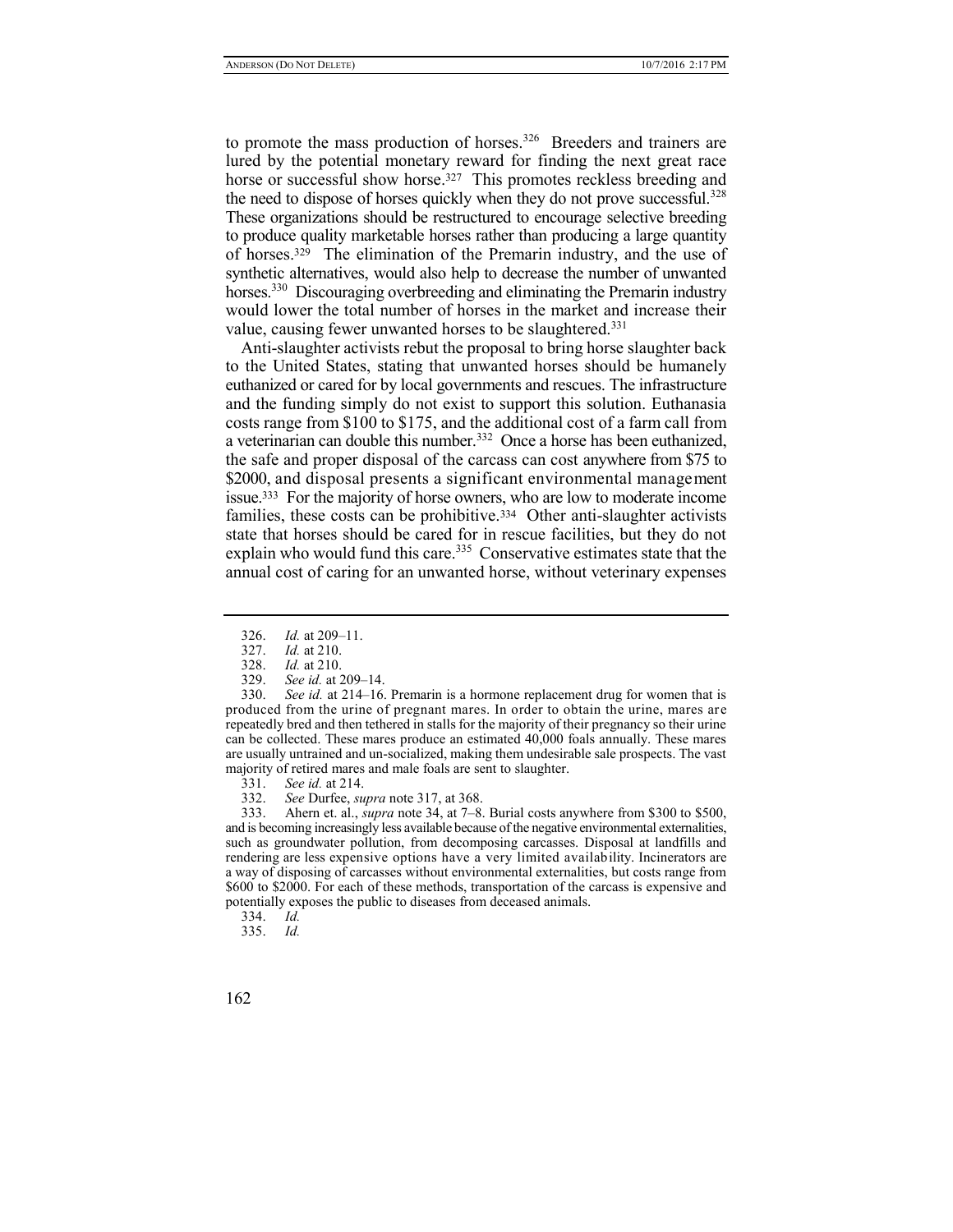included, is \$2,340.<sup>336</sup> In 2013, an estimated 147,801 horses were exported for slaughter abroad.<sup>337</sup> The cost of caring for these horses for one year, not including veterinary expenses, would be an estimated \$345,854,340.<sup>338</sup> This estimate also does not take into account the cost of creating infrastructure to house these animals and training individuals to properly handle and care for horses.<sup>339</sup>

There are also obstacles that diminish the ability to enforce a permanent ban on horse slaughter. Even if domestic slaughter and the export of horses for slaughter to Canada and Mexico is outlawed, it is unlikely that exports for slaughter will stop.<sup>340</sup> Shippers would still be able to designate horses for "breeding, riding, or pleasure," and transport them across the border.<sup>341</sup> Without domestic horse slaughter, they would have a monetary incentive to do this.<sup>342</sup> Based on the increase of horses exported to Mexico and Canada for these purposes, in correlation with the domestic cessation of horse slaughter, it is believed that this is already happening, and once horses are across the border, their fate is unknown.<sup>343</sup>

Domestic slaughterhouses are the most economically viable and environmentally friendly disposal method for unwanted horses.<sup>344</sup> They provide a federally regulated, humane form of euthanasia that allows owners to recover a small portion of their investment, and the meat from these animals provides a valuable food source.<sup>345</sup> The domestic slaughter industry would provide roughly 150 jobs, but more importantly, it would increase the price of horses in the market and stabilize the \$112 billion horse industry.<sup>346</sup> The slaughter industry in the United States would also produce meat valued at an estimated \$65 million a year.<sup>347</sup> Federal legislation banning the export of horses for slaughter and domestic slaughter would keep these horses from slaughterhouses in Canada and Mexico, "but increase the

<sup>336.</sup> *Id.* at 6–7.

<sup>337.</sup> EQUINE WELFARE ALL., *supra* note 267. In 2013, 102,254 horses from the United States were slaughtered in Mexico. In 2013, 45,547 horses from the United States were slaughtered in Canada.<br>338. See id.

<sup>338.</sup> *See id.*

<sup>339.</sup> *See id.*

<sup>340.</sup> AM. VETERINARY MED. ASS'N, *supra* note 62.

<sup>341.</sup> *Id.*

<sup>342.</sup> *See id.*

<sup>343.</sup> *Id.*

<sup>344.</sup> Durfee, *supra* note 317, at 370.

<sup>345.</sup> *Id.*

<sup>346.</sup> *See* Ahern et al., *supra* note 34.

<sup>347.</sup> Sulzberger, *supra* note 289.